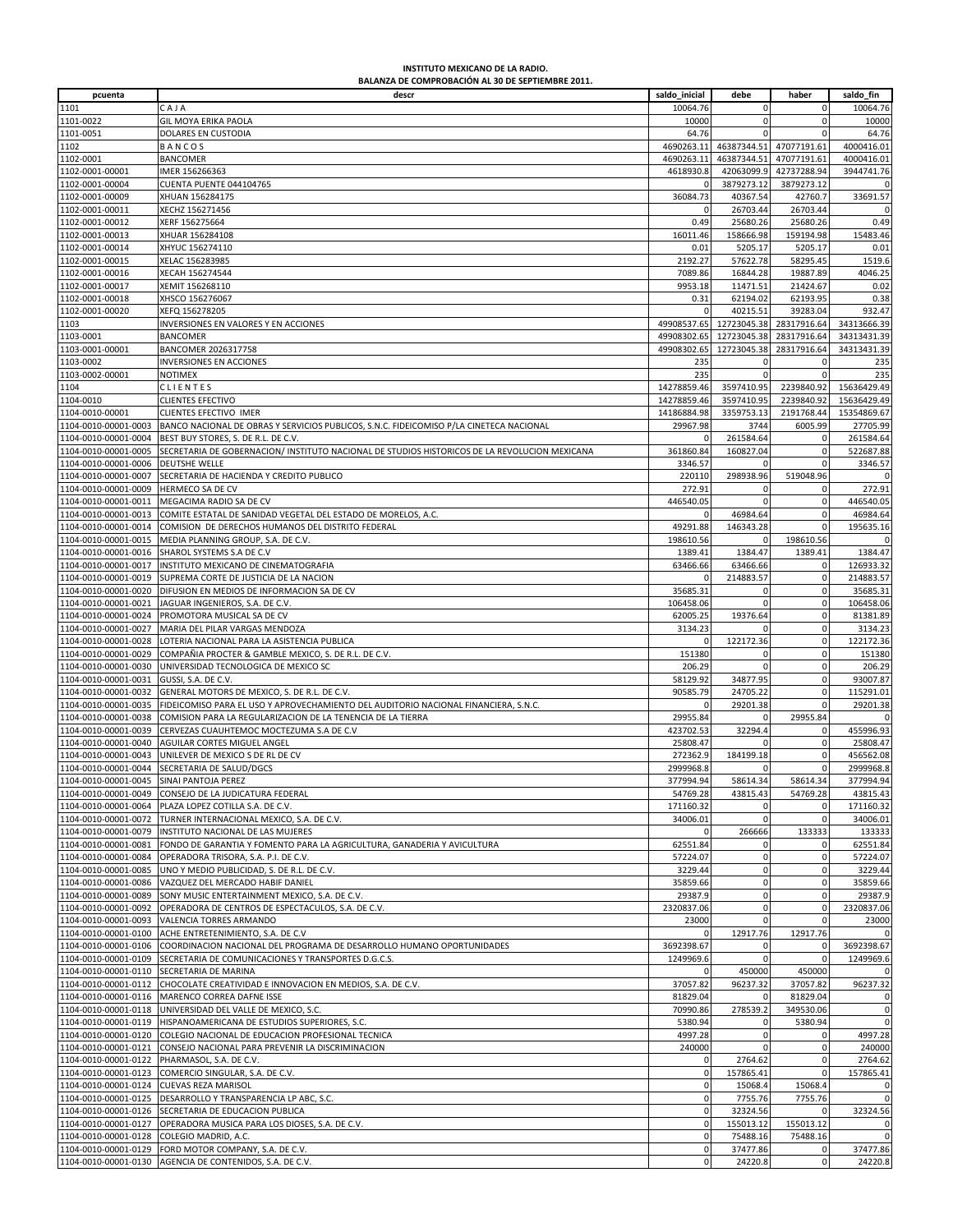| 1104-0010-00011                              | CLIENTES EFECTIVO XECHZ                                 | 10718.4               | 18910.22               | 18910.22      | 10718.4                                                                                                                                                                                   |
|----------------------------------------------|---------------------------------------------------------|-----------------------|------------------------|---------------|-------------------------------------------------------------------------------------------------------------------------------------------------------------------------------------------|
| 1104-0010-00011-0002                         | FIGO CONSTRUCTORA, S.A DE C.V.                          | 10718.4               |                        |               | 10718.4                                                                                                                                                                                   |
|                                              | 1104-0010-00011-0003 VERDUGO PEREZ OEL FRANCISCO        | 0                     | 13135.74               | 13135.74      | 0                                                                                                                                                                                         |
| 1104-0010-00011-0004                         | SERVICIOS FINANCIEROS DEL GOLFO SA DE CV                |                       | 5774.48                | 5774.48       | $\mathbf 0$                                                                                                                                                                               |
| 1104-0010-00012                              | CLIENTES EFECTIVO XERF                                  | 6229.88               | 1243.2                 |               | 7473.08                                                                                                                                                                                   |
| 1104-0010-00012-0004                         | GUILLERMO HERRERA TELLEZ                                | 6229.88               | 0                      | 0             | 6229.88                                                                                                                                                                                   |
| 1104-0010-00012-0005                         | JORGE VICTOR NOGUERON RIOS                              | 0                     | 1243.2                 |               | 1243.2                                                                                                                                                                                    |
| 1104-0010-00014                              | CLIENTES EFECTIVO XHYUC                                 | $\mathbf 0$           | 3990.4                 | 3990.4        | 0                                                                                                                                                                                         |
| 1104-0010-00014-0001                         | COMISION DE DERECHOS HUMANOS DEL ESTADO DE YUCATAN      | $\mathbf 0$           | 3990.4                 | 3990.4        | $\mathbf 0$                                                                                                                                                                               |
| 1104-0010-00015                              | CLIENTES EFECTIVO XELAC                                 | 30600.8               | 67732.4                | 2586.8        | 95746.4                                                                                                                                                                                   |
| 1104-0010-00015-0002                         | <b>VENTAS MENORES</b>                                   |                       | 2586.8                 | 2586.8        | 0                                                                                                                                                                                         |
| 1104-0010-00015-0004                         | MARIA DEL CARMEN ESPINDOLA MADRIGAL                     | 1995.2                | 0                      | 0             | 1995.2                                                                                                                                                                                    |
| 1104-0010-00015-0005                         | MEGACIMA RADIO, S.A. DE C.V.                            | 28605.6               | 65145.6                | 0             | 93751.2                                                                                                                                                                                   |
| 1104-0010-00016                              | CLIENTES EFECTIVO XECAH                                 | 2164.5                | 9523.8                 | 6060.6        | 5627.7                                                                                                                                                                                    |
| 1104-0010-00016-0001                         | CENTRO UNIVERSITARIO INTERAMERICANO DEL PACIFICO, S.C.  | 2164.5                | 9523.8                 | 6060.6        | 5627.7                                                                                                                                                                                    |
| 1104-0010-00017                              | CLIENTES EFECTIVO XEMIT                                 | 0                     | 123732.56              | 487.2         | 123245.36                                                                                                                                                                                 |
| 1104-0010-00017-0002                         | MUNICIPIO DE LA TRINITARIA CHIAPAS                      | $\mathbf 0$           | 18286.24               | $\Omega$      | 18286.24                                                                                                                                                                                  |
| 1104-0010-00017-0003                         | MUNICIPIO DE COMITAN DE DOMINGUEZ                       | $\mathbf 0$           | 89693.52               | $\mathbf 0$   | 89693.52                                                                                                                                                                                  |
| 1104-0010-00017-0004                         | MUNICIPIO DE LAS MARGARITAS, CHIAPAS                    | $\mathbf 0$           | 15265.6                | $\Omega$      | 15265.6                                                                                                                                                                                   |
| 1104-0010-00017-0005                         | <b>VENTAS VARIAS</b>                                    | $\mathbf 0$           | 487.2                  | 487.2         | 0                                                                                                                                                                                         |
| 1104-0010-00020                              | CLIENTES EFECTIVO XEFQ                                  | 42260.9               | 12525.24               | 16037.26      | 38748.88                                                                                                                                                                                  |
| 1104-0010-00020-0001                         | ANAYA ORTIZ RODOLFO                                     | 1293.6                | 0                      |               | 1293.6                                                                                                                                                                                    |
| 1104-0010-00020-0002                         | BRISEÑO MATUS FRANCISCO                                 | 4724.16               | $\mathbf 0$            | $\mathbf 0$   | 4724.16                                                                                                                                                                                   |
| 1104-0010-00020-0003                         | DIVERSIONES Y PROMOCIONES QUIROGA                       | 3274                  | $\mathbf 0$            | 0             | 3274                                                                                                                                                                                      |
| 1104-0010-00020-0005                         | GONZALEZ ZAVALA ROSELA                                  | 1118.88               | $\mathbf 0$            | 1118.88       | $\mathbf 0$                                                                                                                                                                               |
| 1104-0010-00020-0006                         | LAS CERVEZAS MODELO EN SONORA, SA DE CV.                | 4158                  | $\pmb{0}$              |               | 4158                                                                                                                                                                                      |
| 1104-0010-00020-0008                         | MUNICIPIO DE CANANEA SONORA                             | 7707.84               | $\mathbf 0$            | 1491.84       | 6216                                                                                                                                                                                      |
|                                              | 1104-0010-00020-0014 SINDICATO NACIONAL DE TRABAJADORES | 466.2                 | 0                      | 466.2         | $\pmb{0}$                                                                                                                                                                                 |
| 1104-0010-00020-0015                         | TERMINAL MEDINA RAFAEL                                  | 777                   | 621.6                  | 777           | 621.6                                                                                                                                                                                     |
| 1104-0010-00020-0017                         | TREVIÑO ANGULO ISMAEL                                   | 5128.2                | 3418.8                 | 5128.2        | 3418.8                                                                                                                                                                                    |
| 1104-0010-00020-0018                         | ICATSON                                                 | $\mathbf 0$           | 994.56                 | 0             | 994.56                                                                                                                                                                                    |
| 1104-0010-00020-0021                         | INSTITUTO TECNOLOGICO SUPERIOR DE CANANEA               | 714.84                | 2486.4                 | 714.84        | 2486.4                                                                                                                                                                                    |
| 1104-0010-00020-0024                         | INSTITUTO AMERICANO DE CANANEA, S.C.                    | $\mathbf 0$           | 310.8                  | $\Omega$      | 310.8                                                                                                                                                                                     |
| 1104-0010-00020-0026                         | CRUZ DAVISON GUILLERMO ENRIQUE                          | $\mathbf 0$           | 466.2                  |               | 466.2                                                                                                                                                                                     |
| 1104-0010-00020-0032                         | PAZ BUSTAMANTE MARTIN ADRIAN                            | 1553.98               | $\mathbf 0$            | 1553.98       | 0                                                                                                                                                                                         |
| 1104-0010-00020-0036 MENDEZ RIOS RAFAEL      |                                                         | 1926.96               | 932.4                  | 963.48        | 1895.88                                                                                                                                                                                   |
| 1104-0010-00020-0040                         | BUENAVISTA DEL COBRE, S.A. DE C.V.                      | 8671.32               | $\mathbf 0$            | 3076.92       | 5594.4                                                                                                                                                                                    |
| 1104-0010-00020-0047                         | BRASSEA, S.A. DE C.V.                                   |                       | 124.32                 | 0             | 124.32                                                                                                                                                                                    |
| 1104-0010-00020-0060                         | PREFABRICADOS Y SOLUCIONES, S.A. DE C.V.                | 745.92                | 994.56                 | 745.92        | 994.56                                                                                                                                                                                    |
| 1104-0010-00020-0065                         | SONORA AUTOMOTRIZ DE NOGALES, S.A. DE C-V-              |                       | 2175.6                 |               | 2175.6                                                                                                                                                                                    |
| 1105                                         | DEUDORES                                                | 124349.84             | 91235.45               | 125955.7      | 89629.59                                                                                                                                                                                  |
| 1105-0001                                    | TELEFONIA POR CABLE, SA.C                               | 120748.53             | 23520.9                | 120748.53     | 23520.9                                                                                                                                                                                   |
| 1105-0007                                    | SEGUROS BANORTE GENERALI                                | $\mathbf 0$           | 2060.32                | 2060.32       | $\mathbf 0$                                                                                                                                                                               |
| 1105-0010                                    | ARROYO RIVERA CHRISTIAN OMAR                            | 454.46                | $\mathbf 0$            |               | 454.46                                                                                                                                                                                    |
| 1105-0011                                    | RAMIREZ PATIÑO MIGUEL ANGEL                             | 3146.85               | $\mathbf 0$            | 3146.85       | 0                                                                                                                                                                                         |
| 1105-1556                                    | JANUAE SA DE CV                                         | $\mathbf 0$           | 65654.23               |               | 65654.23                                                                                                                                                                                  |
|                                              |                                                         |                       |                        |               |                                                                                                                                                                                           |
| 1106                                         | VIATICOS A COMPROBAR                                    | 36922                 | 116768.73              | 118804.23     |                                                                                                                                                                                           |
| 1106-0088                                    | NIÑO BAUTISTA FRANCISCO JAVIER                          | 5224                  | $\mathbf 0$            | 5224          | 34886.5<br>0                                                                                                                                                                              |
| 1106-0112                                    | SANTILLAN JIMENEZ MIGUEL ANGEL                          | 5224                  | 0                      | 5224          |                                                                                                                                                                                           |
| 1106-0145                                    | ASTUDILLO MOYA ENRIQUE                                  | 8625                  | $\bf 0$                | 8625          |                                                                                                                                                                                           |
| 1106-0160                                    | LOPEZ AGUILAR FERNANDO                                  | 5224                  | $\pmb{0}$              | 5224          |                                                                                                                                                                                           |
| 1106-0278                                    | MARTINEZ MONTES FERNANDO                                | $\mathbf 0$           | 6125                   |               |                                                                                                                                                                                           |
| 1106-0519                                    | RUIZ ORTIZ CITLALI                                      | 4875                  | 5500                   | 9750          |                                                                                                                                                                                           |
| 1106-0973                                    | CEDEÑO RUIZ JOSE LUIS                                   | O                     | 3245                   |               |                                                                                                                                                                                           |
| 1106-1214                                    | SANCHEZ RAMOS JOSE MARIANO                              | $\mathbf 0$           | 5345                   | $\mathbf 0$   |                                                                                                                                                                                           |
| 1106-1275                                    | QUINTERO HERNANDEZ LUIS VICTOR                          | $\mathbf 0$           | 15925                  | $\mathbf 0$   |                                                                                                                                                                                           |
| 1106-1405                                    | REYES INFANTE GREGORIO                                  | $\mathbf 0$           | 21.5                   | $\Omega$      |                                                                                                                                                                                           |
| 1106-1477                                    | VADILLO MOLINA LUIS ANTONIO                             | $\mathbf 0$           | 5125                   | 5125          |                                                                                                                                                                                           |
| 1106-1507                                    | <b>FLORES AGUILAR RICARDO</b>                           | $\mathbf 0$           | 800                    | 800           |                                                                                                                                                                                           |
| 1106-1570                                    | CUEVAS RIVERO IRMA DEL CARMEN                           | $\mathbf 0$           | 3600                   | $\mathbf{0}$  |                                                                                                                                                                                           |
| 1106-1674                                    | <b>GARCIA ROBLEDO HECTOR</b>                            | $\mathbf 0$           | 625                    | 625           |                                                                                                                                                                                           |
| 1106-1848                                    | <b>GIL MOYA ERIKA PAOLA</b>                             | $\mathbf 0$           | 62482.23               | 62482.23      |                                                                                                                                                                                           |
| 1106-1939                                    | MARTINEZ SILVA OSCAR                                    | $\mathbf 0$           | 2000                   | 2000          |                                                                                                                                                                                           |
| 1106-1943                                    | SANCHEZ VIZZUETH AARON                                  | 6125                  | $\mathbf 0$            | 6125          |                                                                                                                                                                                           |
| 1106-1968                                    | BERMUDEZ DEL PRADO GUSTAVO MANUEL                       | 1625                  | 2000                   | 3625          |                                                                                                                                                                                           |
| 1106-1980                                    | RAMIREZ GUTIERREZ EDGARDO                               | $\mathbf 0$           | 3975                   | 3975          | 0<br>$\mathbf 0$<br>$\mathbf 0$<br>6125<br>625<br>3245<br>5345<br>15925<br>21.5<br>0<br>$\mathbf 0$<br>3600<br>$\pmb{0}$<br>$\mathbf 0$<br>0<br>$\mathbf 0$<br>$\mathbf 0$<br>$\mathbf 0$ |
| 1107                                         | ANTICIPO A PROVEEDORES Y CONTRATISTAS                   | 8859167.53            | 337070.75              | 5126717.11    | 4069521.17                                                                                                                                                                                |
| 1107-0001                                    | CONSTRUCTORA CRUZ SERVIN, S.A. DE C.V.                  | 122233.65             | $\mathbf 0$            | 0             |                                                                                                                                                                                           |
| 1107-0003                                    | DICIMEX S, A DE C. V                                    | 8386664.16            | $\mathbf 0$            | 4959333.71    | 122233.65<br>3427330.45                                                                                                                                                                   |
| 1107-0004                                    | FERRELMEC S. A DE C. V                                  | 350269.72             | $\mathbf 0$            | 167383.4      | 182886.32                                                                                                                                                                                 |
| 1107-0005                                    | GRUPO DIEZ TECNOLOGIA S, A DE C. V                      | 0                     | 337070.75              | $\mathbf 0$   | 337070.75                                                                                                                                                                                 |
| 1108                                         | ESTIMACION PARA CUENTAS INCOBRABLES                     | $-2431471.65$         | 346902                 | 34006.01      | $-2118575.66$                                                                                                                                                                             |
| 1108-0010                                    | ESTIMACION X RADIODIFUSOR                               | -2431471.65           | 346902                 | 34006.01      | $-2118575.66$                                                                                                                                                                             |
| 1108-0010-00001                              | ESTIMAC CTAS INCOBRA IMER                               | -2369522.55           | 346902                 | 34006.01      | $-2056626.56$                                                                                                                                                                             |
| 1108-0010-00001-0001                         | BCO NAL DEL EJERC FZA AER                               | $-7821.45$            | 0                      | $\mathbf 0$   | $-7821.45$                                                                                                                                                                                |
| 1108-0010-00001-0002                         | LOZA MARQUEZ PRODUCCIONES                               | $-210637.68$          | $\mathbf 0$            | $\mathbf 0$   | $-210637.68$                                                                                                                                                                              |
| 1108-0010-00001-0003                         | DIF EN MEDIOS DE INF                                    | $-37301.42$           | $\mathbf 0$            | $\mathbf{0}$  | $-37301.42$                                                                                                                                                                               |
|                                              | 1108-0010-00001-0004 ORTIZ CUAXIOLA LUIS ROGEL          | $-912.13$             | $\mathbf 0$            | $\mathbf 0$   | $-912.13$                                                                                                                                                                                 |
| 1108-0010-00001-0006                         | UNIV TECNOLOGICA DE MEX                                 | $-206.29$             | $\Omega$               | $\mathbf 0$   | $-206.29$                                                                                                                                                                                 |
| 1108-0010-00001-0007                         | SRIA DE GOBERNACION                                     | $-372107.7$           | 346902                 | $\mathbf 0$   | $-25205.7$                                                                                                                                                                                |
|                                              | 1108-0010-00001-0008 UITGANG MEXICO BY BALTON           | $-31140.64$           | 0                      | $\mathbf 0$   | $-31140.64$                                                                                                                                                                               |
| 1108-0010-00001-0009                         | VILLASEÑOR LOPEZ MA ALLA                                | $-25875$              | $\bf 0$                | $\mathbf 0$   |                                                                                                                                                                                           |
| 1108-0010-00001-0013                         | INST NAL DE LAS PERS ADUL                               | $-78.57$              | $\bf 0$                | $\mathbf 0$   | $-78.57$                                                                                                                                                                                  |
| 1108-0010-00001-0014 OSORIO CHAVEZ CESAR     |                                                         | $-23263.75$           | $\mathbf 0$            | $\mathbf 0$   | $-25875$<br>$-23263.75$                                                                                                                                                                   |
|                                              | 1108-0010-00001-0015 WARCOMN PUBLICIDAD                 | -99700                | $\mathbf 0$            | $\mathbf 0$   |                                                                                                                                                                                           |
| 1108-0010-00001-0018<br>1108-0010-00001-0020 | CONSEJO DE LA JUDICA FED<br>PARTIDO REVOLUCIONARIO      | $-349.33$<br>$-48300$ | $\bf 0$<br>$\mathbf 0$ | 0<br>$\Omega$ | $-99700$<br>$-349.33$<br>$-48300$                                                                                                                                                         |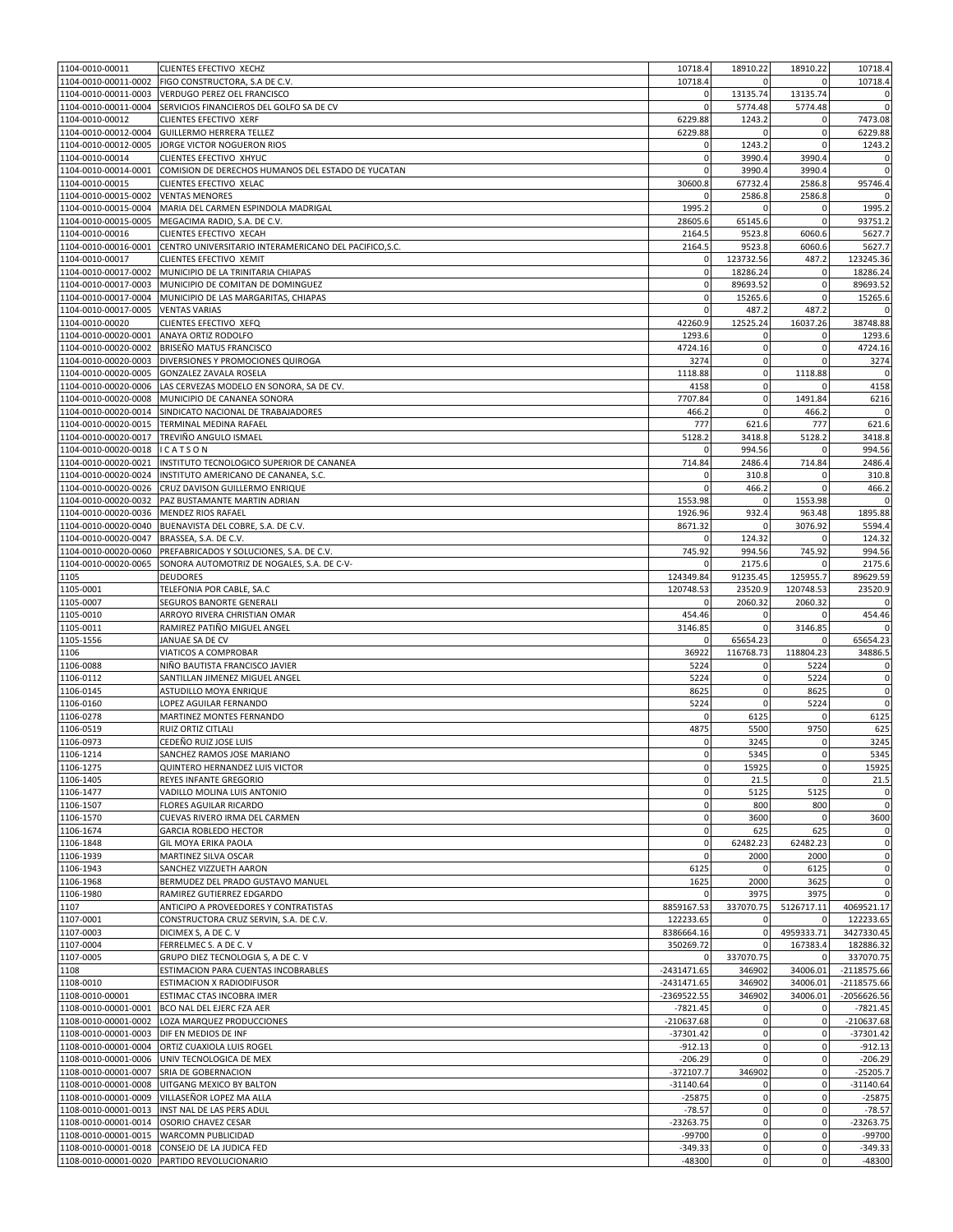|                                           | 1108-0010-00001-0021 SRIA FINAN GOB EDO/TAMAUL                               | $-13685$            | $\mathbf 0$    | $\mathbf 0$    | $-13685$                                                                |
|-------------------------------------------|------------------------------------------------------------------------------|---------------------|----------------|----------------|-------------------------------------------------------------------------|
| 1108-0010-00001-0022                      | <b>GOBIERNO DEL EDO VERACRUZ</b>                                             | $-13685$            | $\mathbf 0$    | $\mathbf 0$    | $-13685$                                                                |
| 1108-0010-00001-0025                      | HECTOR JULIAN VELAZQUEZ                                                      | $-641958.89$        | $\pmb{0}$      | $\mathbf 0$    | $-641958.89$                                                            |
| 1108-0010-00001-0027                      | HERMECO S. A DE C. V                                                         | $-272.91$           | $\mathbf 0$    | $\mathbf 0$    | $-272.91$                                                               |
| 1108-0010-00001-0029                      | SINAI PANTOJA PEREZ                                                          | -377994.94          | $\mathbf 0$    | $\mathbf 0$    | -377994.94                                                              |
| 1108-0010-00001-0033                      | <b>EDGAR RUIZ SOTO</b>                                                       | $-149500$           | $\pmb{0}$      | $\mathbf 0$    | $-149500$                                                               |
| 1108-0010-00001-0037                      | PROFEDET                                                                     | $-131.57$           | 0              | $\mathbf 0$    | $-131.57$                                                               |
| 1108-0010-00001-0043                      | FORTALEZA MUSICAL S. A                                                       | $-60030$            | $\bf 0$        | $\mathbf 0$    | $-60030$                                                                |
| 1108-0010-00001-0047                      | VARGAS MENDOZA MARIA DEL PILAR                                               | $-3134.23$          | $\mathbf 0$    | $\mathbf 0$    | $-3134.23$                                                              |
| 1108-0010-00001-0049                      | AGUILAR CORTES MIGUEL ANGEL                                                  | -5994.94            | $\pmb{0}$      | $\mathbf 0$    | $-5994.94$                                                              |
| 1108-0010-00001-0050                      | JAGUAR INGENIEROS S.A DE C.V                                                 | $-106458.06$        | $\pmb{0}$      | $\mathbf 0$    | $-106458.06$                                                            |
| 1108-0010-00001-0057                      | <b>DEUTSHE WELL</b>                                                          | $-3346.57$          | $\mathbf 0$    | $\mathbf 0$    | $-3346.57$                                                              |
| 1108-0010-00001-0058                      | PLAZA LOPEZ COTILLA                                                          | $-135636.48$        | $\mathbf 0$    | $\mathbf 0$    | $-135636.48$                                                            |
| 1108-0010-00001-0059                      | TURNER INTERNATIONAL MEXICO S. A                                             | $\Omega$            | $\mathbf 0$    | 34006.01       | $-34006.01$                                                             |
| 1108-0010-00011                           | ESTIMAC CTAS INCOBR XECHZ                                                    | $-12328.4$          | $\mathbf 0$    | $\mathbf 0$    | $-12328.4$                                                              |
| 1108-0010-00011-0002                      | PEREZ GARCIA SAMUEL                                                          | $-1610$             | 0              | $\mathbf 0$    | $-1610$                                                                 |
|                                           | 1108-0010-00011-0003 FIGO CONSTRUCTORA, S.A. DE C.V.                         | $-10718.4$          | $\bf 0$        | $\mathbf 0$    | $-10718.4$                                                              |
| 1108-0010-00012                           | ESTIMAC. CTAS. INCOBRAB. XERF                                                | $-5170.7$           | $\mathbf 0$    | $\mathbf 0$    | $-5170.7$                                                               |
| 1108-0010-00012-0001                      | UNIVERSAL RADIO NETWORK, INC.                                                | $-5170.7$           | $\mathbf 0$    | $\mathbf 0$    | $-5170.7$                                                               |
| 1108-0010-00013                           | ESTIMAC CTAS INCOB XHUAR                                                     | $-25625$            | 0              | $\mathbf 0$    | $-25625$                                                                |
| 1108-0010-00013-0001                      | MASS MEDIA ADVERTISING                                                       | $-25625$            | $\mathbf 0$    | $\mathbf 0$    | $-25625$                                                                |
| 1108-0010-00015                           | ESTIM CTAS INCOBR XELAC                                                      | $-9233.6$           | $\bf 0$        | $\mathbf 0$    | $-9233.6$                                                               |
| 1108-0010-00015-0001                      | ESPNDOLA MADRIGAL MA. DEL CARMEN                                             | $-1995.2$           | $\mathbf 0$    | $\mathbf 0$    | $-1995.2$                                                               |
| 1108-0010-00015-0002                      | MEGACIMA RADIO, S.A. DE C.V.                                                 | $-7238.4$           | 0              | $\mathbf 0$    | $-7238.4$                                                               |
| 1108-0010-00016                           | XECAH RADIO CHIAPAS CACAHUATAN CHIAPAS                                       | $-865.8$            | $\mathbf 0$    | 0              | $-865.8$                                                                |
| 1108-0010-00016-0001                      | CENTRO UNIVERSITARIO INTERAMERICANO DEL PACIFICO, S.C.                       | $-865.8$            | $\pmb{0}$      | $\mathbf 0$    | $-865.8$                                                                |
| 1108-0010-00020                           | ESTIM CTAS INCOBR XEFQ                                                       | $-8725.6$           | 0              | $\mathbf 0$    | $-8725.6$                                                               |
| 1108-0010-00020-0004                      | ANAYA ORTIZ RODOLFO                                                          | $-1293.6$           | $\mathbf 0$    | $\mathbf 0$    | $-1293.6$                                                               |
| 1108-0010-00020-0005                      | DIVERS.Y PROMOC. QUIROGA                                                     | $-3274$             | $\pmb{0}$      | $\mathbf 0$    | $-3274$                                                                 |
| 1108-0010-00020-0007                      | LAS CERVEZAS MOD.D SONORA                                                    | $-4158$             | $\mathbf 0$    | $\mathbf 0$    | $-4158$                                                                 |
| 1110                                      | IMPUESTOS POR COMPENSAR                                                      | 13663720.74         | $\pmb{0}$      | $\mathbf 0$    | 13663720.74                                                             |
| 1110-0001                                 | IMPUESTO AL VALOR AGREGAO                                                    | 638038.86           | $\Omega$       | $\mathbf 0$    | 638038.86                                                               |
| 1110-0003                                 | IVA A FAVOR 2007                                                             | 2665289             | 0              | $\mathbf 0$    | 2665289                                                                 |
| 1110-0004                                 | IVA A FAVOR 2008                                                             | 1639947.89          | $\mathbf 0$    | $\mathbf 0$    | 1639947.89                                                              |
| 1110-0005                                 | IVA A FAVOR 2009                                                             | 3926871.59          | $\mathbf 0$    | $\mathbf 0$    | 3926871.59                                                              |
| 1110-0006                                 | IVA A FAVOR 2010                                                             | 4793573.4           | $\Omega$       | $\mathbf 0$    | 4793573.4                                                               |
| 1112                                      | IVA ACREDITABLE                                                              | 8622949.89          | 2817935.19     | 7659.2         | 11433225.88                                                             |
| 1112-0003                                 | IVA PROVISIONADO 15%                                                         | 1029499.61          | n              | $\mathbf 0$    | 1029499.61                                                              |
| 1112-0005                                 | IVA EFECTIVAMENTE PAG 16%                                                    | 6632518.01          | 2590005.43     | $\mathbf 0$    | 9222523.44                                                              |
| 1112-0006                                 | IVA EFECTIVAMENTE PAG 11%                                                    | 302941.44           | 43242.97       | $\mathbf 0$    | 346184.41                                                               |
| 1112-0007                                 | IVA PROVISIONADO 16%                                                         | 657990.83           | 184686.79      | 7659.2         | 835018.42                                                               |
| 1114                                      | <b>LITIGIOS</b>                                                              | 1386296.52          | 0              | $\mathbf 0$    | 1386296.52                                                              |
| 1114-0010                                 | LITIGIOS X RADIODIFUSORA                                                     | 1386296.52          | $\bf 0$        | 0              | 1386296.52                                                              |
|                                           |                                                                              |                     |                |                | 1379515.82                                                              |
|                                           |                                                                              |                     |                |                |                                                                         |
| 1114-0010-00001                           | LITIGIOS IMER                                                                | 1379515.82          | $\mathbf 0$    | $\mathbf 0$    |                                                                         |
| 1114-0010-00001-0001                      | SRI DE GOBERNACION                                                           | 25205.7             | $\pmb{0}$      | $\mathbf 0$    | 25205.7                                                                 |
| 1114-0010-00001-0002                      | LOZA MARQUEZ RADIOPRODUCC                                                    | 210637.68           | $\mathbf 0$    | $\mathbf 0$    | 210637.68                                                               |
| 1114-0010-00001-0003                      | CESAR OSORIO CHAVEZ                                                          | 23263.75            | $\pmb{0}$      | $\mathbf 0$    | 23263.75                                                                |
| 1114-0010-00001-0004                      | P.R. D.                                                                      | 48300               | $\mathbf 0$    | $\mathbf 0$    |                                                                         |
| 1114-0010-00001-0005                      | UITGANG MEX BY BALTOUR                                                       | 31140.64            | 0              | $\mathbf 0$    | 31140.64                                                                |
| 1114-0010-00001-0006                      | ORTIZ CUAXILOA LUIS R                                                        | 912.13              | $\bf 0$        | $\mathbf 0$    | 48300<br>912.13                                                         |
| 1114-0010-00001-0007                      | SRIA DEL EDO TAMAULIPAS                                                      | 13685               | $\pmb{0}$      | $\mathbf 0$    | 13685                                                                   |
| 1114-0010-00001-0008                      | SRIA DEL EDO DE VEACRUZ                                                      | 13685               | 0              | $\mathbf 0$    | 13685                                                                   |
| 1114-0010-00001-0010 EDGAR RUIZ SOTO      |                                                                              | 149500              | $\mathbf 0$    | $\mathbf 0$    |                                                                         |
| 1114-0010-00001-0012                      | MASS MEDIA ADVERTISING                                                       | 25625               | $\mathbf 0$    | $\mathbf 0$    | 25625                                                                   |
| 1114-0010-00001-0013                      | <b>WARCOMM PUBLICIDAD</b>                                                    | 99700               | $\mathbf 0$    | $\overline{0}$ | 149500<br>99700                                                         |
|                                           | 1114-0010-00001-0014 HECTOR JULIAN VELAZQUEZ C                               | 641958.89           | $\mathbf 0$    | $\overline{0}$ | 641958.89                                                               |
|                                           | 1114-0010-00001-0015 VILLASEÑOR LOPEZ MA ALLA                                | 25875               | $\pmb{0}$      | $\mathbf 0$    | 25875                                                                   |
| 1114-0010-00001-0016 FORTALEZA MUSICAL SA |                                                                              | 60030               | $\pmb{0}$      | $\mathbf 0$    | 60030                                                                   |
|                                           | 1114-0010-00001-0017 PROC FED DEFEN P EL TRABA                               | 131.57              | $\mathbf 0$    | $\mathbf 0$    | 131.57                                                                  |
|                                           | 1114-0010-00001-0019   DIFUSION EN MEDIOS DE INFORMACION S.A DE C.V          | 1616.11             | $\mathbf 0$    | $\mathbf 0$    | 1616.11                                                                 |
| 1114-0010-00001-0020                      | CONSEJO DE LA JUDICATURA FEDERAL                                             | 349.33              | $\mathbf 0$    | $\mathbf 0$    | 349.33                                                                  |
|                                           | 1114-0010-00001-0021 BANCO NACIONAL DEL EJERCITO FUERZA AERIA Y ARMADA S.N.C | 7821.45             | $\mathbf 0$    | $\mathbf 0$    | 7821.45                                                                 |
| 1114-0010-00001-0022                      | INSTITUTO NACIONAL DE LAS PERSONAS ADULTAS MAYORES                           | 78.57               | $\mathbf 0$    | $\mathbf 0$    | 78.57                                                                   |
| 1114-0010-00011                           | LITIGIOS XECHZ                                                               | 1610                | $\mathbf 0$    | $\overline{0}$ | 1610                                                                    |
| 1114-0010-00011-0002                      | PEREZ GARCIA SAMUEL                                                          | 1610                | $\mathbf 0$    | $\mathbf 0$    | 1610                                                                    |
| 1114-0010-00012                           | LITIGIOS XERF                                                                | 5170.7              | $\mathbf 0$    | $\mathbf 0$    | 5170.7                                                                  |
| 1114-0010-00012-0001                      | UNIVERSAL RADIO NETWORK                                                      | 5170.7              | $\mathbf 0$    | $\mathbf 0$    | 5170.7                                                                  |
| 1114-0010-00020                           | LITIGIOS XEFQ                                                                | $-525.53$           | $\Omega$       | $\mathbf 0$    | $-525.53$                                                               |
| 1201                                      | <b>TERRENOS</b>                                                              | 7289211.38          | 0              | $\mathbf 0$    | 7289211.38                                                              |
| 1201-0001                                 | TERRENOS                                                                     | 356088.4            | $\mathbf 0$    | $\mathbf{0}$   | 356088.4                                                                |
| 1201-0002                                 | <b>TERRENOS DONADOS</b>                                                      | 6425122.98          | $\mathbf 0$    | $\mathbf 0$    | 6425122.98                                                              |
| 1201-0003                                 | <b>TERRENOS GANADOS</b>                                                      | 508000              | $\pmb{0}$      | $\mathbf 0$    |                                                                         |
| 1202                                      | REVALUACION DE TERRENOS                                                      | 31343236.82         | $\mathbf 0$    | $\overline{0}$ | 508000<br>31343236.82                                                   |
| 1202-0001                                 | REV DE TERRENOS                                                              | 702454.64           | $\mathbf 0$    | $\mathbf 0$    | 702454.64                                                               |
| 1202-0002                                 | REV TERRENOS DONADOS                                                         | 30640782.18         | $\Omega$       | $\mathbf{0}$   | 30640782.18                                                             |
| 1203                                      | <b>EDIFICIOS Y LOCALES</b>                                                   | 37218123.83         | 578551.53      | $\mathbf 0$    | 37796675.36                                                             |
| 1203-0001                                 | EDIFICOS Y LOCALES                                                           | 34969871.03         | 578551.53      | $\mathbf{0}$   |                                                                         |
| 1203-0002                                 | OBRAS EN PROCESO                                                             | 2248252.8           | 0              | $\overline{0}$ |                                                                         |
| 1203-0002-00001                           | CONSTRUCTORA CRUZ SERVIN                                                     | 2066062.18          | $\pmb{0}$      | $\overline{0}$ |                                                                         |
| 1203-0002-00002                           | EDIFICACIONES CARAPIA                                                        | 182190.62           | $\mathbf 0$    | $\overline{0}$ | 182190.62                                                               |
| 1204                                      | DEPRECIACION ACUMULADA DE EDIFICIOS Y LOCALES                                | -11955708.04        | 0              |                |                                                                         |
| 1205                                      | REVALUACION DE EDIFICIOS Y LOCALES                                           | 24961517.82         | $\mathbf 0$    | $\overline{0}$ | 35548422.56<br>2248252.8<br>2066062.18<br>0 -11955708.04<br>24961517.82 |
| 1206                                      | REVALUACION DE LA DEPRECIACION ACUMULADA DE EDIFICIOS Y LOCALES              | -16954399.05        | $\Omega$       | $\mathbf{0}$   | -16954399.05                                                            |
| 1207                                      | <b>EQUIPO DE COMPUTO</b>                                                     | 17215715.96         | 25194.11       | $\overline{0}$ |                                                                         |
| 1207-0001                                 | EQUIPO DE COMPUTO                                                            | 17215072.96         | 25194.11       | $\mathbf{0}$   |                                                                         |
| 1207-0002<br>1208                         | <b>ACTIVOS EN DESUSO</b><br>DEPRECIACION ACUMULADA DEL EQUIPO DE COMPUTO     | 643<br>-16884725.47 | 0<br>$\pmb{0}$ | $\mathbf 0$    | 17240910.07<br>17240267.07<br>643<br>0 -16884725.47                     |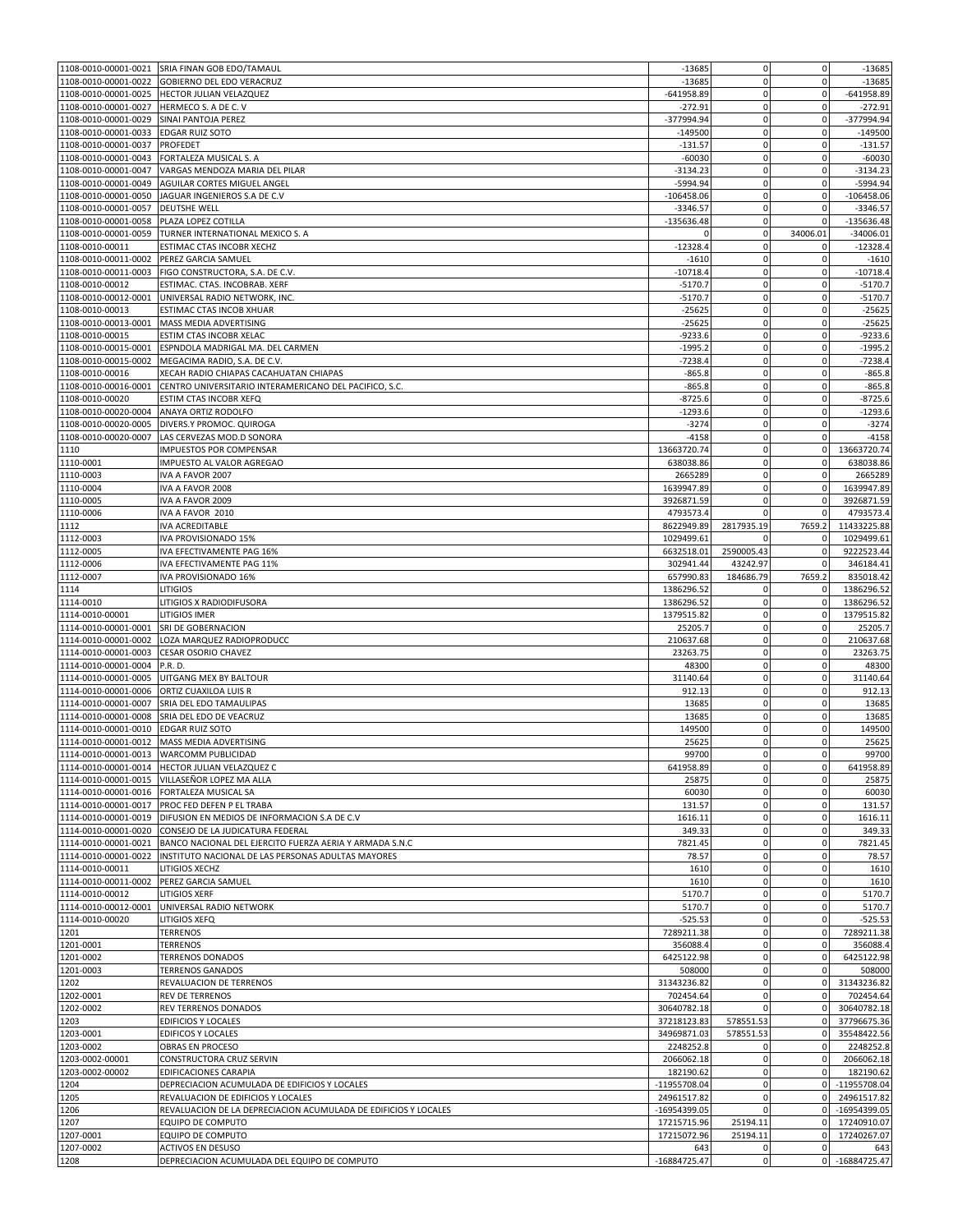| 1209                   | REVALUACION DEL EQUIPO DE COMPUTO                                                    | 17818572.58                    | 0                       | $\overline{0}$     | 17818572.58                   |
|------------------------|--------------------------------------------------------------------------------------|--------------------------------|-------------------------|--------------------|-------------------------------|
| 1210                   | REVALUACION DE LA DEPRECIACION ACUMULADA DEL EQUIPO DE COMPUTO                       | -13148370.48                   | $\mathbf 0$             | $\overline{0}$     | -13148370.48                  |
| 1211                   | MAQUINARIA Y EQUIPO ELECTRICO                                                        | 1971598.84                     | $\pmb{0}$               | $\mathbf 0$        | 1971598.84                    |
| 1211-0001              | MAQUINARIA Y EQUIPO ELECT                                                            | 1971364.84                     | $\bf 0$                 | $\mathbf 0$        | 1971364.84                    |
| 1211-0002              | ACTIVOS DEP EN USO                                                                   | 234                            | $\bf 0$                 | $\mathbf 0$        | 234                           |
| 1212                   | DEPRECIACION ACUMULADA DE LA MAQUINARIA Y EQUIPO ELECTRICO                           | -332819.75                     | $\mathbf 0$             | $\mathbf 0$        | -332819.75                    |
| 1213                   | REVALUACION DE LA MAQUINARIA Y EQUIPO ELECTRICO                                      | 216480.62                      | 0                       | $\mathbf 0$        | 216480.62                     |
| 1214                   | REVALUACION DE LA DEPRECIACION ACUMULADA DE LA MAQUINARIA Y EQUIPO ELECTRICO         | $-120981.81$                   | $\Omega$                | $\mathbf 0$        | $-120981.81$                  |
| 1215                   | EQUIPO DE TRANSMISION                                                                |                                | 22480125.76 16531112.39 | $\mathbf 0$        | 39011238.15                   |
| 1215-0001              | EQUIPO DE TRANSMISION                                                                | 22479472.76                    | 16531112.39             | $\mathbf 0$        | 39010585.15                   |
| 1215-0002              | ACTIVOS DEP EN USO                                                                   | 653                            | 0                       | $\mathbf 0$        | 653                           |
| 1216                   | DEPRECIACION ACUMULADA DEL EQUIPO TRANSMISION                                        | -3432971.39                    | $\pmb{0}$               | $\mathbf 0$        | -3432971.39                   |
| 1217                   | REVALUACION DEL EQUIPO DE TRANSMISION                                                | 2724345.42                     | $\mathbf 0$             | $\mathbf 0$        | 2724345.42                    |
| 1218                   | REVALUACION DE LA DEPRECIACION ACUMULADA DEL EQUIPO DE TRANSMISION                   |                                | $\mathbf 0$             | $\mathbf{0}$       |                               |
|                        |                                                                                      | -1347062.95                    |                         |                    | -1347062.95                   |
| 1219                   | EQUIPO TECNICO Y DE GRABACION                                                        | 21176702.68<br>21175587.68     | 62213.6                 | $\mathbf 0$        | 21238916.28                   |
| 1219-0001              | EQUIPO TECNICO Y GRABACIO                                                            |                                | 62213.6                 |                    | 21237801.28                   |
| 1219-0002              | ACTIVOS DEP EN USO                                                                   | 1115                           | 0                       | $\mathbf 0$        | 1115                          |
| 1220                   | DEPRECIACION ACUMULADA DEL EQUIPO TECNICO Y DE GRABACION                             | -11737269.37                   | 0                       | $\overline{0}$     | -11737269.37                  |
| 1221                   | REVALUACION DEL EQUIPO TECNICO Y DE GRABACION                                        | 14918353.99                    | $\bf 0$                 | $\mathbf 0$        | 14918353.99                   |
| 1222                   | REVALUACION DE LA DEPRECIACION ACUMULADA DEL EQUIPO TECNICO Y DE GRABACION           | $-6872915.73$                  | $\mathbf 0$             | $\mathbf 0$        | -6872915.73                   |
| 1223                   | MOBILIARIO Y EQUIPO DE ADMINISTRACION                                                | 7746437.37                     | $\pmb{0}$               | $\mathbf 0$        | 7746437.37                    |
| 1223-0001              | MOBILIARIO Y EQUIPO ADMON                                                            | 7744485.37                     | $\mathbf 0$             | $\mathbf 0$        | 7744485.37                    |
| 1223-0002              | ACTIVOS DEP EN USO                                                                   | 1952                           | $\bf 0$                 | $\mathbf 0$        | 1952                          |
| 1224                   | DEPRECIACION ACUMULADA DE MOBILIARIO Y EQUIPO DE ADMINISTRACION                      | -3494814.32                    | 0                       | $\mathbf 0$        | -3494814.32                   |
| 1225                   | REVALUACION DE MOBILIARIO Y EQUIPO DE ADMINISTRACION                                 | 7586315.29                     | $\bf 0$                 | $\mathbf 0$        | 7586315.29                    |
| 1226                   | REVALUACION DE LA DEPRECICION ACUMULADA DEL MOBILIARIO Y EQUIPO DE ADMINISTRACION    | $-2410974.12$                  | $\mathbf 0$             | $\mathbf 0$        | $-2410974.12$                 |
| 1227                   | <b>EQUIPO DE TRANSPORTE</b>                                                          | 360705.7                       | $\bf 0$                 | $\mathbf 0$        | 360705.7                      |
| 1227-0001              | <b>EQUIPO DE TRANSPORTE</b>                                                          | 360658.7                       | $\pmb{0}$               | $\mathbf 0$        | 360658.7                      |
| 1227-0002              | ACTIVOS DEP EN USO                                                                   | 47                             | $\mathbf 0$             | $\mathbf 0$        | 47                            |
| 1228                   | DEPRECIACION ACUMULADA DEL EQUIPO DE TRANSPORTE                                      | -360658.7                      | $\bf 0$                 | $\mathbf 0$        | -360658.7                     |
| 1229                   | REVALUACION DEL EQUIPO TRANSPORTE                                                    | 378937.22                      | $\mathbf 0$             | $\mathbf 0$        | 378937.22                     |
| 1230                   | REVALUACION DE LA DEPRECIACION ACUMULADA DEL EQUIPO DE TRANSPORTE                    | $-208150.42$                   | 0                       |                    | $-208150.42$                  |
| 1301                   | PAGOS ANTICIPADOS                                                                    | 199862.45                      | $\bf 0$                 | 45551.57           | 154310.88                     |
| 1301-0001              | AXA SEGUROS S.A. DE C.V                                                              | 131245.1                       | $\pmb{0}$               | 32811.32           | 98433.78                      |
| 1301-0002              | SEGUROS BANORTE GENERALI                                                             | 13358.14                       | 0                       | 2060.32            | 11297.82                      |
| 1301-0003              | SEGUROS INBURSA S.A DE C.V                                                           | 55259.21                       | $\mathbf 0$             | 10679.93           | 44579.28                      |
| 2101                   | PROVEEDORES                                                                          |                                | -2275187.54 16814952.71 | 18128566.83        | -3588801.66                   |
| 2101-0002              | COMISION FEDERAL DE ELECTRICIDAD                                                     | 0                              | 759817                  | 759817             | 0                             |
| 2101-0017              | TRETA ILUMINACION S A DE C. V                                                        | $\mathbf 0$                    | 39440                   | 39440              | $\mathbf 0$                   |
| 2101-0053              | HERNANDEZ GARFIAS JOSE JOEL                                                          | $-14845.21$                    | $\mathbf 0$             |                    | $-14845.21$                   |
| 2101-0054              | CAMPOS D MAURILIO XELAC                                                              | $-0.02$                        | 0                       | $\mathbf 0$        | $-0.02$                       |
| 2101-0055              | EDIFICACIONES CARAPIA, S.A. DE C.V.                                                  | $-182190.62$                   | 0                       | 0                  | $-182190.62$                  |
|                        |                                                                                      |                                |                         |                    |                               |
| 2101-0082              | BIKLIN, S. DE R.L. DE C.V.                                                           | 0                              | 489.51                  | 489.51             | 0                             |
| 2101-0088              | COMISION ESTATAL DEL AGUA                                                            | $\mathbf 0$                    | 134.31                  | 134.31             | 0                             |
| 2101-0094              | COORPORACION DE ASESORIA EN PROTECCION SENTRY, S.DE R.L. DE C.V.                     | $\mathbf 0$                    | 29970                   | 29970              | $\mathbf 0$                   |
| 2101-0096              | CORPORACION NOVAVISION, S. DE R.L. DE C.V.                                           | $\mathbf 0$                    | 872                     | 872                | 0                             |
| 2101-0101              | ADERHEL'S CLUB, S.A. DE C.V.                                                         | $\mathbf 0$                    | 3166.34                 | 3166.34            | $\mathbf 0$                   |
| 2101-0115              | FUMICAM, S.A. DE C.V.                                                                | $\mathbf 0$                    | 5220                    | 10440              | $-5220$                       |
| 2101-0118              | <b>GARCIA BERMUDEZ VICTOR</b>                                                        | $\mathbf 0$                    | 7000                    | 7000               | $\mathbf 0$                   |
| 2101-0121              | <b>GOBIERNO DEL DISTRITO FEDERAL</b>                                                 | $\mathbf 0$                    | 684565.33               | 1277138.33         | -592573                       |
| 2101-0121-00001        | GOBIERNO DEL DISTRITO FEDERAL                                                        | $\mathbf 0$                    | 90953.8                 | 90953.8            |                               |
| 2101-0121-00002        | <b>GOBIERNO D F VIGILANCIA</b>                                                       | $\mathbf 0$                    | 593611.53               | 1186184.53         | -592573                       |
| 2101-0124              | AGUIRRE PEÑA JOSE LUIS                                                               | $\mathbf 0$                    | 228                     | 228                | 0                             |
| 2101-0130              | <b>GUIDO DIAZ YANETH</b>                                                             | $\mathbf{0}$                   | 5735.22                 | 5735.22            | $\mathbf 0$                   |
| 2101-0159              | MATC DIGITAL, S. DE R.L. DE C.V.                                                     | $\overline{0}$                 | 208800                  | 208800             | $\mathbf 0$                   |
| 2101-0161              | MENDEZ GONZALEZ RAUL                                                                 | $\mathbf 0$                    | 21063.89                | 42127.78           | $-21063.89$                   |
| 2101-0177              | OCAMPO PARRA JESUS MANUEL                                                            | $\mathbf 0$                    | 6780                    | 6780               | 0                             |
| 2101-0198              | PREVENCION APLICADA S. DE R.L.                                                       | $\mathbf 0$                    | 8491.9                  | 8491.9             | 0                             |
| 2101-0217              | SECRETARIA DE GOBERNACION                                                            | $\mathbf 0$                    | 5492                    | 5492               | $\mathbf 0$                   |
| 2101-0223              | TELEFONOS DE MEXICO, S.A.B.DE C.V.                                                   | $\mathbf{O}$                   | 1892.13                 | 1892.13            | 0                             |
| 2101-0224              | BALDERRAMA ECHANIZ OSCAR                                                             | $\mathbf{0}$                   | 519.48                  | 519.48             | $\mathbf 0$                   |
| 2101-0225              | TELEFONOS DEL NOROESTE, S.A. DE C.V.                                                 | $\mathbf 0$                    | 2592                    | 2592               | $\mathbf 0$                   |
|                        |                                                                                      |                                |                         |                    |                               |
| 2101-0235              | BANCO NACIONAL DE OBRAS Y SERVICIOS PUBLICOS, S.N.C                                  | $\mathbf 0$                    | 51934.82                | 103869.64          | $-51934.82$                   |
| 2101-0298              | BUZON E S.A. DE C.V.                                                                 | $-12089.52$                    | 0                       | 0                  | $-12089.52$                   |
| 2101-0332              | FIESCO TREJO ROBERTO                                                                 | $\mathbf 0$                    | 6356.8                  | 6356.8             | $\mathbf 0$                   |
| 2101-0361              | CERNA MARTINEZ ROSALIA                                                               | $\mathbf 0$                    | 4516                    | 4516               | $\mathbf 0$                   |
| 2101-0366              | CHAVEZ DIAZ JAIME JAVIER                                                             | $\mathbf 0$                    | 4063.72                 | 4063.72            | 0                             |
| 2101-0368              | INVESTIGACION Y DESARROLLO DE PROYECTOS, S.C.                                        | $\mathbf{0}$                   | 13920                   | 13920              | $\mathbf 0$                   |
| 2101-0400              | MEZA REINOSA LUZ MARIA                                                               | $\mathbf 0$                    | 16240                   | 16240              | $\mathbf 0$                   |
| 2101-0419              |                                                                                      | $\mathbf 0$                    |                         |                    | $\mathbf 0$                   |
| 2101-0420              | NEGRETE SANSORES TANIA PATRICIA<br>COMISION ESTATAL DE SERVICIOS PUBLICOS DE TIJUANA | $\mathbf 0$                    | 2552<br>5751.84         | 2552<br>5751.84    | 0                             |
|                        |                                                                                      | $\mathbf 0$                    | 1875                    | 1875               | $\mathbf 0$                   |
| 2101-0426              | COMPAÑIA EMBOTELLADORA DEL FUERTE, S. DE R.L. DE C.V.                                |                                |                         |                    |                               |
| 2101-0436              | COMUNICACION EFECTIVA, S.A. DE C.V.                                                  | $\mathbf 0$<br>$\mathbf 0$     | 6899.75                 | 6899.75            | $\mathbf 0$                   |
| 2101-0439              | COMUNICACIONES NEXTEL DE MEXICO S.A. DE C.V.                                         | $\mathbf{0}$                   | 33913.39                | 33913.39           | $\mathbf 0$                   |
| 2101-0446              | PEÑA TESTA ABRAHAM SAMUEL                                                            |                                | 8560.8<br>$\Omega$      | 16334.15           | $-7773.35$                    |
| 2101-0447              | CONSTRUCTORA CRUZ SERVIN, S.A. DE C.V.                                               | $-2066062.18$                  |                         |                    | $-2066062.18$                 |
| 2101-0450              | CONTRERAS BUSTOS MARIA EUGENIA ROSALVA                                               | $\mathbf 0$                    | 504.24                  | 504.24             | 0                             |
| 2101-0499              | DCM DOCUMENT SYSTEMS, S.A. DE C.V.                                                   | $\mathbf 0$                    | 7774.32                 | 7774.32            | 0                             |
| 2101-0505              | SASTRE DE LA RIVA Y ASOCIADOS S.C.                                                   | $\mathbf{0}$                   | 17400                   | 17400              | $\mathbf 0$                   |
| 2101-0513              | TERCERO MATOS OMAR GUILLERMO                                                         | $\mathbf 0$                    | 6960                    | 6960               | 0                             |
| 2101-0519              | DICIMEX, S.A. DE C.V.                                                                |                                | 0 13435373.64           | 13435373.64        | $\mathbf 0$                   |
| 2101-0528              | DISTRIBUIDORA DE JUGOS Y BEBIDAS DEL NORTE, S.A. DE C.V.                             | $\mathbf 0$                    | 528                     | 528                | $\mathbf 0$                   |
| 2101-0556              | EFECTIVALE S.A. DE C.V.                                                              | $\mathbf 0$                    | 24556.8                 | 50341.44           |                               |
| 2101-0594              | ESTRATEC, S.A DE C.V.                                                                | $\mathbf 0$                    | 16988.82                | 16988.82           |                               |
| 2101-0695              | GONZALEZ AGUIRRE EVA                                                                 | $\mathbf{O}$                   | 498.78                  | 498.78             | $-25784.64$<br>$\pmb{0}$<br>0 |
| 2101-0698<br>2101-0709 | GONZALEZ PEREZ ARTURO<br>GRUPO DE LIMPIEZA Y MANTENIMIENTO INTEGRAL S.C.             | $\overline{0}$<br>$\mathbf{0}$ | 22040<br>119105.49      | 22040<br>119105.49 | $\mathbf 0$<br>0              |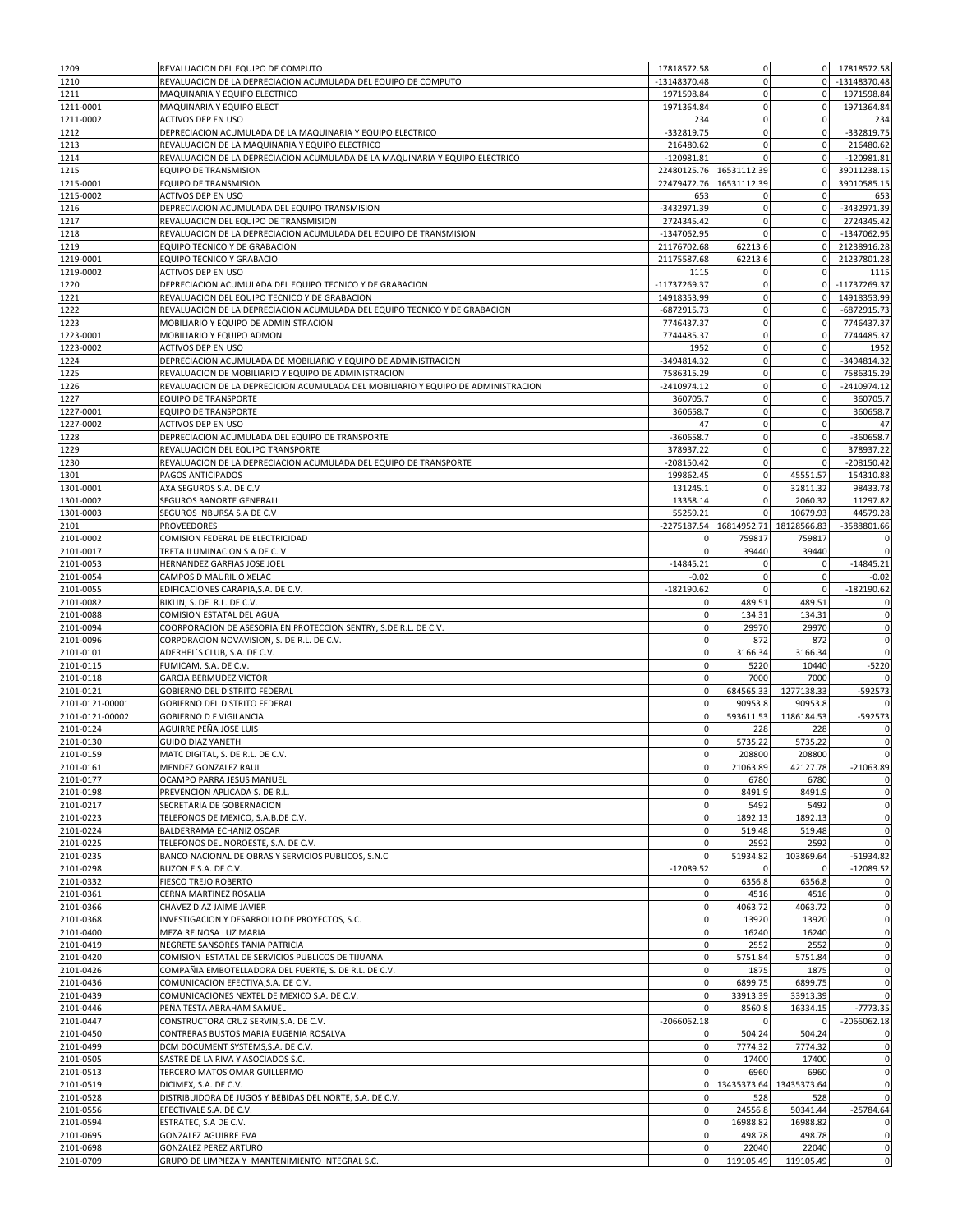| 2101-0712                          | GRUPO DIEZ TECNOLOGIA, S.A. DE C.V.                                   | $\mathbf 0$  | 22330       | 413332.07     | $-391002.07$                                   |
|------------------------------------|-----------------------------------------------------------------------|--------------|-------------|---------------|------------------------------------------------|
| 2101-0753                          | HS SOLUCIONES Y SISTEMAS INTEGRALES, S.A. DE C.V.                     | $\mathbf 0$  | 53359.54    | 53359.54      |                                                |
| 2101-0775                          | INMOBILIARIA RF, S.A. DE C.V.                                         | $\mathbf 0$  | 8042.28     | 16084.56      | $-8042.28$                                     |
| 2101-0793                          | INSTITUTO NACIONAL DE DERECHOS DE AUTOR                               | $\mathbf 0$  | 11792       | 11792         | 0                                              |
| 2101-0819                          | JUNTA MUNICIPAL DE AGUAS SANEAMIENTO JUAREZ                           | $\mathbf 0$  | 351         | 351           | $\pmb{0}$                                      |
| 2101-0915                          | MENDOZA CERDA AMARIS MILAGROS                                         | $\mathbf 0$  | 223.98      | 223.98        | $\mathbf 0$                                    |
| 2101-0931                          | MONTES DE OCA VELAZQUEZ FERNANDO                                      | 0.01         | $\Omega$    |               | 0.01                                           |
|                                    |                                                                       | $\mathbf 0$  | 38662.8     |               |                                                |
| 2101-0958                          | NETWORK OPERATION CONSULTING, S.A. DE C.V.                            |              |             | 38662.8       | $\pmb{0}$                                      |
| 2101-0965                          | OFFICE DEPOT DE MEXICO, S.A. DE C.V.                                  | $\mathbf 0$  | 563.4       | 563.4         | $\mathbf 0$                                    |
| 2101-0979                          | OPERADORA OMX, S.A. DE C.V.                                           | $\mathbf 0$  | 1980        | 1980          | $\mathbf 0$                                    |
| 2101-0992                          | PADILLA HERNANDEZ JUAN ROGELIO                                        | $\mathbf 0$  | $\Omega$    | 3107.23       | $-3107.23$                                     |
| 2101-1030                          | PIÑA GARCIA YOLANDA                                                   | $\mathbf 0$  | 94.23       | 94.23         | $\pmb{0}$                                      |
| 2101-1047                          | PURIFICADORA DE AGUA LAS TRUCHAS, S.A. DE C.V.                        | $\mathbf 0$  | 480         | 480           | 0                                              |
| 2101-1051                          | RADIO ORO, S.A.                                                       | $\mathbf{0}$ | 30251.64    | 30251.64      | $\mathbf 0$                                    |
| 2101-1054                          | RADIO UNO, S.A.                                                       | $\mathbf 0$  | 25290.32    | 25290.32      | $\mathbf 0$                                    |
| 2101-1124                          | SALAZAR CORDOVA GABRIEL                                               | $\mathbf 0$  | 27893.46    | 27893.46      | $\mathbf 0$                                    |
| 2101-1155                          | SEGUROS INBURSA, SA.A GRUPO FINANCIERO INBURSA                        | $\mathbf 0$  | 186481.12   | 186481.12     | $\mathbf 0$                                    |
| 2101-1171                          | SERVICIO POSTAL MEXICANO                                              | $\mathbf 0$  | 3450.2      | 3450.2        | $\mathbf 0$                                    |
| 2101-1177                          | SERVICIO, IINSTALACIONES Y MATERIAL ELECTRICO, S.A. DE C.V.           | $\mathbf 0$  | 1160        | 1160          | $\mathbf 0$                                    |
| 2101-1191                          | SISTEMA DE AGENCIAS TURISTICAS TURISSSTE/ISSSTE                       | $\mathbf 0$  | 36614       | 36614         | 0                                              |
| 2101-1236                          | TORRES VALDESPINO ENRIQUE                                             | $\mathbf 0$  | 417.6       | 417.6         | $\mathbf 0$                                    |
| 2101-1248                          |                                                                       | $\mathbf 0$  | 3016        |               |                                                |
|                                    | TULA BONILLA JOSE LUIS                                                |              |             | 3016          | $\pmb{0}$                                      |
| 2101-1296                          | ZAMORA LEYVA JOSE RODRIGO                                             | $\mathbf 0$  | 329.95      | 329.95        | $\mathbf 0$                                    |
| 2101-1302                          | CORDOVA GIRON MIRSA JULISSA                                           | $\mathbf 0$  | 4046        | 4046          | 0                                              |
| 2101-1344                          | INSTITUTO DE ADMINISTRACION Y AVALUOS DE BIENES NACIONALES (INDAABIN) | $\mathbf 0$  | 2588        | 2588          | $\mathbf 0$                                    |
| 2101-1464                          | ICOMISA, S.A. DE C.V.                                                 | $\mathbf 0$  | 1247.53     | 1247.53       | $\mathbf 0$                                    |
| 2101-1487                          | TELETEC DE MEXICO S. A DE C.V                                         | $\mathbf 0$  | 0           | 72167.78      | $-72167.78$                                    |
| 2101-1491                          | MAINBIT S. A DE C. V                                                  | $\mathbf 0$  | $\mathbf 0$ | 53942.54      | $-53942.54$                                    |
| 2101-1497                          | ESPERANZA TRICO DEL VALLE S.A DE C.V.                                 | $\mathbf 0$  | 2550        | 2550          | 0                                              |
| 2101-1498                          | TOVAR AGUSTIN ITZEL ANAHI                                             | $\mathbf 0$  | 9280        | 9280          | $\mathbf 0$                                    |
| 2101-1535                          | GENERAL FLEET AND SERVICE S, A DE C. V                                | $\mathbf 0$  | 17175.02    | 58603.51      | $-41428.49$                                    |
| 2101-1547                          | REYNOSO MEDRANO ALFONSO                                               | $\mathbf 0$  | 11600       | 11600         | 0                                              |
| 2101-1552                          | FERRELMEC S. A DE C. V                                                | $\mathbf 0$  | 451769.73   | 451769.73     | $\mathbf 0$                                    |
| 2101-1556                          | JANUAE S. A                                                           | $\mathbf 0$  | 23904       | 23904         | $\mathbf 0$                                    |
| 2101-1569                          | MAYORISTA DE PARTYES Y REFACCIONES                                    | $\mathbf 0$  | 121329.79   | 134201.15     | $-12871.36$                                    |
| 2101-1574                          | DEVATEC S. A                                                          | $\mathbf 0$  | 31700.57    | 31700.57      |                                                |
|                                    |                                                                       | $\mathbf 0$  |             |               | 0                                              |
| 2101-1575                          | CERVANTES ORTIZ ALEJANDRINA                                           |              | 1914        | 1914          | $\pmb{0}$                                      |
| 2101-1590                          | INGENIERIA ELECTRICA INGE S. A DE CV                                  | $\mathbf 0$  | 16725.24    | 16725.24      | 0                                              |
| 2101-1595                          | ALMAZAN LOPEZ RICARDO                                                 | $\mathbf 0$  | 11600       | 11600         | $\mathbf 0$                                    |
| 2101-1596                          | ALVARADO PEREA KARLA JOHANNA                                          | $\mathbf 0$  | 6960        | 6960          | $\mathbf 0$                                    |
| 2101-1597                          | BEREA ESTRADA ANTONIO                                                 | $\mathbf 0$  | 10440       | 10440         | $\mathbf 0$                                    |
| 2101-1614                          | SERVICIOS GASTRONOMICOS ARTE MEXICANO P/EL MUNDO                      | $\mathbf 0$  | 27260       | 27260         | $\mathbf 0$                                    |
| 2101-1626                          | ASOCIACION MEXICANA DE INGENIEROS                                     | $\mathbf 0$  | 4200        | 4200          | $\mathbf 0$                                    |
| 2101-1627                          | FERRETERA RIO PISUEÑA S. A DE C. V                                    | $\mathbf 0$  | 0           | 10350.15      | $-10350.15$                                    |
| 2101-1628                          | MULTISERVICIOS EN RADIODIFUSION                                       | $\mathbf 0$  | 0           | 16352.52      | $-16352.52$                                    |
| 2101-1629                          | MEDIS HOUSE TECHNOLOGY                                                | $\mathbf{0}$ | 2609.99     | 2609.99       | 0                                              |
| 2101-1645                          | MARIA CANDELARIA ROGEL CORTEZ                                         | $\mathbf 0$  | 916         | 916           | $\pmb{0}$                                      |
| 2101-1981                          | GUTIERREZ GARCIA ANTONIO RAUL                                         | $\Omega$     | 1770        | 1770          | $\mathbf 0$                                    |
| 2102                               | <b>ACREEDORES DIVERSOS</b>                                            | -864347.94   | 1758216.13  | 1815975.72    | -922107.53                                     |
| 2102-0001                          | <b>CUOTAS SINDICALES SNTIMER</b>                                      | $-27149.64$  | 18674.86    | 27880.38      | $-36355.16$                                    |
| 2102-0003                          | <b>INFONAVIT</b>                                                      | -89299.92    | 91275.6     | 43644.54      | $-41668.86$                                    |
|                                    |                                                                       |              |             |               |                                                |
| 2102-0004                          | PENSIONES ALIMENTICIAS                                                | $-12793.43$  | 93213.23    | 96322.07      | $-15902.27$                                    |
| 2102-0005                          | FONACOT APARTADO "B"                                                  | $-69267.57$  | 72322.27    | 78505.31      | $-75450.61$                                    |
| 2102-0006                          | BANCO MERC.NTE. (AHORRO)                                              |              | 37618.17    | 40607.19      | $-2989.02$                                     |
| 2102-0007                          | ASEG. HIDALGO SEG. RETIRO                                             | 756.26       | 8983.8      | 8948.25       | 791.81                                         |
| 2102-0009                          | ASEG.HIDAL.SEG.SEPAR.IND.                                             | $-4523.53$   | 383429.8    | 383429.8      | -4523.53                                       |
| 2102-0010                          | TESORERIA DE LA FEDERACION                                            | $-180331.83$ | 166282      | 150621.83     | $-164671.66$                                   |
| 2102-0011                          | SEGUROS FOVISSSTE                                                     | $-1096.5$    | 2201.5      | 2201.5        | $-1096.5$                                      |
| 2102-0012                          | VILLEGAS DUARTE MIGUEL                                                | $-185317.55$ | 16847.05    | 0             | $-168470.5$                                    |
| 2102-0013                          | POTENCIACION SEG VIDA                                                 | 0.01         | 0           | $\mathbf 0$   | 0.01                                           |
| 2102-0014                          | APORT. SIND. FONAC                                                    | $-4986.02$   | 6535.4      | 9293.47       | $-7744.09$                                     |
| 2102-0015                          | STIR                                                                  | $-3573.55$   | 148385.51   | 150139.69     | $-5327.73$                                     |
| 2102-0015-00001                    | STIRT CUOTA SINDICAL 4%                                               | $-2522.84$   | 14054.53    | 15170.57      | $-3638.88$                                     |
| 2102-0015-00002                    | <b>STIRT AHORRO 13%</b>                                               | $-1050.71$   | 8059.28     | 8697.42       | $-1688.85$                                     |
| 2102-0015-00004                    | STIR GASTOS SOCIALES                                                  | 0            | 2471.7      | 2471.7        | 0                                              |
|                                    |                                                                       | $\mathbf 0$  |             |               | $\mathbf 0$                                    |
| 2102-0015-00006<br>2102-0015-00007 | <b>CUOTAS DE TRANSITO</b>                                             |              | 123200      | 123200<br>600 |                                                |
|                                    |                                                                       |              |             |               | 0                                              |
|                                    | DESPLAZAMIENTOS                                                       | $\mathbf 0$  | 600         |               |                                                |
| 2102-0016                          | ASOC NAL INTERPRETES ANDI                                             | $\mathbf{0}$ | 33388.2     | 33388.2       |                                                |
| 2102-0019                          | FONAC EMPLEADO                                                        | $\mathbf 0$  | 98863.2     | 98863.2       | $\mathbf 0$<br>$\mathbf 0$                     |
| 2102-0020                          | BANCO MERCANTIL CREDITO                                               | $\mathbf 0$  | 10487.67    | 10487.67      | $\mathbf 0$                                    |
| 2102-0021                          | PRESTAMO HIPOTECARIO FOVISSSTE                                        | $-137740.13$ | 284098.26   | 409783.64     | $-263425.51$                                   |
| 2102-0022                          | PRESTAMO CORTO PLAZO ISSSTE                                           | $-117946.78$ | 232257.93   | 229368.53     | $-115057.38$                                   |
| 2102-0023                          | GRUPO NACIONAL PROVINCIAL                                             | $-6301.56$   | 12603.12    | 12097.1       |                                                |
| 2102-0025                          | AHORRO SOLIDARIO GOBIERNO                                             | $-10758.83$  | 16478.31    | 4325.14       |                                                |
| 2102-0026                          | AHORRO SOLIDARIO (TRABAJADOR)                                         | $-14017.37$  | 5070.25     | 6868.21       | $-5795.54$<br>1394.34<br>$-15815.33$           |
| 2102-1647                          | ASOCIACION DE RADIO DEL VALLE DE MEXICO                               | $\mathbf 0$  | 19200       | 19200         |                                                |
|                                    |                                                                       |              |             |               |                                                |
| 2103                               | ACREEDORES POR HONORARIOS                                             | $-24081.63$  | 2076287.51  | 2089658.37    |                                                |
| 2103-0001                          | HONORARIOS POR CONTRATO                                               | $\mathbf 0$  | 22347       | 22347         |                                                |
| 2103-0001-00002                    | VILLARREAL SALINAS MARCOS                                             | $\mathbf 0$  | 10886       | 10886         | $\mathbf 0$<br>$-37452.49$<br>0<br>$\pmb{0}$   |
| 2103-0001-00003                    | PEREZ GALLEGOS HERMELINDA                                             | $\mathbf 0$  | 11461       | 11461         |                                                |
| 2103-0002                          | <b>FREE LANCE</b>                                                     | $-24081.63$  | 2053940.51  | 2067311.37    |                                                |
| 2103-0002-00002                    | COCLAME MOLINA MAGDALENA                                              | $\mathbf 0$  | 11620       | 11620         |                                                |
| 2103-0002-00005                    | PLATAS JARAMILLO JAVIER                                               | $\mathbf 0$  | 25200       | 25200         | $\mathbf 0$<br>$-37452.49$<br>$\mathbf 0$<br>0 |
| 2103-0002-00095                    | ACEVES MARTINEZ ADRIA                                                 | $\mathbf 0$  | 7000        | 7000          | $\mathbf 0$                                    |
| 2103-0002-00116                    | AGUILAR ARRANGOIZ MARICARMEN                                          | $\mathbf 0$  | 53760       | 53760         |                                                |
| 2103-0002-00131                    | ALEJANDRE PIZANO CESAR                                                | $\mathbf 0$  | 2646        | 2646          | 0<br>$\mathbf 0$                               |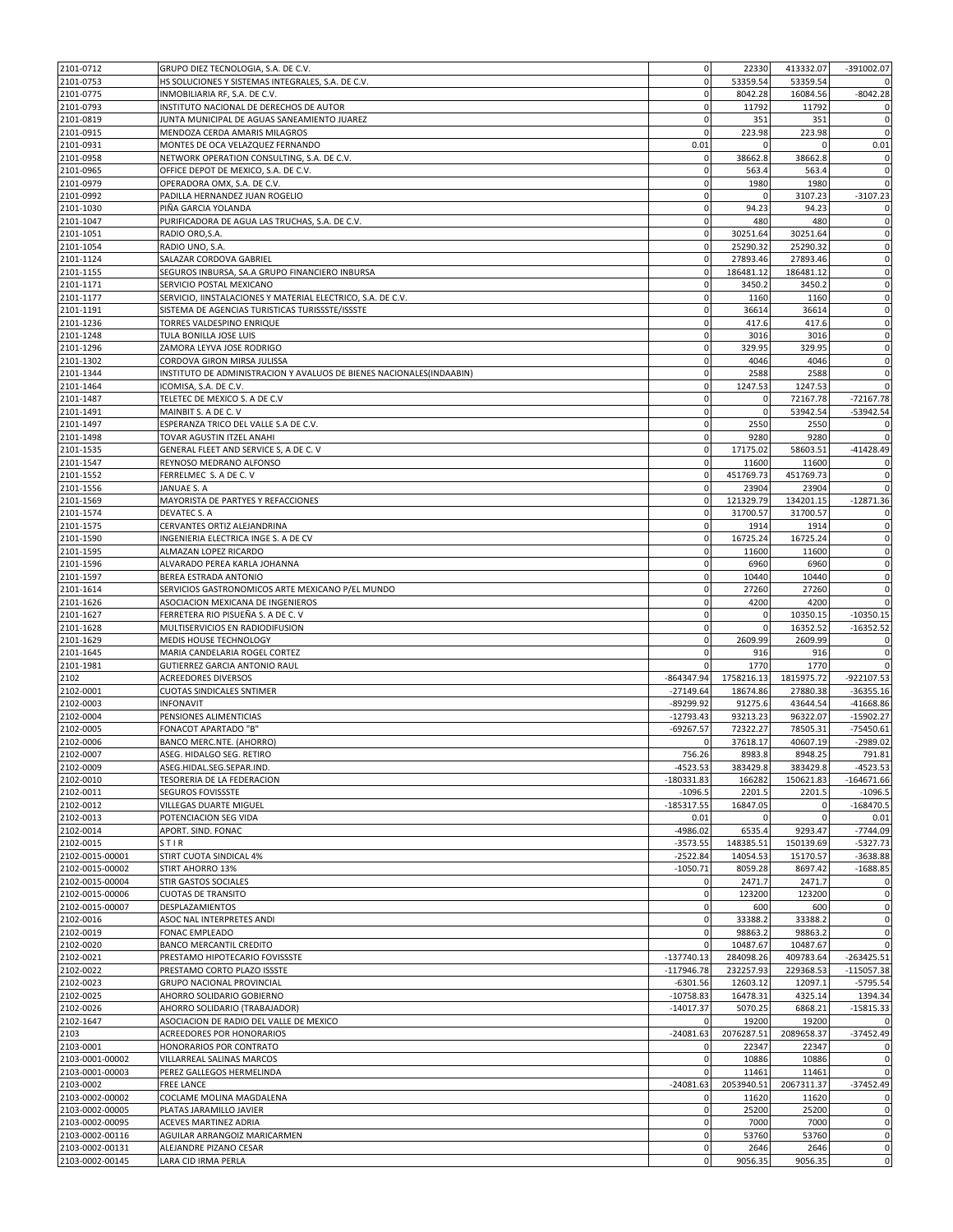| 2103-0002-00149 | LOPEZ GARCIA JOSE ALBERTO                          | $\mathbf 0$ | 2810        | 2810     | $\mathbf 0$ |
|-----------------|----------------------------------------------------|-------------|-------------|----------|-------------|
| 2103-0002-00162 | AREVALO HERNANDEZ ARTURO                           | $\mathbf 0$ | 6500        | 6500     | $\mathbf 0$ |
| 2103-0002-00185 | PACHECO SANCHEZ MARGARITA                          | $\mathbf 0$ | 10771.67    | 10771.67 | $\mathbf 0$ |
| 2103-0002-00190 | PEREZ MARTINEZ VELIA                               | $\mathbf 0$ | 9056.67     | 9056.67  | $\pmb{0}$   |
| 2103-0002-00194 | PEZA OJEDA ELWIHS DE JESUS                         | $\pmb{0}$   | 3813.2      | 3813.2   | $\mathbf 0$ |
| 2103-0002-00204 | AVILA CADENA JUAN CARLOS                           | $\mathbf 0$ | 1300        | 1300     | $\mathbf 0$ |
| 2103-0002-00206 | RECINOS VAZQUEZ YENI LUZ                           | $\mathbf 0$ | 7626.4      | 7626.4   | $\mathbf 0$ |
| 2103-0002-00231 |                                                    | $\mathbf 0$ | 5719.8      | 5719.8   | $\mathbf 0$ |
|                 | TUT ORTIZ LEYDI ARELY                              |             |             |          |             |
| 2103-0002-00243 | ABREU VARGAS RITA DEL CARMEN                       | $\mathbf 0$ | 21850       | 21850    | $\mathbf 0$ |
| 2103-0002-00244 | BARRERA ALEMAN JUAN IGNACIO                        | $\mathbf 0$ | 6400        | 6400     | $\mathbf 0$ |
| 2103-0002-00247 | ACOSTA BERZUNZA JOSE IGNACIO                       | $\mathbf 0$ | 6000        | 6000     | $\mathbf 0$ |
| 2103-0002-00251 | ALVARADO ARROYO MAURICIO                           | $\mathbf 0$ | 14000       | 14000    | $\mathbf 0$ |
| 2103-0002-00253 | ALVAREZ DEL CASTILLO ASTIAZARAN FERNANDO JOAQUIN   | $\mathbf 0$ | 12000       | 12000    | $\mathbf 0$ |
| 2103-0002-00255 | ALVAREZ ICAZA LONGORIA EMILIO                      | $\mathbf 0$ | 18000       | 18000    | $\mathbf 0$ |
| 2103-0002-00257 | ARELLANO CARDOSO DIANA ROCIO                       | $\mathbf 0$ | 10000       | 10000    | $\mathbf 0$ |
| 2103-0002-00260 | ARREDONDO COTE JESUS                               | $\mathbf 0$ | 5000        | 5000     | $\mathbf 0$ |
| 2103-0002-00264 | AVILES GONZALEZ MARIANA                            | $\mathbf 0$ | 18000       | 18000    | $\mathbf 0$ |
| 2103-0002-00266 | AVILES HERNANDEZ RICARDO                           | $\mathbf 0$ | 10000       | 10000    | $\pmb{0}$   |
| 2103-0002-00268 | AYALA AGUILAR EDUARDO                              | $\mathbf 0$ | 9000        | 9000     | $\mathbf 0$ |
| 2103-0002-00270 | BARCENAS CAMPOS GABRIELA                           | $\mathbf 0$ | 2500        | 2500     | $\mathbf 0$ |
| 2103-0002-00272 | BARREDA VILLARREAL RAQUEL MARIA TERESA             | $\mathbf 0$ | 21200       | 21200    | $\mathbf 0$ |
| 2103-0002-00274 |                                                    | $\mathbf 0$ |             |          |             |
|                 | BENAVIDES GUZMAN ECATL DAVID                       |             | 5000        | 5000     | $\pmb{0}$   |
| 2103-0002-00276 | BLUM ORTIZ LAURA EMILIA                            | $\mathbf 0$ | 3200        | 3200     | $\mathbf 0$ |
| 2103-0002-00283 | CAMPOS CORTES MARIO ALBERTO                        | $\mathbf 0$ | 36000       | 36000    | $\mathbf 0$ |
| 2103-0002-00287 | CONSTANTINER RIESENFELD AARON                      | $\mathbf 0$ | 7500        | 7500     | $\pmb{0}$   |
| 2103-0002-00289 | CONTRERAS CASTAÑEDA ALBERTO ENRIQUE                | $\mathbf 0$ | 12000       | 12000    | $\mathbf 0$ |
| 2103-0002-00291 | CONTRERAS PENICHE YURIRIA                          | $\mathbf 0$ | 38500       | 38500    | $\mathbf 0$ |
| 2103-0002-00293 | CORTES MEDINA MARIA DEL CARMEN                     | $\mathbf 0$ | 3300        | 3300     | $\mathbf 0$ |
| 2103-0002-00297 | CRUZ TELLEZ LUIS ALBERTO                           | $\mathbf 0$ | 3600        | 3600     | $\pmb{0}$   |
| 2103-0002-00299 | <b>CUADROS ESQUIVEL GABRIEL</b>                    | $\pmb{0}$   | 40000       | 40000    | $\mathbf 0$ |
| 2103-0002-00301 | DE LA LAMA NORIEGA Y ZAPICO MARTA MARIA DEL CARMEN | $\mathbf 0$ | 34310       | 34310    | $\mathbf 0$ |
| 2103-0002-00303 | DE LA PEÑA FALGUERA ALICIA EMMA                    | $\mathbf 0$ | 20000       | 20000    | $\mathbf 0$ |
| 2103-0002-00305 | DE LA PEÑA MUÑOZ ERNESTO                           | $\mathbf 0$ | 35680       | 35680    | $\mathbf 0$ |
| 2103-0002-00307 | DE LA ROSA OLIVARES JESUS RAUL                     | $\mathbf 0$ | 22100       | 22100    | $\mathbf 0$ |
| 2103-0002-00310 | DURAN FUENTEVILLA CAROLINA                         | $\mathbf 0$ | 16000       | 16000    | $\mathbf 0$ |
|                 |                                                    | $\mathbf 0$ |             | 14000    | $\pmb{0}$   |
| 2103-0002-00312 | DURON VIVEROS OLGA ESPERANZA                       | $\mathbf 0$ | 14000       |          |             |
| 2103-0002-00314 | ESCOBAR MORALES ITZIAR                             |             | 12000       | 12000    | $\mathbf 0$ |
| 2103-0002-00320 | ESPINOZA DONAT ESTEFANIA                           | $\mathbf 0$ | 29500       | 29500    | $\mathbf 0$ |
| 2103-0002-00326 | FERNANDEZ CORDERO JOSE ENRIQUE                     | $\mathbf 0$ | 25000       | 25000    | $\mathbf 0$ |
| 2103-0002-00328 | FERNANDEZ FIGUEROA FERNANDO SANTOS                 | $\mathbf 0$ | 6000        | 6000     | $\mathbf 0$ |
| 2103-0002-00334 | <b>FLORES VARGAS ADRIAN</b>                        | $\mathbf 0$ | 7493.33     | 7493.33  | $\mathbf 0$ |
| 2103-0002-00336 | <b>GABRIEL SUAREZ EDGAR</b>                        | $\mathbf 0$ | 7820        | 7820     | $\mathbf 0$ |
| 2103-0002-00339 | GARCIA CASAS IGNACIO JOSE                          | $\mathbf 0$ | 35650       | 35650    | $\pmb{0}$   |
| 2103-0002-00341 | <b>GARCIA MEJIA YADIRA</b>                         | $\mathbf 0$ | 3500        | 3500     | $\pmb{0}$   |
| 2103-0002-00343 | GARCIA HERNANDEZ BRENDA                            | $\mathbf 0$ | 10000       | 10000    | $\mathbf 0$ |
| 2103-0002-00345 | GARCIA RAMIREZ GABRIEL ELIAS                       | $\mathbf 0$ | 10000       | 10000    | $\mathbf 0$ |
| 2103-0002-00349 | GOMEZ MONDRAGON PAULINA GABRIELA                   | $\mathbf 0$ | 5572        | 5572     | $\pmb{0}$   |
| 2103-0002-00351 | GONZALEZ LANDIN CLAUDIA CECILIA                    | $\mathbf 0$ | 7000        | 7000     | $\mathbf 0$ |
| 2103-0002-00353 | <b>GONZALEZ RUIZ CARLOS RODRIGO</b>                | $\mathbf 0$ | 8000        | 8000     | $\mathbf 0$ |
| 2103-0002-00355 | <b>GUTIERREZ AGUIRRE DIANA</b>                     | $\pmb{0}$   | 3000        | 3000     | $\pmb{0}$   |
| 2103-0002-00357 | HERNANDEZ LOPEZ EDGAR                              | $\mathbf 0$ | 8000        | 8000     | $\mathbf 0$ |
|                 |                                                    | $\mathbf 0$ | 7000        | 7000     | $\mathbf 0$ |
| 2103-0002-00360 | HERNANDEZ DE LUNA LILIA SILVIA                     |             |             |          |             |
| 2103-0002-00362 | HERNANDEZ SOLIS CLAUDIA EUGENIA                    | $\mathbf 0$ | 5500        | 5500     | $\mathbf 0$ |
| 2103-0002-00366 | IBARROLA CARREON MARIA ALEJANDRA                   | $\mathbf 0$ | 19930.77    | 19930.77 | $\mathbf 0$ |
| 2103-0002-00367 | CHAVEZ RAMOS MANUEL                                | $\mathbf 0$ | 10400       | 10400    | $\mathbf 0$ |
| 2103-0002-00370 | ISLAS PATIÑO OSCAR ADAD                            | $\mathbf 0$ | 22250       | 22250    | $\mathbf 0$ |
| 2103-0002-00376 | LEAL ALBA CARLOS FRANCISCO                         | $\mathbf 0$ | 18000       | 18000    | $\mathbf 0$ |
| 2103-0002-00378 | LEVIN ROJO ELIAS BARON                             | $\mathbf 0$ | 28000       | 28000    | $\mathbf 0$ |
| 2103-0002-00380 | LINARES CRUZ MARIANA                               | $\mathbf 0$ | 4212        | 4212     | $\mathbf 0$ |
| 2103-0002-00384 | LOPEZ RAMIREZ MARISSA                              | $\mathbf 0$ | 10000       | 10000    | $\mathbf 0$ |
| 2103-0002-00386 | LOPEZ ROMO JONATHAN                                | $\mathbf 0$ | 24000       | 24000    | $\pmb{0}$   |
| 2103-0002-00396 | MEDINA BARRANCO PATRICIA VERONICA                  | $\mathbf 0$ | 12600       | 12600    | $\mathbf 0$ |
| 2103-0002-00398 | MESA ROBLES BRENDA                                 | $\mathbf 0$ | 4000        | 4000     | $\mathbf 0$ |
| 2103-0002-00406 | MONSALVO ALBARRAN EDUARDO                          | $\mathbf 0$ | 8000        | 8000     | $\mathbf 0$ |
| 2103-0002-00409 | MORALES MIRANDA ALINE MERCEDES                     | $\mathbf 0$ | 2500        | 2500     | $\mathbf 0$ |
| 2103-0002-00411 | MORENO MEDINA HUGO ERNESTO                         | $\mathbf 0$ | 8500        | 8500     | $\mathbf 0$ |
| 2103-0002-00413 | MORETT ESTEVES JACOBO                              | $\mathbf 0$ | $\mathbf 0$ | 4003.86  | $-4003.86$  |
| 2103-0002-00417 | MENDEZ JIMENEZ LUIS ANTONIO                        | $\mathbf 0$ | 5500        | 5500     | $\mathbf 0$ |
| 2103-0002-00421 |                                                    | $\mathbf 0$ |             | 8000     | $\mathbf 0$ |
|                 | OCHOA FONSECA NADIA AMEYALLI                       |             | 8000        |          |             |
| 2103-0002-00423 | OLGUIN FERNANDEZ GERARDO                           | $\mathbf 0$ | 8000        | 8000     | $\mathbf 0$ |
| 2103-0002-00425 | OLGUIN MARTINEZ ITZEL NAYELI                       | $\mathbf 0$ | 30000       | 30000    | $\mathbf 0$ |
| 2103-0002-00427 | OLIVER MORFIN MARCELO RAFAEL                       | $\mathbf 0$ | 4000        | 4000     | $\mathbf 0$ |
| 2103-0002-00429 | OLLE LAPRUNE PHILIPPE                              | $\mathbf 0$ | 19800       | 19800    | $\mathbf 0$ |
| 2103-0002-00431 | OLVERA ARROYO ISRAEL TONATIUH                      | $\mathbf 0$ | 6000        | 6000     | 0           |
| 2103-0002-00433 | ORTEGA JIMENEZ RAFAEL                              | $\mathbf 0$ | 21100       | 21100    | $\mathbf 0$ |
| 2103-0002-00440 | PALACIOS GUERRA ISAAC LEONARDO                     | $\mathbf 0$ | 10000       | 10000    | $\mathbf 0$ |
| 2103-0002-00444 | PEREZ VIVEROS MARIANA                              | $\mathbf 0$ | 7500        | 7500     | $\mathbf 0$ |
| 2103-0002-00451 | PEREZ GUTIERREZ DAVID ALBERTO                      | $\mathbf 0$ | 7000        | 7000     | $\mathbf 0$ |
| 2103-0002-00455 | RAMIREZ CASTAÑEDA RICARDO JULIAN                   | $\mathbf 0$ | 3256        | 3256     | $\mathbf 0$ |
| 2103-0002-00456 | RAMIREZ CISNEROS JAZMIN                            | $\mathbf 0$ | 5650        | 5650     | $\mathbf 0$ |
| 2103-0002-00461 | RIVERA DELGADO HILDA                               | $-8985.8$   | 4750        | 4750     | $-8985.8$   |
| 2103-0002-00463 | RIVERA OCHOA WENDOLIN                              | 0           | 8000        | 8000     | 0           |
| 2103-0002-00465 | ROCHA SANCEN SEBASTIAN DE JESUS                    | $\mathbf 0$ | 14000       | 14000    | $\mathbf 0$ |
|                 |                                                    | $\mathbf 0$ |             |          | $\mathbf 0$ |
| 2103-0002-00469 | RODRIGUEZ AZA MIRIAM                               |             | 12000       | 12000    |             |
| 2103-0002-00476 | RODRIGUEZ Y TAPIA JULIA EUGENIA                    | $\mathbf 0$ | 16000       | 16000    | $\mathbf 0$ |
| 2103-0002-00478 | ROMO ZAPATA CARLOS ARTURO                          | $\mathbf 0$ | 9500        | 9500     | $\mathbf 0$ |
| 2103-0002-00482 | ROSALES VALENCIA FERNANDO                          | $\mathbf 0$ | 16000       | 16000    | $\mathbf 0$ |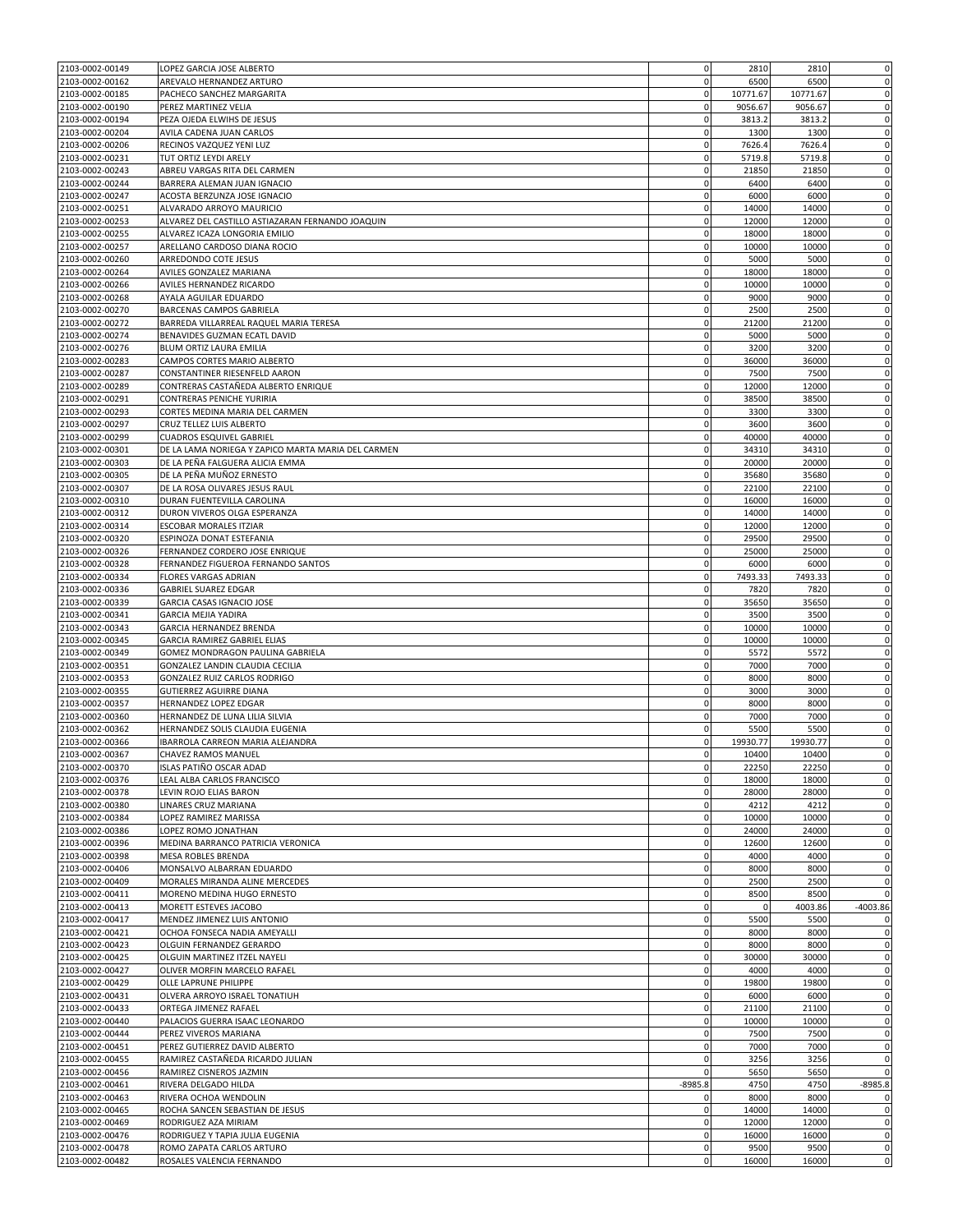| 2103-0002-00485 | RUIZ CHAVEZ DAGMAR AZYADHE              | $\mathbf 0$  | 5500        | 5500         | $\pmb{0}$   |
|-----------------|-----------------------------------------|--------------|-------------|--------------|-------------|
| 2103-0002-00486 | CRUZ MENA FRANCISCO JAVIER              | $\mathbf 0$  | 4000        | 4000         | 0           |
| 2103-0002-00487 | SALAZAR FRANCO SERGIO OMAR              | 0            | 12000       | 12000        | $\pmb{0}$   |
| 2103-0002-00489 | SALAZAR GONZALEZ FRANCISCO HUTSILIHUITL | $\mathbf 0$  | 12000       | 12000        | $\mathbf 0$ |
| 2103-0002-00491 | SALCEDO LOPEZ ELSIE JACKELINE           | $\mathbf 0$  | 5500        | 5500         | $\mathbf 0$ |
| 2103-0002-00494 | SANCHEZ MALDONADO JOSE DE JESUS         | $\pmb{0}$    | 16000       | 16000        | $\mathbf 0$ |
| 2103-0002-00498 | SANCHEZ RAMIREZ DANIEL                  | $\mathbf 0$  | 31000       | 31000        | $\pmb{0}$   |
| 2103-0002-00503 | SARQUIZ FIGUEROA OSCAR ANTONIO          | $\mathbf 0$  | 19200       | 19200        | $\mathbf 0$ |
| 2103-0002-00507 |                                         | $\mathbf 0$  | 9500        | 9500         |             |
|                 | SEVILLA HERNANDEZ FABIOLA               |              |             |              | 0           |
| 2103-0002-00511 | SOTO MORALES CYNTHIA VIANEY             | $\mathbf 0$  | 4683.33     | 4683.33      | $\mathbf 0$ |
| 2103-0002-00515 | TRINIDAD CARDENAS OSCAR                 | $\mathbf 0$  | 13800       | 13800        | $\pmb{0}$   |
| 2103-0002-00518 | URQUIETA GALICIA ALICIA MAGALLI         | $\mathbf 0$  | 5000        | 5000         | $\mathbf 0$ |
| 2103-0002-00522 | VALLE MENDOZA CAROLINA                  | $\mathbf 0$  | 10000       | 10000        | $\pmb{0}$   |
| 2103-0002-00527 | VELA MARTINEZ SERGIO                    | $\pmb{0}$    | 16000       | 16000        | $\pmb{0}$   |
| 2103-0002-00529 | VELASCO JIMENEZ ROSA MARIA              | $\mathbf 0$  | 9056.35     | 9056.35      | $\bf 0$     |
| 2103-0002-00532 | VICARIO MELGAREJO GLORIA CASANDRA       | $\mathbf 0$  | 10400       | 10400        | 0           |
| 2103-0002-00534 | VIDAL TOSCANO DORA MARIANA              | $\mathbf{0}$ | 15000       | 15000        | $\bf 0$     |
| 2103-0002-00538 | VILLAVICENCIO LEYVA GILBERTO MARCELO    | 0.02         | 2478.58     | 2478.58      | 0.02        |
| 2103-0002-00544 | ZUÑIGA CAMPOS JORGE                     | $\mathbf 0$  | 9450        | 9450         | 0           |
| 2103-0002-00547 | DUEÑAS HERRERA JOSE PABLO               | $\mathbf 0$  | 10000       | 10000        | 0           |
| 2103-0002-00592 | ESTRADA MARTINEZ ARMANDO ANTONIO        | $\mathbf 0$  | 1400        | 1400         | $\mathbf 0$ |
| 2103-0002-00646 | GALINDO MELENDEZ JUAN GUILLERMO         | $\mathbf 0$  | 5500        | 5500         | $\pmb{0}$   |
| 2103-0002-00652 | GARCIA CARRERA MARIA GABRIELA           | $\mathbf 0$  | 2100        | 2100         | $\mathbf 0$ |
| 2103-0002-00726 | GUERRA CALDERON OSCAR ISAAC             | $\mathbf 0$  | 40050       | 40050        | $\pmb{0}$   |
| 2103-0002-00731 | GUTIERREZ FONSECA JAQUELINE             | $\pmb{0}$    | 1800        | 1800         | 0           |
|                 |                                         | $\pmb{0}$    |             |              | $\mathbf 0$ |
| 2103-0002-00741 | HERNANDEZ MARQUEZ ROSA ERENDIRA         |              | 3200        | 3200         |             |
| 2103-0002-00803 | JASSO GONZALEZ ROSA MARTHA              | 0            | 6000        | 6000         | 0           |
| 2103-0002-00830 | LAZCANO VAZQUEZ ENRIQUE MARTI           | 0            | 32950       | 32950        | $\pmb{0}$   |
| 2103-0002-00838 | LIZALDE CHAVEZ EDUARDO                  | $\mathbf 0$  | 8150        | 8150         | $\pmb{0}$   |
| 2103-0002-00858 | LUGO MANZANO ILSE FERNANDA              | $\mathbf 0$  | 7000        | 7000         | $\mathbf 0$ |
| 2103-0002-00888 | MARTINEZ MONDRAGON ALEJANDRA            | $\mathbf 0$  | 7800        | 7800         | $\mathbf 0$ |
| 2103-0002-00895 | MATIAS MARTINEZ LUIS ANTONIO            | $\mathbf 0$  | 7500        | 7500         | 0           |
| 2103-0002-00927 | MONDRAGON AGUIRRE EZEQUIEL              | $\mathbf 0$  | 8000        | 8000         | $\mathbf 0$ |
| 2103-0002-00957 | NAVARRO LOPEZ FE ESPERANZA CARIDAD      | $\mathbf 0$  | 1300        | 1300         | $\pmb{0}$   |
| 2103-0002-00968 | OLEGNOWICZ MORA RUBEN                   | $\mathbf 0$  | 5500        | 5500         | $\pmb{0}$   |
| 2103-0002-01021 | PEREZ PEREZ LUIS ALBERTO                | $\mathbf 0$  | 5500        | 5500         | $\pmb{0}$   |
| 2103-0002-01025 | PIMENTEL FERNANDEZ GERARDO              | $\mathbf 0$  | 2520        | 2520         | $\mathbf 0$ |
| 2103-0002-01059 | RAMIREZ ANGELINO SILVIA                 | $\mathbf 0$  | 5000        | 5000         | 0           |
| 2103-0002-01061 | RAMIREZ LOPEZ ARIEL                     | $\pmb{0}$    | 3043.61     | 3043.61      | $\pmb{0}$   |
| 2103-0002-01109 | ROSAS MONTES CESAR ROBERTO              | $\mathbf 0$  | 7200        | 7200         | $\bf 0$     |
|                 |                                         | $\mathbf 0$  |             |              |             |
| 2103-0002-01124 | SALDAÑA GAITAN NORA ANGELICA            |              | 25000       | 25000        | 0           |
| 2103-0002-01136 | SANCHEZ SANCHEZ VICTOR GABRIEL          | $\pmb{0}$    | 1017.5      | 1017.5       | $\pmb{0}$   |
| 2103-0002-01230 | TINOCO GONZALEZ SODELVA                 | $\mathbf 0$  | 7626.4      | 7626.4       | $\pmb{0}$   |
| 2103-0002-01232 | GONZALEZ SANABRIA LUCY                  | $\mathbf 0$  | 7000        | 7000         | $\mathbf 0$ |
| 2103-0002-01260 | VARGAS CEDEÑO ANDRES                    | $\mathbf 0$  | 3500        | 3500         | $\mathbf 0$ |
| 2103-0002-01299 | RODRIGUEZ MARTINEZ EVA ALICIA           | $\mathbf 0$  | 8000        | 8000         | $\pmb{0}$   |
| 2103-0002-01314 | VILLALPANDO CAZARES MANUEL              | $\mathbf 0$  | 740         | 740          | $\bf 0$     |
| 2103-0002-01315 | ZAVALA PACHECO MAYRA                    | $-2383.25$   | 2383.25     | 2383.25      | $-2383.25$  |
| 2103-0002-01316 | TAPIA PRADO PEDRO                       | $-11439.6$   | 5719.8      | 5719.8       | $-11439.6$  |
| 2103-0002-01325 | GARCIA ROMERO NATALIA CALAFIA           |              | 3830        | 3830         | 0           |
| 2103-0002-01332 | RUBEN CRESENCIO JUAN PEREZ              | 5620.2       | 5620.2      | 11240.4      | $\bf 0$     |
| 2103-0002-01360 | MEDRANO MEZA ARTURO                     | $\Omega$     | 2810        | 2810         | 0           |
| 2103-0002-01366 | ROBLEDO RAMIREZ NESTOR ANTONIO          | 3746.8       | 3746.8      | 7493.6       | $\pmb{0}$   |
| 2103-0002-01368 | ZAMORA RODRIGUEZ LETICIA                | 0            | 41959.5     | 41959.5      | $\pmb{0}$   |
| 2103-0002-01369 | OLGUIN RODRIGUEZ JONATHAN               | $\mathbf 0$  | 9441        | 9441         | $\mathbf 0$ |
| 2103-0002-01396 | GARRIDO AROZAMENA MARIA LUISA           | $\mathbf 0$  | 14700       | 14700        | 0           |
| 2103-0002-01428 | RAMIREZ HERNANDEZ DIEGO FERNANDO        | $\mathbf 0$  | 3600        | 3600         | $\pmb{0}$   |
| 2103-0002-01472 | CARRILLO URIBE CRISTINA                 | $\mathbf 0$  | 9000        | 9000         | $\mathbf 0$ |
|                 |                                         | $\mathbf 0$  | 6000        | 6000         | $\mathbf 0$ |
| 2103-0002-01495 | ROSAS TREJO JOSE LUIS                   |              |             |              |             |
| 2103-0002-01496 | ROSAS HU CARLOS                         | $\mathbf 0$  | 2810        | 2810         | $\mathbf 0$ |
| 2103-0002-01499 | BEAUJEAN PERALTA INGRID ELIZABETH       | $\mathbf 0$  | 2000        | 2000         | $\pmb{0}$   |
| 2103-0002-01500 | BEAUJEAN PERALTA JENNIFER BRIGITTE      | $\mathbf 0$  | 2000        | 2000         | $\mathbf 0$ |
| 2103-0002-01502 | VELAZQUEZ DE LEON COLLINS EMILIO        | $\mathbf 0$  | 8000        | 8000         | $\pmb{0}$   |
| 2103-0002-01538 | <b>GARCIA GONZALEZ JULIETA</b>          | $\pmb{0}$    | 6000        | 6000         | $\pmb{0}$   |
| 2103-0002-01539 | GARCIA MENDEZ CLAUDIA ALEJANDRA         | $\mathbf 0$  | 5000        | 5000         | $\bf 0$     |
| 2103-0002-01543 | VALERO MENDEZ ALEJANDRA                 | $\mathbf 0$  | 3000        | 3000         | $\mathbf 0$ |
| 2103-0002-01544 | WARKENTIN DE LA MORA GABRIELA           | $\mathbf 0$  | 4500        | 4500         | $\mathbf 0$ |
| 2103-0002-01568 | RODRIGUEZ CORTES RAUL ANTONIO           | $\mathbf 0$  | 16500       | 16500        | $\pmb{0}$   |
| 2103-0002-01592 | PORTILLA GIL DE PARTEARROYO SANTIAGO    | $\mathbf 0$  | 8000        | 8000         | $\mathbf 0$ |
| 2103-0002-01593 | <b>GOMEZ AUPART GUILLERMO</b>           | $\mathbf 0$  | 8000        | 8000         | $\mathbf 0$ |
| 2103-0002-01594 | GARRIDO ROMERO CONSUELO EMMA            | $\mathbf 0$  | 59850       | 59850        | $\mathbf 0$ |
| 2103-0002-01598 | BONILLA MARTINEZ SERGIO HECTOR          | $\mathbf 0$  | 29250       | 29250        | $\mathbf 0$ |
| 2103-0002-01599 | BONILLA REBENTUN HECTOR HERMILO         | $\mathbf 0$  | 45000       | 45000        | $\mathbf 0$ |
| 2103-0002-01600 | CASTILLEJOS UNDA CARMEN HAYDEE          | $\mathbf 0$  | 8500        | 8500         | $\mathbf 0$ |
| 2103-0002-01601 | CASTRO VILLAMOUR BLANCA ESTELA          | $\mathbf 0$  | 13500       | 13500        | 0           |
| 2103-0002-01602 | GALICIA LEON LUIS ESTEBAN               | $\mathbf 0$  | 8500        | 8500         | $\bf 0$     |
|                 |                                         |              |             |              |             |
| 2103-0002-01603 | HAMUE MEDINA ROCIO ELENA                | $\mathbf 0$  | 18000       | 18000        | $\mathbf 0$ |
| 2103-0002-01609 | DE USLAR ALEXANDER ERIKA                | $\mathbf 0$  | 20000       | 20000        | $\mathbf 0$ |
| 2103-0002-01634 | <b>BLANCHET GIDI KARINA</b>             | $\mathbf 0$  | 29250       | 29250        | $\bf 0$     |
| 2103-0002-01635 | SANDOVAL SALAS GLORIA OLIMPIA           | $\mathbf 0$  | 24000       | 24000        | $\mathbf 0$ |
| 2103-0002-01936 | BUSTOS DE LA TIJERA SERGIO ALBERTO      | $\mathbf 0$  | 7000        | 7000         | $\mathbf 0$ |
| 2103-0002-05000 | GARDUÑO COLIN MARIA DE LOURDES          | $-10640$     | 0           | $\Omega$     | $-10640$    |
| 2104            | SUELDOS Y ESTIMULOS POR PAGAR           | $-92674.92$  | 1729312.67  | 1729312.67   | $-92674.92$ |
| 2104-0001       | ASIMILABLES                             | $-83500.25$  | 486460.42   | 486460.42    | $-83500.25$ |
| 2104-0011       | AGUINALDO PERS BAJA 2009                | $-5654.8$    | 0           | $\mathbf{0}$ | $-5654.8$   |
| 2104-0012       | AGUIN PERS BAJA 2010                    | 0.14         | $\mathbf 0$ | $\Omega$     | 0.14        |
| 2104-0015       | TIJUANA XHUAN                           | $-0.01$      | 163153.51   | 163153.51    | $-0.01$     |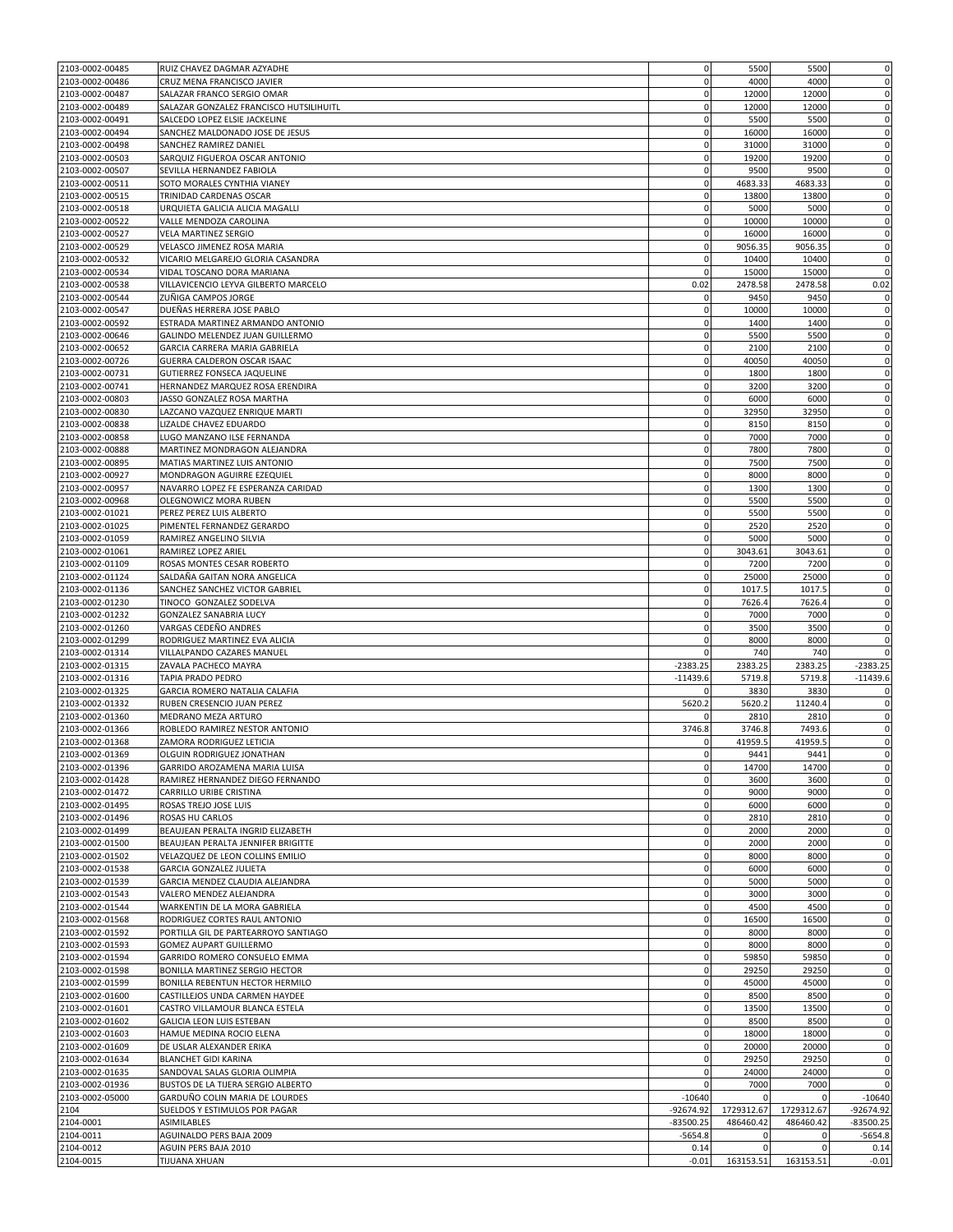| 2104-0017<br>CD ACUÑA XERF<br>$\mathbf 0$                                                  | 187053.92      | 187053.92                        | $\pmb{0}$                                                                                                                                                                                                                                                                                           |
|--------------------------------------------------------------------------------------------|----------------|----------------------------------|-----------------------------------------------------------------------------------------------------------------------------------------------------------------------------------------------------------------------------------------------------------------------------------------------------|
|                                                                                            | 136950.78      | 136950.78                        | $\mathbf 0$                                                                                                                                                                                                                                                                                         |
| 2104-0018<br>CD JUAREZ XHUAR<br>$\mathbf 0$                                                | 114175.49      | 114175.49                        | $\pmb{0}$                                                                                                                                                                                                                                                                                           |
| 2104-0019<br>MERIDA YUC XHYUC<br>$\mathbf 0$                                               | 158419.08      | 158419.08                        | $\pmb{0}$                                                                                                                                                                                                                                                                                           |
| 2104-0020<br>$\mathbf 0$<br>LAZARO CARDENAS XELAC                                          | 103461.15      | 103461.15                        | $\mathbf 0$                                                                                                                                                                                                                                                                                         |
| 2104-0021<br>$\mathbf 0$<br>CACAHUATAN XECAH                                               | 101113.28      | 101113.28                        | $\mathbf 0$                                                                                                                                                                                                                                                                                         |
| 2104-0022<br><b>COMITAN CHIS XEMIT</b><br>$\mathbf 0$                                      | 97014.81       | 97014.81                         | $\pmb{0}$                                                                                                                                                                                                                                                                                           |
| 2104-0023<br>$\mathbf 0$<br>SALINA CRUZ OAX XHSCO                                          | 73693.19       | 73693.19                         | $\pmb{0}$                                                                                                                                                                                                                                                                                           |
| 2104-0024<br>CANANEA XEFQ<br>$\mathbf 0$                                                   | 107817.04      | 107817.04                        | $\mathbf 0$                                                                                                                                                                                                                                                                                         |
| 2104-0027<br>$-3520$<br>AGUINALDO PERSONAL BAJA ASIM 2010                                  | 0              | $\Omega$                         | $-3520$                                                                                                                                                                                                                                                                                             |
| 2105<br>IMPUESTOS Y DERECHOS POR PAGAR<br>$-2276404.48$                                    | 3565767.39     | 3576623.15                       | -2287260.24                                                                                                                                                                                                                                                                                         |
| 2105-0001<br>I. S. P. T.<br>$-1228424.17$                                                  | 1228282.99     | 1164567.97                       | $-1164709.15$                                                                                                                                                                                                                                                                                       |
| 2105-0003<br>$-191557.3$<br>10% I.S.H.                                                     | 191039.09      | 204552.98                        | $-205071.19$                                                                                                                                                                                                                                                                                        |
| 2105-0006<br>9.970% APORT. ISSSTE<br>$-152776.3$                                           | 302890.64      | 415946.46                        | $-265832.12$                                                                                                                                                                                                                                                                                        |
| 2105-0008<br>5% INSPECCION DE OBRA<br>$-1891$                                              | 1891           | 2892.75                          | $-2892.75$                                                                                                                                                                                                                                                                                          |
| 2105-0009<br>2% IMPUESTO S/NOMINA<br>$\Omega$                                              | 158838.24      | 158838.24                        | $\mathbf 0$                                                                                                                                                                                                                                                                                         |
| 2105-0010<br>$-52149.86$<br>RETENCION ISR ASIMILABLES                                      | 52149.86       | 51857.84                         | $-51857.84$                                                                                                                                                                                                                                                                                         |
| 2105-0011<br>10% S/ARRENDAMIENTO<br>$-4469.4$                                              | 4469.4         | 2234.7                           | $-2234.7$                                                                                                                                                                                                                                                                                           |
| 2105-0014<br>SAR APORTADO A C. Y V.<br>$\Omega$                                            | 264570.16      | 264570.16                        | $\mathbf 0$                                                                                                                                                                                                                                                                                         |
| 2105-0015<br>2% S.A.R.<br>$-0.24$                                                          | 156515.78      | 156515.78                        | $-0.24$                                                                                                                                                                                                                                                                                             |
| 2105-0016<br>5% INFONAVIT SAR<br>$\mathbf 0$                                               | 76589.78       | 76589.78                         | 0                                                                                                                                                                                                                                                                                                   |
| 2105-0017<br>5% S.A.R. FOVISSSTE<br>1.03                                                   | 314700.91      | 314700.91                        | 1.03                                                                                                                                                                                                                                                                                                |
| 2105-0018<br>I. M. S. S.<br>0.01                                                           | 82228          | 82228                            | 0.01                                                                                                                                                                                                                                                                                                |
| 2105-0019<br>2% REM.PAG.EDO.NOM. XEFQ<br>0                                                 | 2313           | 2313                             | 0                                                                                                                                                                                                                                                                                                   |
| $\pmb{0}$<br>2105-0020<br>10% UNISON XEFQ                                                  | 231            | 231                              | $\pmb{0}$                                                                                                                                                                                                                                                                                           |
| 2105-0021<br>$\mathbf 0$<br>15% CECOP XEFQ                                                 | 347            | 347                              | $\bf 0$                                                                                                                                                                                                                                                                                             |
| 2105-0022<br>IMPTO S/NOM XHUAR<br>$\mathbf 0$                                              | 1675.95        | 1675.95                          | $\mathbf 0$                                                                                                                                                                                                                                                                                         |
| 2105-0023<br>IMPTO UNIVERS 4% XHUAR<br>$\mathbf 0$                                         | 67.04          | 67.04                            | $\mathbf 0$                                                                                                                                                                                                                                                                                         |
| 2105-0024<br>CONT. EXTR 10% XHUAR                                                          | 167.59         | 167.59                           | $\mathbf 0$                                                                                                                                                                                                                                                                                         |
| 2105-0027<br>IVA RET. PROFESIONISTAS<br>$-189911.57$                                       | 192714.05      | 210686.35                        | $-207883.87$                                                                                                                                                                                                                                                                                        |
| 2105-0028<br>IVA RET COMISIONISTAS<br>$-2312.3$                                            | 2312.3         | 0                                | 0                                                                                                                                                                                                                                                                                                   |
| 2105-0029<br>$-10145.37$<br>IVA HONORARIOS ZONA FRONT                                      | 7643.81        | 4300.28                          | $-6801.84$                                                                                                                                                                                                                                                                                          |
| 2105-0030<br>$-2445.78$<br>IVA ARRENDAMIENTO                                               | 2445.78        | 1222.89                          | $-1222.89$                                                                                                                                                                                                                                                                                          |
|                                                                                            | 1596.6         | 798.3                            | $-798.3$                                                                                                                                                                                                                                                                                            |
| 2105-0031<br>IVA ARRENDAM. ZONA FRONT.<br>$-1596.6$                                        | 404            | 1080                             | $-1080$                                                                                                                                                                                                                                                                                             |
| 2105-0032<br>ACT EMPRES RET IVA 4%<br>$-404$                                               |                | 17102.7                          | $-21945.04$                                                                                                                                                                                                                                                                                         |
| 2105-0038<br>IVA RET ACTIV EMPRESARIAL<br>$-31267.31$                                      | 26424.97       | 147408.35                        | -94429.72                                                                                                                                                                                                                                                                                           |
| 2105-0039<br>SEGURO DE SALUD<br>$-50429.73$                                                | 103408.36      |                                  | $-17487.68$                                                                                                                                                                                                                                                                                         |
| 2105-0040<br>-9339.51<br>SEGURO DE INVALIDEZ Y VID                                         | 19150.02       | 27298.19                         |                                                                                                                                                                                                                                                                                                     |
| 2105-0041<br>SERV SOCIALES Y CULTURALE<br>$-7471.76$                                       | 15320.71       | 21839.46                         |                                                                                                                                                                                                                                                                                                     |
| 2105-0042<br>-339812.84<br>SEG RET CESANT TRA 4.025%                                       | 355379.36      | 244589.48                        | $-229022.96$                                                                                                                                                                                                                                                                                        |
| 2105-0044<br>SEG CESANT PATRON 3.175%<br>$-0.48$                                           | $\mathbf 0$    | $\mathbf 0$                      |                                                                                                                                                                                                                                                                                                     |
| <b>COBROS ANTICIPADOS</b><br>$-5308.16$<br>2106                                            | $\mathbf 0$    | 35928.08                         |                                                                                                                                                                                                                                                                                                     |
| 2106-0002<br>DAIMLER VEHICULOS COMERC<br>$-5308.16$                                        | $\mathbf 0$    | 0                                |                                                                                                                                                                                                                                                                                                     |
| 2106-0008<br>PANTOJA PEREZ SINAI<br>$\mathbf 0$                                            | $\mathbf 0$    | 13322                            | $-13322$                                                                                                                                                                                                                                                                                            |
| 2106-0009<br>HERMECO, S.A. DE C.V.<br>$\Omega$                                             | 0              | 22606.08                         |                                                                                                                                                                                                                                                                                                     |
| 2107<br><b>IVA POR PAGAR</b><br>-7081320.88                                                | 325007.25      | 822628.29                        |                                                                                                                                                                                                                                                                                                     |
| 2107-0001<br>$-183312.44$<br>IVA ALA TASA 15%                                              |                |                                  |                                                                                                                                                                                                                                                                                                     |
| 2107-0002<br>IVA ALA TASA 10%<br>$-181.73$                                                 | $\mathbf 0$    | $\mathbf 0$                      |                                                                                                                                                                                                                                                                                                     |
| 2107-0003<br>$-4173$<br>IVA EFEC COBRADO AL 15%                                            | 0              | 0                                |                                                                                                                                                                                                                                                                                                     |
| 2107-0005<br>IVA COMP 1% AL 15%<br>$-9997.03$                                              | $\Omega$       | $\mathbf 0$                      |                                                                                                                                                                                                                                                                                                     |
| 2107-0007<br>-1967248.53<br>IVA A LA TASA DEL 16%                                          | 310851.2       | 492981.9                         | $-2149379.23$                                                                                                                                                                                                                                                                                       |
| 2107-0008<br>IVA A LA TASA DEL 11%<br>$-15253.24$                                          | 14156.05       | 4639.14                          |                                                                                                                                                                                                                                                                                                     |
| 2107-0009<br>-4849728.81<br>IVA EFEC COBRADO AL 16%                                        | 0              | 310851.2                         |                                                                                                                                                                                                                                                                                                     |
| 2107-0010<br>$-50121.75$<br>IVA EFEC COBRADO AL 11%                                        | $\Omega$       | 14156.05                         |                                                                                                                                                                                                                                                                                                     |
| 2107-0011<br>IVA EFEC COBR COMP 1%+15%<br>$-1304.35$                                       | $\mathbf 0$    | $\mathbf 0$                      |                                                                                                                                                                                                                                                                                                     |
| -7591867.45<br>2201<br>RESERVA PARA OBLIGACIONES LABORALES                                 | 0              | $\overline{0}$                   |                                                                                                                                                                                                                                                                                                     |
| 2201-0001<br>-7019589.81<br>PRIMA DE ANTIGUEDAD                                            | $\pmb{0}$      | $\overline{0}$                   |                                                                                                                                                                                                                                                                                                     |
| 2201-0002<br>$-572277.64$<br>EJERCICIO 2010                                                | 0              | $\mathbf 0$                      |                                                                                                                                                                                                                                                                                                     |
| 3101<br>PATRIMONIO<br>$-171431413.5$                                                       | $\mathbf 0$    | $\overline{0}$                   |                                                                                                                                                                                                                                                                                                     |
| -29915503.21<br>3101-0001<br>PATRIMONIO                                                    | 0              | $\overline{0}$                   |                                                                                                                                                                                                                                                                                                     |
| 3101-0002<br>PATRIMONIO DONADO<br>-6664631.23                                              | 0              | $\mathbf 0$                      | $-13990.51$<br>$-0.48$<br>$-41236.24$<br>$-5308.16$<br>$-22606.08$<br>-7578941.92<br>$-183312.44$<br>$-181.73$<br>$-4173$<br>$-9997.03$<br>$-5736.33$<br>$-5160580.01$<br>$-64277.8$<br>$-1304.35$<br>-7591867.45<br>-7019589.81<br>$-572277.64$<br>$-171431413.5$<br>-29915503.21<br>$-6664631.23$ |
| 3101-0003<br>PATRIMONIO GANADO<br>$-624036$                                                | $\pmb{0}$      | $\mathbf 0$                      | $-624036$                                                                                                                                                                                                                                                                                           |
| 3101-0004<br>-119097107.5<br>REV DEL PATRIMO                                               | 0              | $\overline{0}$                   | $-119097107.5$                                                                                                                                                                                                                                                                                      |
| 3101-0005<br>$-15130135.6$<br>REV PATR DONADOS Y GANADO                                    | 0              | $\mathbf{0}$                     | $-15130135.6$                                                                                                                                                                                                                                                                                       |
| 3102<br>APORTACIONES DEL GOBIERNO FEDERAL DE AÑOS ANTERIORES<br>-98960301.07               | $\mathbf 0$    | $\overline{0}$                   | -98960301.07                                                                                                                                                                                                                                                                                        |
| APORT GOB FED AÑOS ANTERI<br>-51903756.49<br>3102-0001                                     | $\pmb{0}$      | $\overline{0}$                   | -51903756.49                                                                                                                                                                                                                                                                                        |
| 3102-0002<br>REV GOB FED P/INVERSION<br>-36053743.05                                       | 0              | $\overline{0}$                   | -36053743.05                                                                                                                                                                                                                                                                                        |
| 3102-0003<br>$-11002801.53$<br>EJERCICIO 2009                                              | 0              | $\overline{0}$                   | $-11002801.53$                                                                                                                                                                                                                                                                                      |
| 3103<br>APORTACIONES DEL GOBIERNO FEDERAL DEL AÑO CURSO<br>-55031059.36                    | 0              | $\overline{0}$                   | -55031059.36                                                                                                                                                                                                                                                                                        |
| APORT GOB FED AÑO CURSO<br>3103-0001<br>-55031059.36                                       | $\mathbf 0$    | $\overline{0}$                   | -55031059.36                                                                                                                                                                                                                                                                                        |
| 3104<br>RESULTADO DE EJERCICIOS ANTERIORES<br>135675776.4                                  | 0              | $\mathbf 0$                      | 135675776.4                                                                                                                                                                                                                                                                                         |
| 3104-0001<br>-6878474.79<br>EJERCICIO-2000                                                 | $\mathbf 0$    | $\mathbf 0$                      | -6878474.79                                                                                                                                                                                                                                                                                         |
| 3104-0002<br>EJERCICIO-1988<br>1078.6                                                      | $\pmb{0}$      | $\mathbf 0$                      | 1078.6                                                                                                                                                                                                                                                                                              |
| 3104-0003<br>EJERCICIO-1989<br>$-63143.74$                                                 | 0              | $\mathbf 0$                      | $-63143.74$                                                                                                                                                                                                                                                                                         |
| 3104-0004<br>EJERCICIO-1990<br>$-55099.2$                                                  | 0              | $\overline{0}$                   | $-55099.2$                                                                                                                                                                                                                                                                                          |
| 3104-0005<br>$-29862.54$<br>EJERCICIO-1991                                                 | $\pmb{0}$      | $\mathbf 0$                      | $-29862.54$                                                                                                                                                                                                                                                                                         |
| 3104-0006<br>EJERCICIO-1992<br>13015797.66                                                 | $\mathbf 0$    | $\overline{0}$                   |                                                                                                                                                                                                                                                                                                     |
| 3104-0007<br>EJERCICIO-1993<br>23091.35                                                    | 0              | $\overline{0}$                   |                                                                                                                                                                                                                                                                                                     |
| 3104-0008<br>-6724793.82<br>EJERCICIO-1994                                                 | $\mathbf 0$    | $\mathbf 0$                      | $-6724793.82$                                                                                                                                                                                                                                                                                       |
| 3104-0009<br>EJERCICIO-1995<br>23283560.32                                                 | 0              | $\mathbf 0$                      |                                                                                                                                                                                                                                                                                                     |
| 3104-0010<br>EJERCICIO-1996<br>-835854.09                                                  | 0              | $\overline{0}$<br>$\overline{0}$ |                                                                                                                                                                                                                                                                                                     |
| 3104-0011<br>17520714.7<br>EJERCICIO-1998                                                  | 0<br>0         | $\overline{0}$                   | 13015797.66<br>23091.35<br>23283560.32<br>-835854.09<br>17520714.7                                                                                                                                                                                                                                  |
| 3104-0012<br>EJERCICIO-1997<br>10914069.76                                                 | $\mathbf 0$    | $\mathbf 0$                      | 10914069.76                                                                                                                                                                                                                                                                                         |
| 3104-0013<br>EJERCICIO-1999<br>3664864.28                                                  |                |                                  | 3664864.28                                                                                                                                                                                                                                                                                          |
| 3104-0014<br>21283947.22<br>EJERCICIO-2003<br>3104-0015<br>42997489.93<br>OTROS EJERCICIOS | $\pmb{0}$<br>0 | $\overline{0}$<br>$\overline{0}$ | 21283947.22<br>42997489.93                                                                                                                                                                                                                                                                          |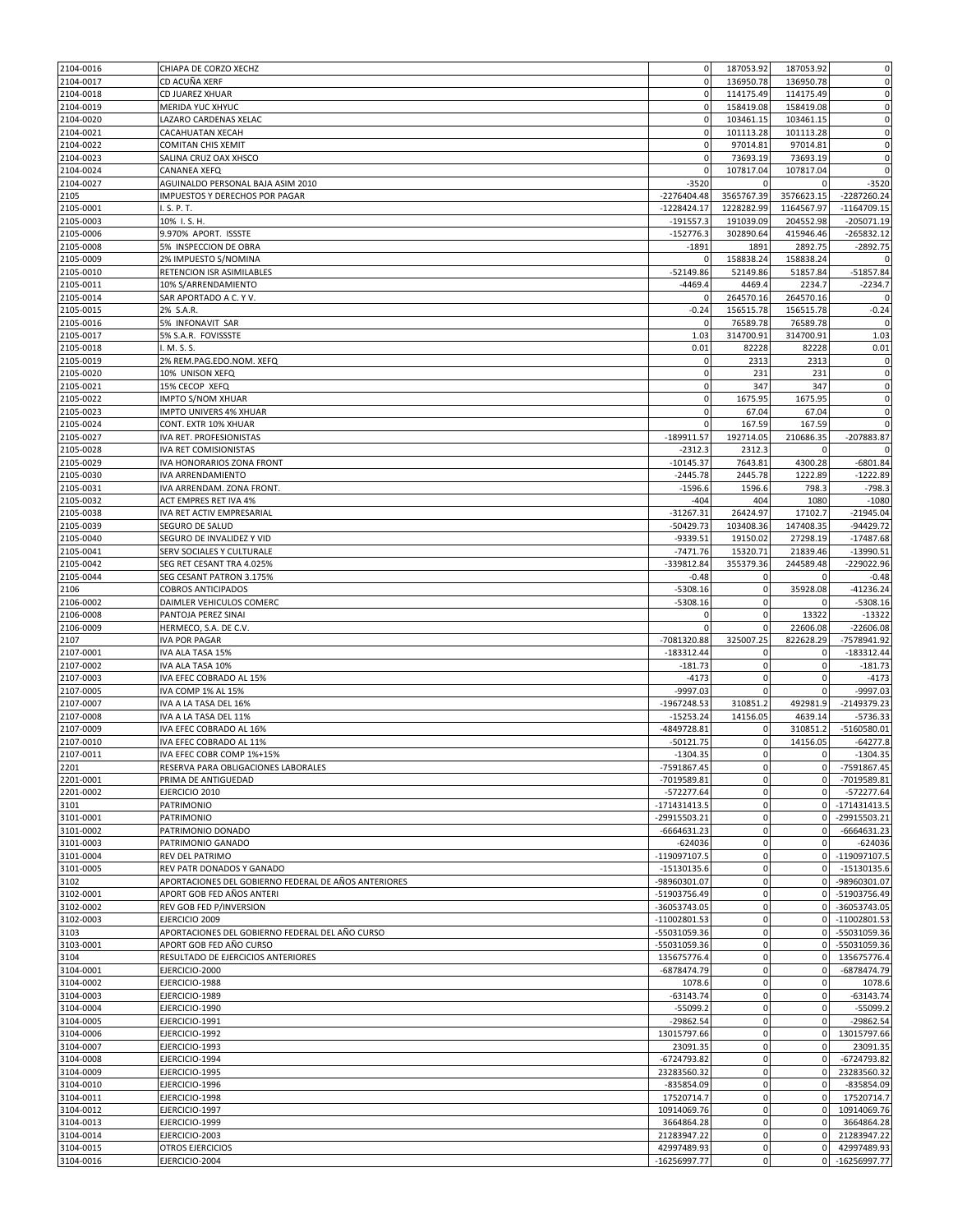| 3104-0017                               | EJERCICI-2005 ALMACEN                                                                    | 1206321.36               | 0                        | $\overline{0}$                 | 1206321.36                                |
|-----------------------------------------|------------------------------------------------------------------------------------------|--------------------------|--------------------------|--------------------------------|-------------------------------------------|
| 3104-0018                               | EJERCICIO-2007                                                                           | 11621408.57              | 0                        | $\mathbf{0}$                   | 11621408.57                               |
| 3104-0019                               | EJERCICIO 2008                                                                           | -81424672.93             | 0                        | $\mathbf{0}$                   | -81424672.93                              |
| 3104-0020                               | REV RDOS EJER ANTERIOR                                                                   | 96293852.64              | 0                        | 0                              | 96293852.64                               |
| 3104-0021                               | EJERCICIO 2009                                                                           | 6762068.43               | $\pmb{0}$                | $\mathbf 0$                    | 6762068.43                                |
| 3104-0022                               | EJERCICIO 2010                                                                           | $-643589.56$             | $\mathbf 0$              | 0                              | $-643589.56$                              |
| 4101                                    | INGRESOS POR SERVICIOS DE PRODUCCION RADIOFONICA                                         | -7858367.02              | 0                        | 850699.08                      | $-8709066.1$                              |
| 4101-0001                               | INGRESOS SERV.PROD.EFECTI                                                                | -7858367.02              | $\mathbf 0$              | 850699.08                      | $-8709066.1$                              |
| 4101-0001-00001                         | <b>IMER</b>                                                                              | -7858367.02              | $\mathbf 0$              | 850699.08                      | $-8709066.1$                              |
| 4101-0001-00001-0001                    | IMER LOCAL                                                                               | -7858367.02              | 0                        | 850699.08                      | $-8709066.1$                              |
| 4102                                    | INGRESOS POR SERVICIOS RADIOFONICOS                                                      | -15751198.97             | 0                        | 2251421.73                     | -18002620.7                               |
| 4102-0001                               | INGR.SERV.RADIOF.EFECTIVO                                                                | -15751198.97             | $\mathbf 0$              | 2251421.73                     | $-18002620.7$                             |
| 4102-0001-00002                         | <b>XEDTL</b>                                                                             | -399498.64               | 0                        | 48844.47                       | $-448343.11$                              |
| 4102-0001-00002-0001                    | XEDTL LOCAL                                                                              | -399498.64               | 0                        | 48844.47                       | $-448343.11$                              |
| 4102-0001-00003                         | XEMP                                                                                     | -450130.13               | $\Omega$                 | 55166.76                       | -505296.89                                |
| 4102-0001-00003-0001                    | XEMP LOCAL                                                                               | $-450130.13$             | $\mathbf 0$              | 55166.76                       | -505296.89                                |
| 4102-0001-00004                         | XEB                                                                                      | $-592711.18$             | 0                        | 234128.4                       | $-826839.58$                              |
| 4102-0001-00004-0001                    | XEB LOCAL                                                                                | $-592711.18$             | 0                        | 234128.4                       | $-826839.58$                              |
| 4102-0001-00005                         | <b>XEQK</b>                                                                              | $-299466.15$             | 0                        | 42234.41                       | $-341700.56$                              |
| 4102-0001-00005-0001                    | XEQK LOCAL                                                                               | -299466.15               | 0                        | 42234.41                       | -341700.56                                |
| 4102-0001-00006                         | <b>XHOFFM</b>                                                                            | -10857960.42             | 0                        | 1300963.33                     | $-12158923.75$                            |
| 4102-0001-00006-0001                    | XHOFFM LOCAL                                                                             | -10857960.42             | 0                        | 1300963.33                     | -12158923.75                              |
| 4102-0001-00008                         | XHIMER                                                                                   | -487570.35               | $\mathbf 0$              | 108008.28                      | -595578.63                                |
| 4102-0001-00008-0001                    | XHIMER LOCAL                                                                             | -487570.35               | 0                        | 108008.28                      | -595578.63                                |
| 4102-0001-00009                         | XHUAN                                                                                    | $-299116.7$              | 0                        | 26040                          | $-325156.7$                               |
| 4102-0001-00009-0001                    | XHUAN LOCAL                                                                              | $-299116.7$              | $\pmb{0}$                | 26040                          | $-325156.7$                               |
| 4102-0001-00011                         | XECHZ                                                                                    | -230531.92               | 0                        | 24401.92                       | $-254933.84$                              |
| 4102-0001-00011-0001                    | XECHZ LOCAL                                                                              | -99580                   | 0                        | 8100                           | $-107680$                                 |
| 4102-0001-00011-0002                    | XECHZ FORANEO                                                                            | -130951.92               | $\mathbf 0$              | 16301.92                       | $-147253.84$                              |
| 4102-0001-00012                         | <b>XERF</b>                                                                              | $-101375.81$             | 0                        | 25993.18                       | $-127368.99$                              |
| 4102-0001-00012-0001                    | XERF LOCAL                                                                               | $-77200.81$              | 0                        | 24873.18                       | $-102073.99$                              |
| 4102-0001-00012-0002                    | XERF FORANEO                                                                             | $-24175$                 | $\mathbf 0$              | 1120                           | $-25295$                                  |
| 4102-0001-00013                         | <b>XHUAR</b>                                                                             | $-426694.11$             | $\pmb{0}$<br>$\mathbf 0$ | 196.59                         | $-426890.7$                               |
| 4102-0001-00013-0001                    | XHUAR LOCAL                                                                              | $-426694.11$             |                          | 196.59                         | $-426890.7$                               |
| 4102-0001-00014                         | XHYUC                                                                                    | $-114034.16$             | 0                        | 12741.83                       | -126775.99                                |
| 4102-0001-00014-0001                    | XHYUC LOCAL                                                                              | $-90154.16$              | 0<br>$\pmb{0}$           | 9301.83                        | -99455.99                                 |
| 4102-0001-00014-0002<br>4102-0001-00015 | XHYUC FORANEO<br>XELAC                                                                   | $-23880$<br>$-288534.26$ | 0                        | 3440<br>65830                  | $-27320$<br>$-354364.26$                  |
| 4102-0001-00015-0001                    | XELAC LOCAL                                                                              | $-226374.06$             | 0                        | 7440                           | $-233814.06$                              |
| 4102-0001-00015-0002                    | XELAC FORANEO                                                                            | $-62160.2$               | $\mathbf 0$              | 58390                          | $-120550.2$                               |
| 4102-0001-00016                         | <b>XECAH</b>                                                                             | $-71824.97$              | 0                        | 15558.66                       | $-87383.63$                               |
| 4102-0001-00016-0001                    | XECAH LOCAL                                                                              | $-61744.97$              | $\pmb{0}$                | 6978.66                        | $-68723.63$                               |
| 4102-0001-00016-0002                    | XECAH FORANEO                                                                            | $-10080$                 | 0                        | 8580                           | $-18660$                                  |
| 4102-0001-00017                         | <b>XEMIT</b>                                                                             | $-90160$                 | 0                        | 114106                         | $-204266$                                 |
| 4102-0001-00017-0001                    | XEMIT LOCAL                                                                              | $-90160$                 | 0                        | 7440                           | $-97600$                                  |
| 4102-0001-00017-0002                    | XEMIT FORANEO                                                                            | $\Omega$                 | 0                        | 106666                         | $-106666$                                 |
| 4102-0001-00018                         | XHSCO                                                                                    | $-93420.61$              | $\mathbf 0$              | 7440                           | $-100860.61$                              |
| 4102-0001-00018-0001                    | XHSCO LOCAL                                                                              | $-81620.61$              | 0                        | 7440                           | $-89060.61$                               |
| 4102-0001-00018-0002                    | XHSCO FORANEO                                                                            | $-11800$                 | 0                        | 0                              | $-11800$                                  |
| 4102-0001-00020                         | XEFQ                                                                                     | $-232416.42$             | 0                        | 18724                          | $-251140.42$                              |
| 4102-0001-00020-0001                    | XEFQ LOCAL                                                                               | $-77140$                 | $\pmb{0}$                | 7440                           | $-84580$                                  |
| 4102-0001-00020-0002                    | XEFQ FORANEO                                                                             | $-155276.42$             | $\mathbf 0$              | 11284                          | $-166560.42$                              |
| 4102-0001-00021                         | <b>XHIMR</b>                                                                             | $-715753.14$             | 0                        | 151043.9                       | $-866797.04$                              |
| 4102-0001-00021-0001                    | XHIMR LOCAL                                                                              | $-715753.14$             | $\Omega$                 | 151043.9                       | $-866797.04$                              |
| 4103                                    | <b>OTROS PRODUCTOS</b>                                                                   | $-1059371.19$            | $\mathbf 0$              | 368278.34                      | $-1427649.53$                             |
| 4103-0001                               | OTROS INGRESOS                                                                           | $-54955.01$              | 0                        | $\mathbf 0$                    | $-54955.01$                               |
| 4103-0002                               | DIFERENCIAS MENORES                                                                      | $-1141.1$                | $\mathbf 0$              | 6.34                           | $-1147.44$                                |
| 4103-0005                               | RECUP CLIENTES EJER ANTER                                                                | $-483664.11$             | 0                        | 346902                         | $-830566.11$                              |
| 4103-0007                               | REPOSICION DE CREDENCIAL                                                                 | $-1160$                  | $\mathbf 0$              | 180                            | $-1340$                                   |
| 4103-0008                               | REEMBOLSO BONO-06                                                                        | $-112890.65$             | 0                        | $\mathbf 0$                    | $-112890.65$                              |
| 4103-0016                               | INGRESOS Y ARREND.DE EST                                                                 | $-350548.1$              | 0                        | 21190                          | $-371738.1$                               |
| 4103-0025                               | PENALIZACION                                                                             | $-6912.22$               | $\mathbf 0$              | $\mathbf 0$                    | $-6912.22$                                |
| 4103-0028                               | PRODUCTORA SOBRERUEDAS                                                                   | $-48100$                 | 0                        | $\mathbf 0$                    | $-48100$                                  |
| 4104                                    | SUBSIDIOS Y TRANSFERENCIAS CORRIENTES                                                    | -85866118.06             | $\overline{0}$           | 11331110.24                    | $-97197228.3$                             |
| 4104-0001                               | SERVICIOS PERSONALES                                                                     | -42998379                | 0                        | 5019296                        | -48017675                                 |
| 4104-0002                               | MAT Y SUMINISTROS                                                                        | $-4031893$               | $\pmb{0}$                | 605216                         | $-4637109$                                |
| 4104-0003                               | <b>SERV GENERALES</b>                                                                    | -38835846.06             | $\mathbf 0$              | 5706598.24                     | -44542444.3                               |
| 4105                                    | PRODUCTOS FINANCIEROS                                                                    | $-118845$                | 0                        | 13704.29                       | $-132549.29$                              |
| 4105-0002                               | <b>INTERESES GANADOS</b>                                                                 | $-118845$                | $\pmb{0}$                | 13704.29                       | $-132549.29$                              |
| 4201                                    | COSTO DE PRODUCCION RADIOFONICA                                                          | 17728829.77              | 3416014.39               | $\mathbf 0$                    | 21144844.16                               |
| 4201-1000                               | SERVICIOS PERSONALES                                                                     | 9107984.78               | 1419977.65               | $\mathbf 0$                    | 10527962.43                               |
| 4201-1000-11301                         | <b>SUELDOS BASE</b>                                                                      | 2855798.94               | 490900.79                | $\mathbf 0$                    | 3346699.73                                |
| 4201-1000-12101                         | <b>HONORARIOS</b>                                                                        | 1274995.89               | 170709.81                | $\mathbf 0$                    | 1445705.7                                 |
| 4201-1000-13101                         | PRIMA QUINQUENAL POR AÑOS DE SERVICIOS EFECTIVOS PRESTADOS                               | 22648.27                 | 2973.02                  | $\mathbf 0$                    | 25621.29                                  |
| 4201-1000-13201                         | PRIMAS DE VACACIONES Y DOMINICAL                                                         | 159933.91                | 3160.6                   | $\mathbf 0$                    | 163094.51                                 |
| 4201-1000-13201-0001                    | PRIMA VACACIONAL                                                                         | 156659.23                | 2569.23                  | $\mathbf 0$                    | 159228.46                                 |
| 4201-1000-13201-0002                    | PRIMA DOMINICAL                                                                          | 3274.68                  | 591.37                   | $\mathbf 0$                    | 3866.05                                   |
| 4201-1000-13301                         |                                                                                          |                          | 160.14                   | $\mathbf 0$                    | 3023.28                                   |
|                                         | REMUNERACIONES POR HORAS EXTRAORDINARIAS                                                 | 2863.14                  |                          |                                |                                           |
| 4201-1000-14101                         | APORTACIONES AL ISSSTE                                                                   | 334484.15                | 55737.76                 | $\mathbf 0$                    | 390221.91                                 |
| 4201-1000-14101-0001                    | APORTACIONES ISSSTE                                                                      | 309268.65                | 55737.76                 | $\mathbf 0$                    | 365006.41                                 |
| 4201-1000-14101-0003                    | <b>GUARDERIAS</b>                                                                        | 25215.5                  | 0                        | $\mathbf 0$                    |                                           |
| 4201-1000-14103                         | APORTACIONES AL IMSS                                                                     | 6670.28                  | $\mathbf 0$              | $\mathbf 0$                    | 25215.5<br>6670.28                        |
| 4201-1000-14103-0001                    | <b>CUOTAS IMSS</b>                                                                       | 5458.04                  | 0                        | $\mathbf 0$                    | 5458.04                                   |
| 4201-1000-14103-0002                    | NO DEDUCIBLE IMSS                                                                        | 688.35                   | $\mathbf 0$              | $\mathbf{0}$                   |                                           |
| 4201-1000-14103-0003                    | <b>GUARDERIAS IMSS</b>                                                                   | 523.89                   | $\mathbf 0$              | $\mathbf 0$                    |                                           |
| 4201-1000-14105<br>4201-1000-14201      | APORTACIONES AL SEGURO DE CESANTÍA EN EDAD AVANZADA Y VEJEZ<br>APORTACIONES AL FOVISSSTE | 73594.19<br>115896.68    | 26145.59<br>41174.48     | $\overline{0}$<br>$\mathbf{0}$ | 688.35<br>523.89<br>99739.78<br>157071.16 |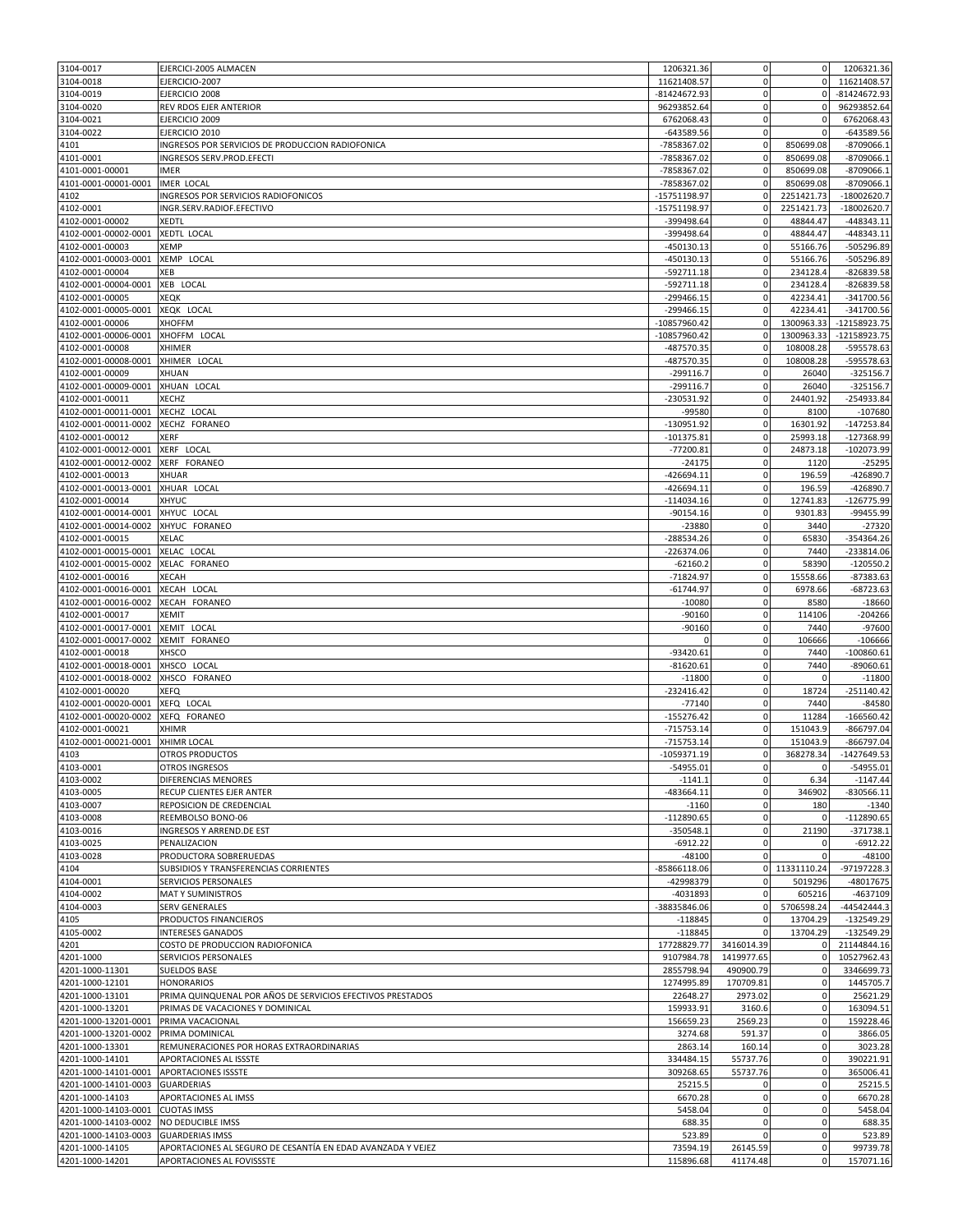| 4201-1000-14202                         | APORTACIONES AL INFONAVIT                                                                  | 993.84                 | $\mathbf 0$            | $\mathbf 0$                 | 993.84                                                                                                             |
|-----------------------------------------|--------------------------------------------------------------------------------------------|------------------------|------------------------|-----------------------------|--------------------------------------------------------------------------------------------------------------------|
| 4201-1000-14301                         | APORTACIONES AL SISTEMA DE AHORRO PARA EL RETIRO                                           | 46358.75               | 16469.73               | $\mathbf{0}$                | 62828.48                                                                                                           |
| 4201-1000-14301-0001                    | APORTACIONES SAR ISSSTE                                                                    | 46358.75               | 16469.73               | $\mathbf 0$                 | 62828.48                                                                                                           |
|                                         |                                                                                            |                        |                        |                             |                                                                                                                    |
| 4201-1000-14302                         | DEPÓSITOS PARA EL AHORRO SOLIDARIO                                                         | 15755.63               | 1971.76                | $\mathbf 0$                 | 17727.39                                                                                                           |
| 4201-1000-14401                         | CUOTAS PARA EL SEGURO DE VIDA DEL PERSONAL CIVIL                                           | 49587.77               | 7778.07                | $\mathbf 0$                 | 57365.84                                                                                                           |
| 4201-1000-14403                         | CUOTAS PARA EL SEGURO DE GASTOS MÉDICOS DEL PERSONAL CIVIL                                 | 93771.05               | 12042.22               | $\mathbf 0$                 | 105813.27                                                                                                          |
| 4201-1000-14404                         | CUOTAS PARA EL SEGURO DE SEPARACIÓN INDIVIDUALIZADO                                        | 295286.69              | 36899.32               | $\mathbf 0$                 | 332186.01                                                                                                          |
| 4201-1000-14405                         | CUOTAS PARA EL SEGURO COLECTIVO DE RETIRO                                                  | 7014.8                 | 876.85                 | $\mathbf 0$                 | 7891.65                                                                                                            |
| 4201-1000-15401                         | PRESTACIONES ESTABLECIDAS POR CONDICIONES GENERALES DE TRABAJO O CONTRATOS COLECTIVOS DE T | 189486.32              | 11121.99               | $\mathbf 0$                 | 200608.31                                                                                                          |
|                                         |                                                                                            |                        |                        |                             |                                                                                                                    |
| 4201-1000-15401-0001                    | ESTIMULO RECON ANTIGÜEDAD                                                                  | 21600                  | $\Omega$               | $\mathbf 0$                 | 21600                                                                                                              |
| 4201-1000-15401-0004                    | PASAJES                                                                                    | 40030                  | 5500                   | 0                           | 45530                                                                                                              |
| 4201-1000-15401-0005                    | ESTIMULO DE PUNTUALIDAD                                                                    | 28457.14               | 4121.99                | $\mathbf 0$                 | 32579.13                                                                                                           |
| 4201-1000-15401-0006                    | <b>GUARDERIAS APARTADO B</b>                                                               | 4500                   | 1100                   | $\mathbf 0$                 | 5600                                                                                                               |
| 4201-1000-15401-0008                    | PRESTACIONES EXTRAORDINARIAS                                                               | 94899.18               | 400                    | $\mathbf 0$                 | 95299.18                                                                                                           |
| 4201-1000-15402                         | COMPENSACIÓN GARANTIZADA                                                                   | 2408432.16             | 325767.8               | $\mathbf 0$                 | 2734199.96                                                                                                         |
| 4201-1000-15403                         | ASIGNACIONES ADICIONALES AL SUELDO                                                         | 492332.43              | 138103.74              | $\mathbf 0$                 | 630436.17                                                                                                          |
|                                         |                                                                                            |                        |                        |                             |                                                                                                                    |
| 4201-1000-15403-0001                    | <b>DESPENSA</b>                                                                            | 64652                  | 24737.31               | $\mathbf 0$                 | 89389.31                                                                                                           |
| 4201-1000-15403-0002                    | PREVISION SOCIAL MULTIPLE                                                                  | 56028                  | 23659.31               | $\mathbf 0$                 | 79687.31                                                                                                           |
| 4201-1000-15403-0003                    | AYUDA POR SERVICIOS                                                                        | 72836.4                | 11048.49               | $\mathbf 0$                 | 83884.89                                                                                                           |
| 4201-1000-15403-0004                    | COMPENSACION DE CAPACITACION                                                               | 298816.03              | 78658.63               | $\mathbf{0}$                | 377474.66                                                                                                          |
| 4201-1000-17102                         | ESTÍMULOS AL PERSONAL OPERATIVO                                                            | 662079.89              | 77983.98               | $\mathbf 0$                 | 740063.87                                                                                                          |
| 4201-1000-17102-0001                    | ESTIMULOS AL PERSONAL                                                                      | 662079.89              | 77983.98               | 0                           | 740063.87                                                                                                          |
|                                         |                                                                                            |                        |                        |                             |                                                                                                                    |
| 4201-2000                               | MATERIALES Y SUMINISTROS                                                                   | 81177.88               | 10171.16               | $\mathbf 0$                 | 91349.04                                                                                                           |
| 4201-2000-21101                         | MATERIALES Y UTILES DE OFICINA                                                             | 623.83                 | $\Omega$               | $\mathbf 0$                 | 623.83                                                                                                             |
| 4201-2000-21501                         | MATERIAL DE APOYO INFORMATIVO                                                              | 44626                  | 4516                   | $\mathbf 0$                 | 49142                                                                                                              |
| 4201-2000-22104                         | PRODUCTOS ALIMENTICIOS PARA EL PERSONAL EN LAS INSTALACIONES DE LAS DEPENDENCIAS Y ENTIDAD | 9204.9                 | $\mathbf 0$            | $\mathbf 0$                 | 9204.9                                                                                                             |
| 4201-2000-22106                         | PRODUCTOS ALIMENTICIOS PARA EL PERSONAL DERIVADO DE ACTIVIDADES EXTRAORDINARIAS            | 1126.72                | $\mathbf 0$            | $\mathbf 0$                 | 1126.72                                                                                                            |
| 4201-2000-24101                         | PRODUCTOS MINERALES NO METÁLICOS                                                           | 123.28                 | $\Omega$               | $\mathbf 0$                 | 123.28                                                                                                             |
|                                         |                                                                                            |                        |                        |                             |                                                                                                                    |
| 4201-2000-24401                         | MADERA Y PRODUCTOS DE MADERA                                                               | 1708.72                | $\Omega$               | $\Omega$                    | 1708.72                                                                                                            |
| 4201-2000-24601                         | MATERIAL ELÉCTRICO Y ELECTRÓNICO                                                           | 10591.48               | 0                      | $\mathbf 0$                 | 10591.48                                                                                                           |
| 4201-2000-24901                         | OTROS MATERIALES Y ARTÍCULOS DE CONSTRUCCIÓN Y REPARACIÓN                                  | 746                    | $\Omega$               | $\mathbf{0}$                | 746                                                                                                                |
| 4201-2000-26103                         | COMBUSTIBLES, LUBRICANTES Y ADITIVOS PARA VEHÍCULOS TERRESTRES, AÉREOS, MARÍTIMOS, LACUSTR | 12264.32               | 5655.16                | $\mathbf 0$                 | 17919.48                                                                                                           |
| 4201-2000-29101                         | HERRAMIENTAS MENORES                                                                       | 162.63                 | $\Omega$               | $\mathbf 0$                 | 162.63                                                                                                             |
|                                         |                                                                                            | 8539667.11             |                        | $\mathbf 0$                 |                                                                                                                    |
| 4201-3000                               | SERVICIOS GENERALES                                                                        |                        | 1985865.58             |                             | 10525532.69                                                                                                        |
| 4201-3000-31101                         | SERVICIO DE ENERGÍA ELÉCTRICA                                                              | 203618.34              | 28132.98               | $\mathbf 0$                 | 231751.32                                                                                                          |
| 4201-3000-31301                         | SERVICIO DE AGUA                                                                           | $\Omega$               | 472.5                  | $\Omega$                    | 472.5                                                                                                              |
| 4201-3000-31401                         | SERVICIO TELEFÓNICO CONVENCIONAL                                                           | 74356.16               | $\Omega$               | $\mathbf 0$                 | 74356.16                                                                                                           |
| 4201-3000-31501                         | SERVICIO DE TELEFONÍA CELULAR                                                              | 9568.82                | 1379.29                | $\mathbf 0$                 | 10948.11                                                                                                           |
| 4201-3000-31601                         | SERVICIO DE RADIOLOCALIZACIÓN                                                              | 71203.03               | 9757.77                | $\mathbf 0$                 | 80960.8                                                                                                            |
|                                         |                                                                                            |                        |                        |                             |                                                                                                                    |
| 4201-3000-31701                         | SERVICIOS DE CONDUCCIÓN DE SEÑALES ANALÓGICAS Y DIGITALES                                  | 30794.64               | 6946.58                | $\mathbf 0$                 | 37741.22                                                                                                           |
| 4201-3000-32101                         | ARRENDAMIENTO DE TERRENOS                                                                  | 74966.5                | 11939.04               | $\overline{0}$              | 86905.54                                                                                                           |
| 4201-3000-32201                         | ARRENDAMIENTO DE EDIFICIOS Y LOCALES                                                       | $\mathbf 0$            | 23500                  | $\mathbf 0$                 | 23500                                                                                                              |
| 4201-3000-32601                         | ARRENDAMIENTO DE MAQUINARIA Y EQUIPO                                                       | 7490.5                 | 1220.44                | $\mathbf 0$                 | 8710.94                                                                                                            |
| 4201-3000-32701                         | PATENTES, REGALÍAS Y OTROS                                                                 | 232098.92              | 29830                  | $\mathbf 0$                 | 261928.92                                                                                                          |
| 4201-3000-32701-0001                    | PATENTES, REG. Y OTROS                                                                     | 31168.92               | $\Omega$               | $\mathbf{0}$                | 31168.92                                                                                                           |
|                                         |                                                                                            |                        |                        |                             |                                                                                                                    |
| 4201-3000-32701-0005                    | AUTORIAS X HONORARIOS                                                                      | 200930                 | 29830                  | $\mathbf 0$                 | 230760                                                                                                             |
| 4201-3000-33104                         | OTRAS ASESORÍAS PARA LA OPERACIÓN DE PROGRAMAS                                             | 82839.96               |                        | 0                           | 82839.96                                                                                                           |
|                                         |                                                                                            |                        |                        |                             |                                                                                                                    |
| 4201-3000-33301                         | SERVICIOS DE INFORMÁTICA                                                                   | 17776                  | 10644.28               | $\mathbf 0$                 | 28420.28                                                                                                           |
|                                         |                                                                                            |                        | 10644.28               |                             |                                                                                                                    |
| 4201-3000-33301-0002                    | SERVICIOS DE INFORMATICA                                                                   | 17776                  |                        | $\mathbf 0$                 | 28420.28                                                                                                           |
| 4201-3000-33604                         | IMPRESIÓN Y ELABORACIÓN DE MATERIAL INFORMATIVO DERIVADO DE LA OPERACIÓN Y ADMINISTRACIÓN  | 7068197.49             | 1717170.77             | $\mathbf 0$                 | 8785368.26                                                                                                         |
| 4201-3000-33604-0001                    | IMPRESIÓN Y ELABORACION DE MAT INF X HRIOS                                                 | 6658718.74             | 1645890.77             | $\mathbf 0$                 |                                                                                                                    |
| 4201-3000-33604-0002                    | IMPRESION Y ELABORACION DE MATERIAL INFORMATIVO                                            | 409478.75              | 71280                  | $\mathbf 0$                 | 8304609.51<br>480758.75                                                                                            |
| 4201-3000-33801                         | SERVICIOS DE VIGILANCIA                                                                    | 154730.08              | 85214.44               | $\mathbf 0$                 | 239944.52                                                                                                          |
| 4201-3000-34501                         | SEGUROS DE BIENES PATRIMONIALES                                                            | 19812.02               | 1562.44                | $\Omega$                    |                                                                                                                    |
|                                         |                                                                                            |                        | $\mathbf 0$            | $\mathbf{0}$                |                                                                                                                    |
| 4201-3000-34801                         | <b>COMISIONES POR VENTAS</b>                                                               | 1856.25                |                        |                             |                                                                                                                    |
| 4201-3000-34801-0001 COMISIONES S/VENTA |                                                                                            | 1856.25                | 0                      | $\mathbf 0$                 |                                                                                                                    |
| 4201-3000-35201                         | MANTENIMIENTO Y CONSERVACIÓN DE MOBILIARIO Y EQUIPO DE ADMINISTRACIÓN                      | 18000                  | $\mathbf 0$            | $\mathbf 0$                 | 21374.46<br>1856.25<br>1856.25<br>18000                                                                            |
| 4201-3000-35701                         | MANTENIMIENTO Y CONSERVACIÓN DE MAQUINARIA Y EQUIPO                                        | 933.32                 | $\mathbf 0$            | $\mathbf 0$                 | 933.32                                                                                                             |
| 4201-3000-35801                         | SERVICIOS DE LAVANDERÍA, LIMPIEZA E HIGIENE                                                | 50780.56               | 8556.42                | $\mathbf 0$                 | 59336.98                                                                                                           |
| 4201-3000-35801-0001                    | <b>DEDUCIBLE</b>                                                                           | 50780.56               | 8556.42                | $\mathbf 0$                 | 59336.98                                                                                                           |
|                                         |                                                                                            |                        |                        | 0                           |                                                                                                                    |
| 4201-3000-35901                         | SERVICIOS DE JARDINERÍA Y FUMIGACIÓN                                                       | 36125                  | 750                    |                             | 36875                                                                                                              |
| 4201-3000-37104                         | PASAJES AÉREOS NACIONALES PARA SERVIDORES PÚBLICOS DE MANDO EN EL DESEMPEÑO DE COMISIONES  | 26571                  | $\mathbf 0$            | $\mathbf 0$                 | 26571                                                                                                              |
| 4201-3000-37201                         | PASAJES TERRESTRES NACIONALES PARA LABORES EN CAMPO Y DE SUPERVISIÓN                       | 152000                 | 19000                  | $\mathbf{0}$                | 171000                                                                                                             |
| 4201-3000-37201-0001                    | <b>DEDUCIBLE</b>                                                                           | 133000                 | 19000                  | $\mathbf 0$                 | 152000                                                                                                             |
| 4201-3000-37204                         | PASAJES TERRESTRES NACIONALES PARA SERVIDORES PÚBLICOS DE MANDO EN EL DESEMPEÑO DE COMISIO | 3184                   | 0                      | $\mathbf 0$                 | 3184                                                                                                               |
| 4201-3000-37204-0001                    | PASAJES NALS P/SERV P                                                                      | 3184                   | $\mathbf 0$            | $\mathbf 0$                 | 3184                                                                                                               |
| 4201-3000-37504                         | VIÁTICOS NACIONALES PARA SERVIDORES PÚBLICOS EN EL DESEMPEÑO DE FUNCIONES OFICIALES        | 17954.65               | $\mathbf 0$            | $\mathbf{0}$                | 17954.65                                                                                                           |
|                                         |                                                                                            |                        | $\Omega$               |                             |                                                                                                                    |
| 4201-3000-37504-0001                    | VIATICOS NACIONALES                                                                        | 14370.77               |                        | $\mathbf 0$                 | 14370.77                                                                                                           |
| 4201-3000-37504-0002                    | VIATICOS NACIONALES NO DEDUCIBLES                                                          | 3583.88                | $\mathbf 0$            | $\mathbf 0$                 | 3583.88                                                                                                            |
| 4201-3000-38201                         | <b>GASTOS DE ORDEN SOCIAL</b>                                                              | 9069.78                | 344.83                 | $\overline{0}$              | 9414.61                                                                                                            |
| 4201-3000-39202                         | OTROS IMPUESTOS Y DERECHOS                                                                 | 16644.5                | 5511.25                | $\mathbf 0$                 | 22155.75                                                                                                           |
| 4201-3000-39202-0002                    | PREDIAL                                                                                    | 11022.5                | 5511.25                | $\mathbf{0}$                | 16533.75                                                                                                           |
|                                         |                                                                                            |                        |                        | $\mathbf 0$                 |                                                                                                                    |
| 4201-3000-39202-0003                    | OTROS IMPUESTOS Y DERECHOS                                                                 | 5622                   |                        |                             | 5622                                                                                                               |
| 4201-3000-39801                         | IMPUESTO SOBRE NÓMINAS                                                                     | 159095.59              | 23932.55               | $\mathbf 0$                 | 183028.14                                                                                                          |
| 4201-3000-39801-0001                    | IMPUESTO SOBRE NÓMINAS IMER                                                                | 159095.59              | 23932.55               | $\mathbf 0$                 | 183028.14                                                                                                          |
| 4202                                    | COSTO RADIOFONICO                                                                          | 38445218.84            | 6679832.64             | $\mathbf 0$                 | 45125051.48                                                                                                        |
| 4202-1000                               | SERVICIOS PERSONALES                                                                       | 29422935.12            | 4984447.25             | $\mathbf{0}$                | 34407382.37                                                                                                        |
| 4202-1000-11301                         | <b>SUELDOS BASE</b>                                                                        | 11728130.16            | 1957860.25             | $\overline{0}$              | 13685990.41                                                                                                        |
|                                         | <b>HONORARIOS</b>                                                                          | 525745.81              |                        | $\mathbf 0$                 |                                                                                                                    |
| 4202-1000-12101                         |                                                                                            |                        | 68602.83               |                             |                                                                                                                    |
| 4202-1000-13101                         | PRIMA QUINQUENAL POR AÑOS DE SERVICIOS EFECTIVOS PRESTADOS                                 | 103448.42              | 13055.61               | $\mathbf{0}$                |                                                                                                                    |
| 4202-1000-13201                         | PRIMAS DE VACACIONES Y DOMINICAL                                                           | 651745.56              | 79972.83               | $\mathbf{0}$                |                                                                                                                    |
| 4202-1000-13201-0001                    | PRIMA VACACIONAL                                                                           | 401696.29              | 44567.79               | $\mathbf 0$                 |                                                                                                                    |
| 4202-1000-13201-0002                    | PRIMA DOMINICAL                                                                            | 250049.27              | 35405.04               | $\mathbf 0$                 |                                                                                                                    |
| 4202-1000-13202                         | GRATIFICACIÓN DE FIN DE AÑO                                                                | 6268.28                | 3093.65                | $\overline{0}$              |                                                                                                                    |
|                                         |                                                                                            |                        |                        |                             |                                                                                                                    |
| 4202-1000-13301                         | REMUNERACIONES POR HORAS EXTRAORDINARIAS                                                   | 2088300.07             | 284470.19              | $\mathbf 0$                 |                                                                                                                    |
| 4202-1000-14101<br>4202-1000-14101-0001 | APORTACIONES AL ISSSTE<br><b>APORTACIONES ISSSTE</b>                                       | 959896.63<br>959896.63 | 173611.41<br>173611.41 | $\mathbf{0}$<br>$\mathbf 0$ | 594348.64<br>116504.03<br>731718.39<br>446264.08<br>285454.31<br>9361.93<br>2372770.26<br>1133508.04<br>1133508.04 |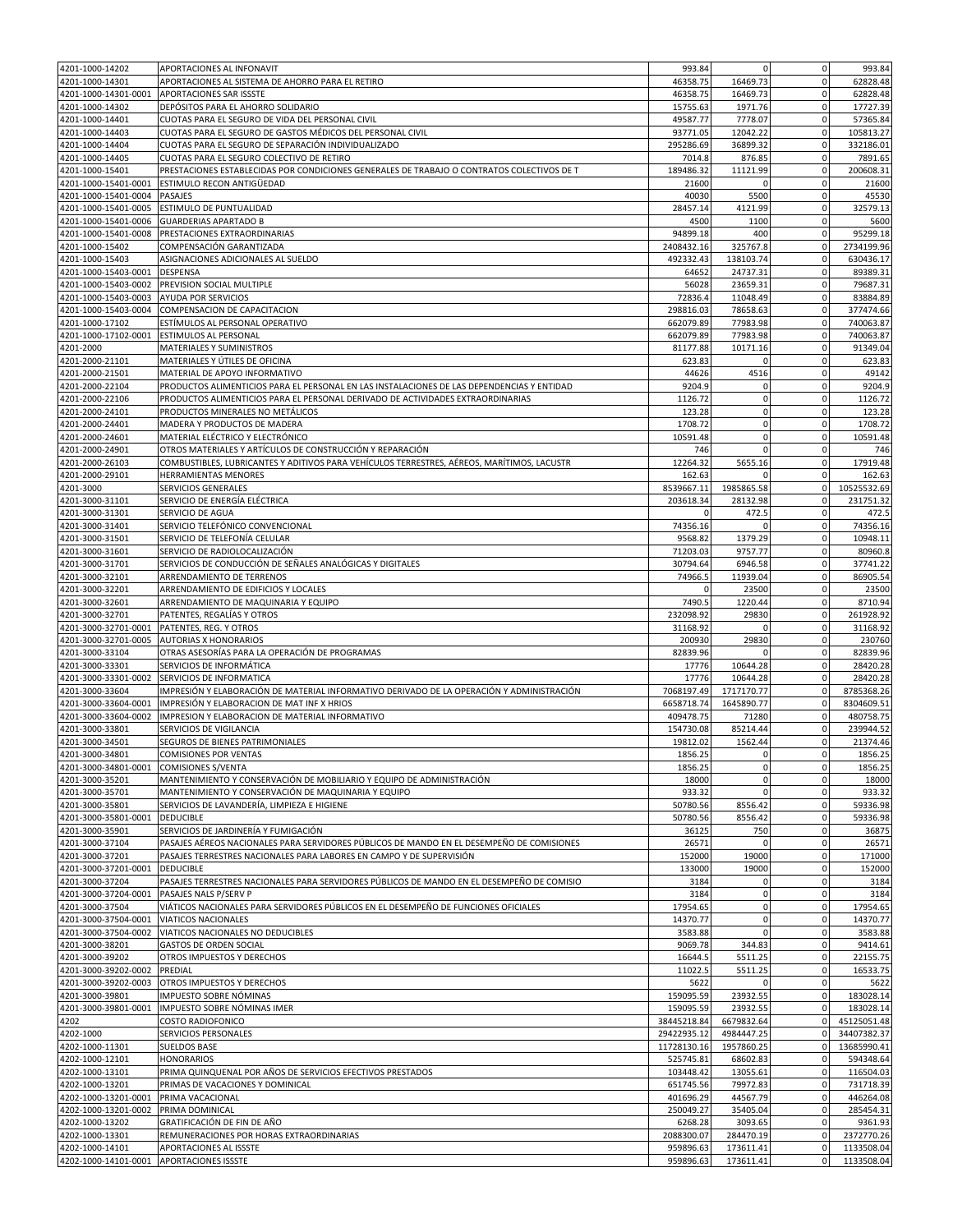| 4202-1000-14103                              | APORTACIONES AL IMSS                                                                                                                          | 552934.11               | 82228                      | $\mathbf 0$                   | 635162.11             |
|----------------------------------------------|-----------------------------------------------------------------------------------------------------------------------------------------------|-------------------------|----------------------------|-------------------------------|-----------------------|
| 4202-1000-14103-0001                         | <b>CUOTAS IMSS</b>                                                                                                                            | 428120.07               | 63753.59                   | $\mathbf 0$                   | 491873.66             |
| 4202-1000-14103-0002                         | NO DEDUCIBLE IMSS                                                                                                                             | 73838.58                | 10930.02                   | 0                             | 84768.6               |
| 4202-1000-14103-0003                         | <b>GUARDERIAS IMSS</b>                                                                                                                        | 50975.46                | 7544.39                    | $\mathbf 0$                   | 58519.85              |
| 4202-1000-14105                              | APORTACIONES AL SEGURO DE CESANTÍA EN EDAD AVANZADA Y VEJEZ                                                                                   | 419563.94               | 145174.29                  | $\mathbf{0}$                  | 564738.23             |
| 4202-1000-14201                              | APORTACIONES AL FOVISSSTE                                                                                                                     | 363526.02               | 126675.35                  | $\mathbf 0$                   | 490201.37             |
| 4202-1000-14202                              | APORTACIONES AL INFONAVIT                                                                                                                     | 222854.33               | 76589.78                   | $\Omega$                      | 299444.11             |
| 4202-1000-14301                              | APORTACIONES AL SISTEMA DE AHORRO PARA EL RETIRO                                                                                              | 234949.71               | 81305.87                   | $\mathbf 0$                   | 316255.58             |
| 4202-1000-14301-0001                         | APORTACIONES SAR ISSSTE                                                                                                                       | 145410.44               | 50669.96                   | $\mathbf 0$                   | 196080.4              |
| 4202-1000-14301-0002                         | APORTACIONES SAR IMSS                                                                                                                         | 89539.27                | 30635.91                   | $\mathbf 0$                   | 120175.18             |
| 4202-1000-14302                              | DEPÓSITOS PARA EL AHORRO SOLIDARIO                                                                                                            | 25772.8                 | 4197.69                    | $\mathbf 0$                   | 29970.49              |
| 4202-1000-14401                              | CUOTAS PARA EL SEGURO DE VIDA DEL PERSONAL CIVIL                                                                                              | 133537                  | 13891.89                   | $\mathbf{0}$                  | 147428.89             |
| 4202-1000-14403                              | CUOTAS PARA EL SEGURO DE GASTOS MÉDICOS DEL PERSONAL CIVIL                                                                                    | 275424.21               | 35715.96                   | $\mathbf 0$                   | 311140.17             |
| 4202-1000-14404                              | CUOTAS PARA EL SEGURO DE SEPARACIÓN INDIVIDUALIZADO                                                                                           | 628444.53               | 78003.65                   | 0                             | 706448.18             |
| 4202-1000-14405                              | CUOTAS PARA EL SEGURO COLECTIVO DE RETIRO                                                                                                     | 10684.08                | 1335.51                    | $\mathbf 0$                   | 12019.59              |
| 4202-1000-15101                              | CUOTAS PARA EL FONDO DE AHORRO DEL PERSONAL CIVIL                                                                                             | 358436.44               | 45677.45                   | $\mathbf 0$                   | 404113.89             |
| 4202-1000-15202                              | PAGO DE LIQUIDACIONES                                                                                                                         | 324268.39               | $\Omega$                   | $\mathbf 0$                   | 324268.39             |
| 4202-1000-15301                              | PRESTACIONES DE RETIRO                                                                                                                        | 158537.69               | 115680.37                  | $\mathbf 0$                   | 274218.06             |
| 4202-1000-15401                              | PRESTACIONES ESTABLECIDAS POR CONDICIONES GENERALES DE TRABAJO O CONTRATOS COLECTIVOS DE T                                                    | 2534786.99              | 366781.24                  | $\mathbf 0$                   | 2901568.23            |
| 4202-1000-15401-0001                         | ESTIMULO RECON ANTIGÜEDAD                                                                                                                     | 56000                   | $\Omega$                   | $\mathbf 0$                   | 56000                 |
| 4202-1000-15401-0002                         | <b>GASTOS SOCIALES</b>                                                                                                                        | 391553.74               | 48870.02                   | $\mathbf 0$                   | 440423.76             |
| 4202-1000-15401-0003                         | BONO DE PRODUCTIVIDAD Y CALIDAD                                                                                                               | 100177.75               | 13672.03                   | $\mathbf 0$                   | 113849.78             |
| 4202-1000-15401-0004                         | PASAJES                                                                                                                                       | 767969                  | 135745                     | $\mathbf 0$                   | 903714                |
| 4202-1000-15401-0005                         | ESTIMULO DE PUNTUALIDAD                                                                                                                       | 204965.02               | 30879.67                   | $\mathbf 0$                   | 235844.69             |
| 4202-1000-15401-0006                         | <b>GUARDERIAS APARTADO B</b>                                                                                                                  | 13250                   | 1650                       | $\mathbf 0$                   | 14900                 |
| 4202-1000-15401-0007                         | <b>OTRAS PERCEPCIONES</b>                                                                                                                     | 55113.68                | 6396.88                    | $\mathbf 0$                   | 61510.56              |
| 4202-1000-15401-0008                         | PRESTACIONES EXTRAORDINARIAS                                                                                                                  | 502458.48               | 5767.64<br>$\Omega$        | $\mathbf 0$<br>$\mathbf 0$    | 508226.12<br>21684.04 |
| 4202-1000-15401-0009<br>4202-1000-15401-0010 | DIA DE REYES<br><b>MEDIOS SUELDOS</b>                                                                                                         | 21684.04<br>101665.28   | $\bf 0$                    | $\mathbf 0$                   |                       |
| 4202-1000-15401-0011                         | <b>GASTOS DE CONTRATACION</b>                                                                                                                 | 2400                    | $\Omega$                   | $\mathbf 0$                   | 101665.28<br>2400     |
| 4202-1000-15401-0012                         | <b>CUOTAS DE TRANSITO</b>                                                                                                                     | 315750                  | 123200                     | $\mathbf 0$                   | 438950                |
| 4202-1000-15401-0014                         | DESPLAZAMIENTOS                                                                                                                               | 1800                    | 600                        | 0                             | 2400                  |
| 4202-1000-15402                              | COMPENSACIÓN GARANTIZADA                                                                                                                      | 4864785.29              | 687137.01                  | $\mathbf 0$                   | 5551922.3             |
| 4202-1000-15403                              | ASIGNACIONES ADICIONALES AL SUELDO                                                                                                            | 1668943.01              | 464461.3                   | $\mathbf 0$                   | 2133404.31            |
| 4202-1000-15403-0001                         | DESPENSA                                                                                                                                      | 208155.5                | 81294.79                   | $\mathbf 0$                   | 289450.29             |
| 4202-1000-15403-0002                         | PREVISION SOCIAL MULTIPLE                                                                                                                     | 191369.5                | 79235.04                   | $\mathbf 0$                   | 270604.54             |
| 4202-1000-15403-0003                         | AYUDA POR SERVICIOS                                                                                                                           | 248780.35               | 38028.11                   | $\mathbf 0$                   | 286808.46             |
| 4202-1000-15403-0004                         | COMPENSACION DE CAPACITACION                                                                                                                  | 1020637.66              | 265903.36                  | $\mathbf 0$                   | 1286541.02            |
| 4202-1000-17102                              | ESTÍMULOS AL PERSONAL OPERATIVO                                                                                                               | 581951.65               | 78925.12                   | $\mathbf 0$                   | 660876.77             |
| 4202-1000-17102-0001                         | ESTIMULOS AL PERSONAI                                                                                                                         | 581951.65               | 78925.12                   | $\mathbf 0$                   | 660876.77             |
| 4202-2000                                    | MATERIALES Y SUMINISTROS                                                                                                                      | 400577.82               | 131704.25                  | $\mathbf 0$                   | 532282.07             |
| 4202-2000-21101                              | MATERIALES Y ÚTILES DE OFICINA                                                                                                                | 30557.81                | 4833.28                    | $\mathbf 0$                   | 35391.09              |
| 4202-2000-21301                              | MATERIAL ESTADÍSTICO Y GEOGRÁFICO                                                                                                             | 50                      | $\Omega$                   | 0                             | 50                    |
| 4202-2000-21401                              | MATERIALES Y ÚTILES PARA EL PROCESAMIENTO EN EQUIPOS Y BIENES INFORMÁTICOS                                                                    | 71300                   | $\mathbf 0$                | $\mathbf 0$                   | 71300                 |
| 4202-2000-21501                              | MATERIAL DE APOYO INFORMATIVO                                                                                                                 | 5140                    | $\mathbf 0$                | $\mathbf 0$                   | 5140                  |
| 4202-2000-21601                              | MATERIAL DE LIMPIEZA                                                                                                                          | 7447.49                 | 5551.5                     | $\mathbf 0$                   | 12998.99              |
| 4202-2000-22104                              | PRODUCTOS ALIMENTICIOS PARA EL PERSONAL EN LAS INSTALACIONES DE LAS DEPENDENCIAS Y ENTIDAD                                                    | 15298.68                | 452.81                     | $\mathbf 0$                   | 15751.49              |
| 4202-2000-22106                              | PRODUCTOS ALIMENTICIOS PARA EL PERSONAL DERIVADO DE ACTIVIDADES EXTRAORDINARIAS                                                               | 850                     | 0                          | $\mathbf 0$                   | 850                   |
| 4202-2000-24101                              | PRODUCTOS MINERALES NO METÁLICOS                                                                                                              | 42.97                   | $\Omega$                   | $\mathbf 0$                   | 42.97                 |
| 4202-2000-24201                              | CEMENTO Y PRODUCTOS DE CONCRETO                                                                                                               | 256.91                  | 362.08                     | 0                             | 618.99                |
| 4202-2000-24301                              | CAL, YESO Y PRODUCTOS DE YESO                                                                                                                 | 1155.18                 | $\mathbf 0$                | $\mathbf 0$                   | 1155.18               |
| 4202-2000-24401                              | MADERA Y PRODUCTOS DE MADERA                                                                                                                  | 1004.54                 | $\Omega$                   | $\mathbf 0$                   | 1004.54               |
| 4202-2000-24601                              | MATERIAL ELÉCTRICO Y ELECTRÓNICO                                                                                                              | 118817.21               | 98343.23                   | $\mathbf 0$                   | 217160.44             |
| 4202-2000-24901                              | OTROS MATERIALES Y ARTÍCULOS DE CONSTRUCCIÓN Y REPARACIÓN                                                                                     | 1294.2                  | 440.55                     | $\mathbf 0$                   | 1734.75               |
| 4202-2000-25301                              | MEDICINAS Y PRODUCTOS FARMACÉUTICOS                                                                                                           | 124.78                  | $\mathbf 0$                | $\overline{0}$                | 124.78                |
| 4202-2000-25901                              | OTROS PRODUCTOS QUÍMICOS                                                                                                                      | $\mathbf 0$             | 60                         | $\overline{0}$                | 60                    |
| 4202-2000-26103                              | COMBUSTIBLES, LUBRICANTES Y ADITIVOS PARA VEHÍCULOS TERRESTRES, AÉREOS, MARÍTIMOS, LACUSTR                                                    | 35064.75                | 9176.69                    | $\overline{0}$                | 44241.44              |
| 4202-2000-26105                              | COMBUSTIBLES, LUBRICANTES Y ADITIVOS PARA MAQUINARIA, EQUIPO DE PRODUCCIÓN Y SERVICIOS ADM                                                    | 8810.77                 | 0                          | $\mathbf 0$                   | 8810.77               |
| 4202-2000-27201                              | PRENDAS DE PROTECCIÓN PERSONAL                                                                                                                | 125                     | 0                          | $\mathbf 0$                   | 125                   |
| 4202-2000-27401                              | PRODUCTOS TEXTILES                                                                                                                            | 5                       | $\mathbf 0$                | $\mathbf 0$                   | 5                     |
| 4202-2000-29101                              | <b>HERRAMIENTAS MENORES</b>                                                                                                                   | 14290.49                | 9694.17                    | $\mathbf 0$                   | 23984.66              |
| 4202-2000-29201                              | REFACCIONES Y ACCESORIOS MENORES DE EDIFICIOS                                                                                                 | 740                     | 60.34                      | $\mathbf 0$                   | 800.34                |
| 4202-2000-29301                              | REFACCIONES Y ACCESORIOS MENORES DE MOBILIARIO Y EQUIPO DE ADMINISTRACIÓN, EDUCACIONAL Y R<br>REFACCIONES Y ACCESORIOS PARA EQUIPO DE CÓMPUTO | 103.41                  | $\mathbf 0$                | $\mathbf 0$                   | 103.41                |
| 4202-2000-29401                              | REFACCIONES Y ACCESORIOS MENORES DE EQUIPO DE TRANSPORTE                                                                                      | $\mathbf 0$<br>17040.38 | 2729.6<br>0                | $\mathbf 0$<br>$\mathbf 0$    | 2729.6<br>17040.38    |
| 4202-2000-29601                              |                                                                                                                                               |                         |                            |                               | 16575.89              |
| 4202-2000-29801<br>4202-2000-29901           | REFACCIONES Y ACCESORIOS MENORES DE MAQUINARIA Y OTROS EQUIPOS<br>REFACCIONES Y ACCESORIOS MENORES OTROS BIENES MUEBLES                       | 16575.89<br>54482.36    | $\mathbf 0$<br>$\mathbf 0$ | $\overline{0}$<br>$\mathbf 0$ | 54482.36              |
| 4202-3000                                    | SERVICIOS GENERALES                                                                                                                           | 8621705.9               | 1563681.14                 | 0                             | 10185387.04           |
| 4202-3000-31101                              | SERVICIO DE ENERGÍA ELÉCTRICA                                                                                                                 | 1709826.84              | 304064.94                  | $\mathbf 0$                   | 2013891.78            |
| 4202-3000-31301                              | SERVICIO DE AGUA                                                                                                                              | 28641.54                | 6186.73                    | $\mathbf 0$                   | 34828.27              |
| 4202-3000-31401                              | SERVICIO TELEFÓNICO CONVENCIONAL                                                                                                              | 376083.41               | 984.87                     | $\mathbf 0$                   | 377068.28             |
| 4202-3000-31501                              | SERVICIO DE TELEFONÍA CELULAR                                                                                                                 | 12733.11                | 948.27                     | $\mathbf 0$                   | 13681.38              |
| 4202-3000-31601                              | SERVICIO DE RADIOLOCALIZACIÓN                                                                                                                 | 69190.19                | 14525.36                   | $\mathbf{0}$                  | 83715.55              |
| 4202-3000-31701                              | SERVICIOS DE CONDUCCIÓN DE SEÑALES ANALÓGICAS Y DIGITALES                                                                                     | 246496.72               | 8198.86                    | $\mathbf 0$                   | 254695.58             |
| 4202-3000-31801                              | SERVICIO POSTAL                                                                                                                               | 4672.9                  |                            | $\mathbf 0$                   | 4672.9                |
| 4202-3000-32101                              | ARRENDAMIENTO DE TERRENOS                                                                                                                     | 113529.13               | 17908.56                   | $\mathbf 0$                   | 131437.69             |
| 4202-3000-32201                              | ARRENDAMIENTO DE EDIFICIOS Y LOCALES                                                                                                          | 48531                   | 13866                      | $\mathbf 0$                   | 62397                 |
| 4202-3000-32601                              | ARRENDAMIENTO DE MAQUINARIA Y EQUIPO                                                                                                          | 364990.5                | 27904.2                    | $\mathbf 0$                   | 392894.7              |
| 4202-3000-32701                              | PATENTES, REGALÍAS Y OTROS                                                                                                                    | 304888.84               | 47982.93                   | $\mathbf 0$                   | 352871.77             |
| 4202-3000-32701-0001                         | PATENTES, REG. Y OTROS                                                                                                                        | 304888.84               | 47982.93                   | $\mathbf 0$                   | 352871.77             |
| 4202-3000-33104                              | OTRAS ASESORÍAS PARA LA OPERACIÓN DE PROGRAMAS                                                                                                | 124259.94               | 0                          | $\mathbf 0$                   | 124259.94             |
| 4202-3000-33301                              | SERVICIOS DE INFORMÁTICA                                                                                                                      | 26664                   | 15966.42                   | $\mathbf 0$                   | 42630.42              |
| 4202-3000-33301-0002                         | SERVICIOS DE INFORMATICA                                                                                                                      | 26664                   | 15966.42                   | $\mathbf 0$                   | 42630.42              |
| 4202-3000-33401                              | SERVICIOS PARA CAPACITACION Y ASESORIA                                                                                                        | 12200                   | 5957.5                     | $\mathbf 0$                   | 18157.5               |
| 4202-3000-33401-0001                         | SERVICIOS P/CAPACITACIÓN SERVIDORES PÚBLICOS X HONORARIOS                                                                                     | 12200                   | 5957.5                     | $\mathbf 0$                   | 18157.5               |
| 4202-3000-33604                              | IMPRESIÓN Y ELABORACIÓN DE MATERIAL INFORMATIVO DERIVADO DE LA OPERACIÓN Y ADMINISTRACIÓN                                                     | 2234993.54              | 335786                     | $\mathbf 0$                   | 2570779.54            |
| 4202-3000-33604-0001                         | IMPRESIÓN Y ELABORACION DE MAT INF X HRIOS                                                                                                    | 1982212.5               | 310026                     | $\mathbf 0$                   | 2292238.5             |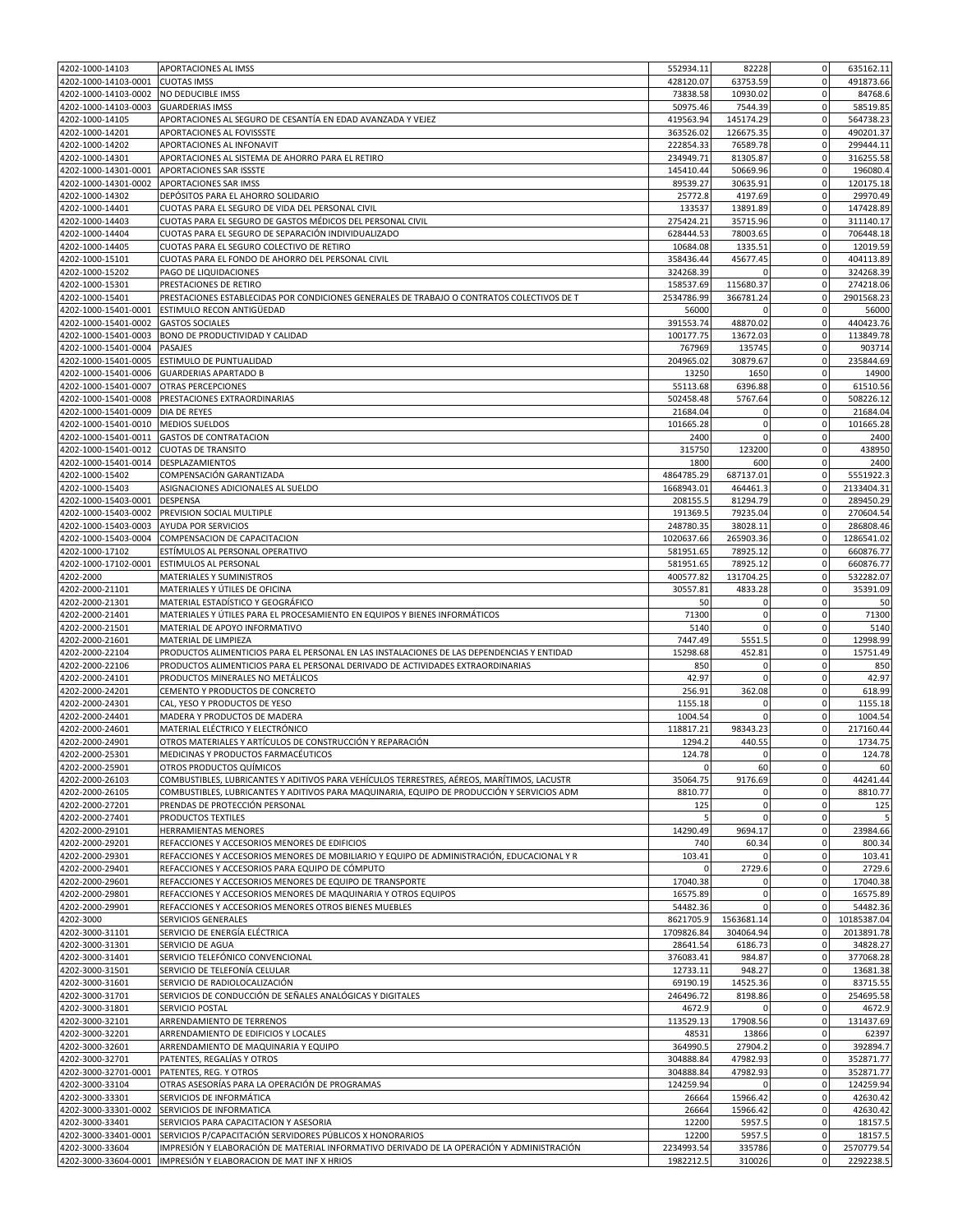| 4202-3000-33604-0002                         | IMPRESION Y ELABORACION DE MATERIAL INFORMATIVO                                                                                                              | 252781.04            | 25760                    | $\mathbf 0$                   | 278541.04             |
|----------------------------------------------|--------------------------------------------------------------------------------------------------------------------------------------------------------------|----------------------|--------------------------|-------------------------------|-----------------------|
| 4202-3000-33801                              | SERVICIOS DE VIGILANCIA                                                                                                                                      | 997101.74            | 464146.8                 | $\overline{0}$                | 1461248.54            |
| 4202-3000-34501                              | SEGUROS DE BIENES PATRIMONIALES                                                                                                                              | 131551.03            | 17882.92                 | $\mathbf 0$                   | 149433.95             |
| 4202-3000-34701                              | <b>FLETES Y MANIOBRAS</b>                                                                                                                                    | 31791.29             | 8000                     | $\mathbf 0$                   | 39791.29              |
| 4202-3000-35101                              | MANTENIMIENTO Y CONSERVACIÓN DE INMUEBLES                                                                                                                    | 133829.82            | $\Omega$                 | $\mathbf 0$                   | 133829.82             |
| 4202-3000-35201                              | MANTENIMIENTO Y CONSERVACIÓN DE MOBILIARIO Y EQUIPO DE ADMINISTRACIÓN                                                                                        | 24153.09             | 27250                    | $\mathbf 0$                   | 51403.09              |
| 4202-3000-35201-0002                         | MANTENIMIENTO Y CONSERVACIÓN DE MOBILIARIO Y EQUIPO DE ADMINISTRACIÓN                                                                                        | 450                  | $\Omega$                 | 0                             | 450                   |
| 4202-3000-35301                              | MANTENIMIENTO Y CONSERVACIÓN DE BIENES INFORMÁTICOS                                                                                                          | 32280                | $\mathbf 0$              | $\mathbf 0$                   | 32280                 |
| 4202-3000-35501                              | MANTENIMIENTO Y CONSERVACIÓN DE VEHÍCULOS TERRESTRES, AÉREOS, MARÍTIMOS, LACUSTRES Y FLUVI                                                                   | 25211.6              | 22851.85                 | $\mathbf 0$                   | 48063.45              |
| 4202-3000-35701                              | MANTENIMIENTO Y CONSERVACIÓN DE MAQUINARIA Y EQUIPO                                                                                                          | 151082.39            | 1000                     | $\mathbf 0$                   | 152082.39             |
| 4202-3000-35801                              | SERVICIOS DE LAVANDERÍA, LIMPIEZA E HIGIENE                                                                                                                  | 254402.8             | 42782.1                  | $\mathbf 0$                   | 297184.9              |
| 4202-3000-35801-0001                         | SERV.LAVAND.LIMP.HIGIENE DEDUCIBLE                                                                                                                           | 253902.8             | 42782.1                  | $\mathbf 0$                   | 296684.9              |
| 4202-3000-35801-0002                         | SERV.LAVAND.LIMP.HIGIENE NO DEDUCIBLE                                                                                                                        | 500                  | 0                        | $\mathbf 0$                   | 500                   |
| 4202-3000-35901                              | SERVICIOS DE JARDINERÍA Y FUMIGACIÓN                                                                                                                         | 68740.03             | 10314.29                 | $\mathbf 0$                   | 79054.32              |
| 4202-3000-37104                              | PASAJES AÉREOS NACIONALES PARA SERVIDORES PÚBLICOS DE MANDO EN EL DESEMPEÑO DE COMISIONES                                                                    | 139561               | 27824                    | $\mathbf 0$                   | 167385                |
| 4202-3000-37204                              | PASAJES TERRESTRES NACIONALES PARA SERVIDORES PÚBLICOS DE MANDO EN EL DESEMPEÑO DE COMISIO                                                                   | 26109.5              | 5868                     | $\mathbf 0$                   | 31977.5               |
| 4202-3000-37204-0001                         | PASAJES NALS P/SERV P                                                                                                                                        | 25759                | 5158                     | $\mathbf 0$                   | 30917                 |
| 4202-3000-37204-0002                         | PASAJES NALS P/S P NO DED                                                                                                                                    | 350.5                | 710                      | $\mathbf 0$                   | 1060.5                |
| 4202-3000-37504                              | VIÁTICOS NACIONALES PARA SERVIDORES PÚBLICOS EN EL DESEMPEÑO DE FUNCIONES OFICIALES                                                                          | 263703.87            | 23765.31                 | $\mathbf 0$                   | 287469.18             |
| 4202-3000-37504-0001                         | VIATICOS NACIONALES                                                                                                                                          | 221775.02            | 20860.08                 | $\mathbf 0$                   | 242635.1              |
| 4202-3000-37504-0002                         | VIATICOS NACIONALES NO DEDUCIBLES                                                                                                                            | 41928.85             | 2905.23                  | $\mathbf 0$                   | 44834.08              |
| 4202-3000-37602                              | VIÁTICOS EN EL EXTRANJERO PARA SERVIDORES PÚBLICOS EN EL DESEMPEÑO DE COMISIONES Y FUNCION                                                                   | 8705.82              | $\Omega$                 | 0                             | 8705.82               |
| 4202-3000-37602-0001                         | VIATICOS EN EL EXTRANJERO                                                                                                                                    | 8705.82              | $\Omega$                 | $\mathbf 0$                   | 8705.82               |
| 4202-3000-38201                              | <b>GASTOS DE ORDEN SOCIAL</b>                                                                                                                                | 28865.21             | 2550                     | $\mathbf 0$<br>$\mathbf 0$    | 31415.21              |
| 4202-3000-39202                              | OTROS IMPUESTOS Y DERECHOS                                                                                                                                   | 319767.04            | 68613.34                 |                               | 388380.38             |
| 4202-3000-39202-0001<br>4202-3000-39202-0002 | MULTAS Y RECARGOS                                                                                                                                            | 2808.49              | $-348$                   | $\mathbf 0$<br>$\mathbf 0$    | 2460.49<br>17822.75   |
| 4202-3000-39202-0003                         | PREDIAL<br>OTROS IMPUESTOS Y DERECHOS                                                                                                                        | 12311.5<br>301102.93 | 5511.25<br>63179.22      | $\mathbf 0$                   | 364282.15             |
| 4202-3000-39202-0004                         | RECARGOS NO DEDUCIBLES                                                                                                                                       | 968.14               | $\Omega$                 | $\Omega$                      | 968.14                |
| 4202-3000-39202-0006                         | 10% UNISON XEFQ                                                                                                                                              | 76.33                | 77                       | $\mathbf 0$                   | 153.33                |
| 4202-3000-39202-0007                         | <b>CECOP XEFQ</b>                                                                                                                                            | 114.33               | 115.66                   | $\mathbf 0$                   | 229.99                |
| 4202-3000-39202-0009                         | IMPUESTO UNIVERSITARIO 4%                                                                                                                                    | 207.63               | 22.35                    | $\mathbf 0$                   | 229.98                |
| 4202-3000-39202-0010                         | CONTRIBUCION EXTRAORDINARIA 10%                                                                                                                              | 410.56               | 55.86                    | $\mathbf 0$                   | 466.42                |
| 4202-3000-39202-0011                         | IMPTO EDUC. MED. SUP. XHUAN                                                                                                                                  | 1767.13              | $\Omega$                 | $\mathbf 0$                   | 1767.13               |
| 4202-3000-39801                              | IMPUESTO SOBRE NÓMINAS                                                                                                                                       | 307148.01            | 40551.89                 | $\mathbf 0$                   | 347699.9              |
| 4202-3000-39801-0001                         | IMPUESTO SOBRE NÓMINAS IMER                                                                                                                                  | 295212.09            | 39222.24                 | 0                             | 334434.33             |
| 4202-3000-39801-0002                         | IMPUESTO SOBRE NÓMINAS XHUAR                                                                                                                                 | 4105.85              | 558.65                   | $\mathbf 0$                   | 4664.5                |
| 4202-3000-39801-0003                         | IMPUESTO SOBRE NÓMINAS XHUAN                                                                                                                                 | 7068.4               | 0                        | $\mathbf 0$                   | 7068.4                |
| 4202-3000-39801-0004                         | IMPUESTO SOBRE NOMINAS XEFQ                                                                                                                                  | 761.67               | 771                      | $\mathbf 0$                   | 1532.67               |
| 4203                                         | <b>GASTOS DE VENTAS</b>                                                                                                                                      | 8734184.6            | 1174889.46               | $\mathbf 0$                   | 9909074.06            |
| 4203-1000                                    | SERVICIOS PERSONALES                                                                                                                                         | 4709442.88           | 668841.24                | $\mathbf 0$                   | 5378284.12            |
| 4203-1000-11301                              | <b>SUELDOS BASE</b>                                                                                                                                          | 1145190.58           | 170561.33                | $\overline{0}$                | 1315751.91            |
| 4203-1000-12101                              | <b>HONORARIOS</b>                                                                                                                                            | 455743.88            | 61482.34                 | $\mathbf 0$                   | 517226.22             |
| 4203-1000-13101                              | PRIMA QUINQUENAL POR AÑOS DE SERVICIOS EFECTIVOS PRESTADOS                                                                                                   | 9700.89              | 1167                     | $\mathbf 0$                   | 10867.89              |
| 4203-1000-13201                              | PRIMAS DE VACACIONES Y DOMINICAL                                                                                                                             | 27016.13             | 1192.72                  | $\mathbf 0$                   | 28208.85              |
| 4203-1000-13201-0001                         | PRIMA VACACIONAL                                                                                                                                             | 22808.83             | 495                      | $\mathbf 0$                   | 23303.83              |
| 4203-1000-13201-0002                         | PRIMA DOMINICAL                                                                                                                                              | 4207.3               | 697.72                   | $\mathbf 0$                   | 4905.02               |
| 4203-1000-13301                              | REMUNERACIONES POR HORAS EXTRAORDINARIAS                                                                                                                     | 20676.54             | 4665.46                  | $\mathbf 0$                   | 25342                 |
| 4203-1000-14101                              | APORTACIONES AL ISSSTE                                                                                                                                       | 136710.06            | 24132.45                 | $\mathbf 0$                   | 160842.51             |
| 4203-1000-14101-0001                         | APORTACIONES ISSSTE                                                                                                                                          | 136710.06            | 24132.45                 | $\mathbf 0$                   | 160842.51             |
| 4203-1000-14105                              | APORTACIONES AL SEGURO DE CESANTÍA EN EDAD AVANZADA Y VEJEZ                                                                                                  | 39063.32             | 11577.95                 | $\mathbf 0$                   | 50641.27              |
| 4203-1000-14201                              | APORTACIONES AL FOVISSSTE                                                                                                                                    | 51953.74             | 18232.99                 | $\mathbf 0$                   | 70186.73              |
| 4203-1000-14301                              | APORTACIONES AL SISTEMA DE AHORRO PARA EL RETIRO                                                                                                             | 20781.5              | 7293.18                  | $\mathbf 0$                   | 28074.68              |
| 4203-1000-14301-0001                         | APORTACIONES SAR ISSSTE                                                                                                                                      | 20781.5              | 7293.18                  | 0                             | 28074.68              |
| 4203-1000-14302                              | DEPÓSITOS PARA EL AHORRO SOLIDARIO                                                                                                                           | 3688.1               | 213.4                    | $\mathbf 0$                   | 3901.5                |
| 4203-1000-14401                              | CUOTAS PARA EL SEGURO DE VIDA DEL PERSONAL CIVIL                                                                                                             | 86545.51             | 13653.67                 | $\overline{0}$                | 100199.18             |
| 4203-1000-14403                              | CUOTAS PARA EL SEGURO DE GASTOS MÉDICOS DEL PERSONAL CIVIL                                                                                                   | 212406.33            | 28320.59                 | $\mathbf 0$                   | 240726.92             |
| 4203-1000-14404                              | CUOTAS PARA EL SEGURO DE SEPARACIÓN INDIVIDUALIZADO                                                                                                          | 254598.44            | 28306.49                 | $\mathbf 0$                   | 282904.93             |
| 4203-1000-14405                              | CUOTAS PARA EL SEGURO COLECTIVO DE RETIRO                                                                                                                    |                      |                          |                               |                       |
| 4203-1000-15401                              |                                                                                                                                                              | 14137.52             | 1767.19                  | $\mathbf{0}$                  | 15904.71              |
|                                              | PRESTACIONES ESTABLECIDAS POR CONDICIONES GENERALES DE TRABAJO O CONTRATOS COLECTIVOS DE T                                                                   | 69024.79             | 4736.08                  | $\mathbf 0$                   | 73760.87              |
| 4203-1000-15401-0004                         | PASAJES                                                                                                                                                      | 16390                | 3150                     | 0                             | 19540                 |
| 4203-1000-15401-0005                         | ESTIMULO DE PUNTUALIDAD                                                                                                                                      | 14138.01             | 1586.08                  | $\mathbf 0$                   | 15724.09              |
| 4203-1000-15401-0006                         | <b>GUARDERIAS APARTADO B</b>                                                                                                                                 | 1000                 | 0                        | $\mathbf 0$                   | 1000                  |
|                                              | 4203-1000-15401-0008 PRESTACIONES EXTRAORDINARIAS                                                                                                            | 35188.11             | $\mathbf 0$              | $\mathbf 0$                   | 35188.11              |
| 4203-1000-15401-0009                         | DIA DE REYES                                                                                                                                                 | 2308.67              | $\Omega$                 | 0                             |                       |
| 4203-1000-15402                              | COMPENSACIÓN GARANTIZADA                                                                                                                                     | 2016454.7            | 258111.59                | $\mathbf 0$                   | 2308.67<br>2274566.29 |
| 4203-1000-15403                              | ASIGNACIONES ADICIONALES AL SUELDO                                                                                                                           | 101523.35            | 27674.81                 | $\mathbf 0$                   | 129198.16             |
| 4203-1000-15403-0001                         | DESPENSA                                                                                                                                                     | 19350.5              | 5658.66                  | $\mathbf 0$                   | 25009.16              |
| 4203-1000-15403-0002                         | PREVISION SOCIAL MULTIPLE                                                                                                                                    | 10765                | 4580.66                  | $\mathbf 0$                   | 15345.66              |
| 4203-1000-15403-0003                         | <b>AYUDA POR SERVICIOS</b>                                                                                                                                   | 13994.5              | 2158.84                  | $\overline{0}$<br>$\mathbf 0$ | 16153.34              |
| 4203-1000-15403-0004<br>4203-1000-17102      | COMPENSACION DE CAPACITACION<br>ESTÍMULOS AL PERSONAL OPERATIVO                                                                                              | 57413.35<br>44227.5  | 15276.65<br>5752         | 0                             | 72690<br>49979.5      |
| 4203-1000-17102-0001                         | COMPENSACION EXTRAORDINARIA                                                                                                                                  | 44227.5              | 5752                     | $\mathbf 0$                   | 49979.5               |
| 4203-2000                                    | MATERIALES Y SUMINISTROS                                                                                                                                     | 33925.69             | 4810.2                   | $\mathbf 0$                   | 38735.89              |
| 4203-2000-21101                              | MATERIALES Y ÚTILES DE OFICINA                                                                                                                               | 2062.34              | 1420.91                  | 0                             | 3483.25               |
| 4203-2000-21601                              | MATERIAL DE LIMPIEZA                                                                                                                                         | 2256.68              | 288.28                   | $\pmb{0}$                     | 2544.96               |
| 4203-2000-22104                              | PRODUCTOS ALIMENTICIOS PARA EL PERSONAL EN LAS INSTALACIONES DE LAS DEPENDENCIAS Y ENTIDAD                                                                   | 5986.01              | 273.33                   | $\mathbf 0$                   | 6259.34               |
| 4203-2000-24301                              | CAL, YESO Y PRODUCTOS DE YESO                                                                                                                                | 282.76               | $\Omega$                 | $\mathbf 0$                   | 282.76                |
| 4203-2000-24601                              | MATERIAL ELÉCTRICO Y ELECTRÓNICO                                                                                                                             | 7231.68              | 0                        | 0                             | 7231.68               |
| 4203-2000-24901                              | OTROS MATERIALES Y ARTÍCULOS DE CONSTRUCCIÓN Y REPARACIÓN                                                                                                    | 31.95                | 0                        | $\mathbf 0$                   | 31.95                 |
| 4203-2000-25301                              | MEDICINAS Y PRODUCTOS FARMACÉUTICOS                                                                                                                          | 124.78               | $\mathbf 0$              | $\mathbf 0$                   | 124.78                |
| 4203-2000-26103                              | COMBUSTIBLES, LUBRICANTES Y ADITIVOS PARA VEHÍCULOS TERRESTRES, AÉREOS, MARÍTIMOS, LACUSTR                                                                   | 6132.53              | 2827.68                  | $\mathbf 0$                   | 8960.21               |
| 4203-2000-26105                              | COMBUSTIBLES, LUBRICANTES Y ADITIVOS PARA MAQUINARIA, EQUIPO DE PRODUCCIÓN Y SERVICIOS ADM                                                                   | 1631.19              | 0                        | $\mathbf 0$                   | 1631.19               |
| 4203-2000-27201                              | PRENDAS DE PROTECCIÓN PERSONAL                                                                                                                               | 125                  | $\mathbf 0$              | $\mathbf 0$                   |                       |
| 4203-2000-29101                              | HERRAMIENTAS MENORES                                                                                                                                         | 1561.33              | $\bf 0$                  | $\mathbf 0$                   | 125<br>1561.33        |
| 4203-2000-29301<br>4203-2000-29801           | REFACCIONES Y ACCESORIOS MENORES DE MOBILIARIO Y EQUIPO DE ADMINISTRACIÓN, EDUCACIONAL Y R<br>REFACCIONES Y ACCESORIOS MENORES DE MAQUINARIA Y OTROS EQUIPOS | 103.41<br>6160.2     | $\pmb{0}$<br>$\mathbf 0$ | 0<br>$\Omega$                 | 103.41<br>6160.2      |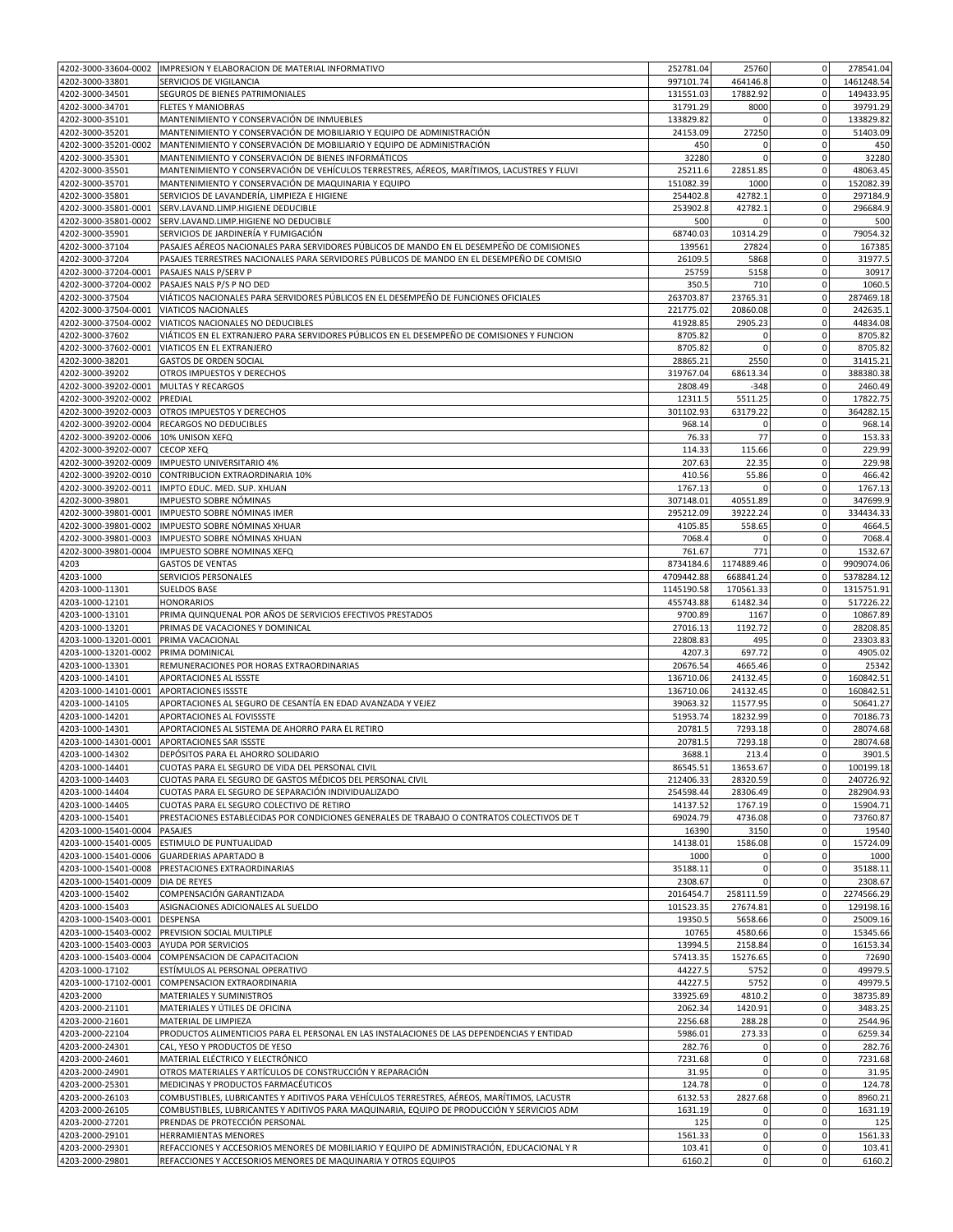| 4203-2000-29901                         | REFACCIONES Y ACCESORIOS MENORES OTROS BIENES MUEBLES                                                                                    | 235.83               | $\Omega$             | $\mathbf 0$                | 235.83               |
|-----------------------------------------|------------------------------------------------------------------------------------------------------------------------------------------|----------------------|----------------------|----------------------------|----------------------|
| 4203-3000                               | SERVICIOS GENERALES                                                                                                                      | 3990816.03           | 501238.02            | $\mathbf 0$                | 4492054.05           |
| 4203-3000-31101                         | SERVICIO DE ENERGÍA ELÉCTRICA                                                                                                            | 556021.79            | 82505.45             | $\mathbf 0$                | 638527.24            |
| 4203-3000-31301<br>4203-3000-31401      | SERVICIO DE AGUA<br>SERVICIO TELEFÓNICO CONVENCIONAL                                                                                     | 32.43<br>78488.48    | 472.5<br>578.72      | $\mathbf 0$<br>$\mathbf 0$ | 504.93<br>79067.2    |
| 4203-3000-31501                         | SERVICIO DE TELEFONÍA CELULAR                                                                                                            | 270.27               |                      | $\overline{0}$             | 270.27               |
| 4203-3000-31601                         | SERVICIO DE RADIOLOCALIZACIÓN                                                                                                            | 10185.86             | 1388.71              | $\mathbf 0$                | 11574.57             |
| 4203-3000-31701                         | SERVICIOS DE CONDUCCIÓN DE SEÑALES ANALÓGICAS Y DIGITALES                                                                                | 17531.05             | 2866.07              | $\mathbf 0$                | 20397.12             |
| 4203-3000-32101                         | ARRENDAMIENTO DE TERRENOS                                                                                                                | 37483.23             | 5969.52              | $\pmb{0}$                  | 43452.75             |
| 4203-3000-32601                         | ARRENDAMIENTO DE MAQUINARIA Y EQUIPO                                                                                                     | 1267490.5            | 181220.44            | $\mathbf 0$                | 1448710.94           |
| 4203-3000-32701                         | PATENTES, REGALÍAS Y OTROS                                                                                                               | 6429.76              | 0                    | $\mathbf 0$                | 6429.76              |
| 4203-3000-32701-0001                    | PATENTES, REG. Y OTROS                                                                                                                   | 6429.76              | $\bf 0$              | $\mathbf 0$                | 6429.76              |
| 4203-3000-33104                         | OTRAS ASESORÍAS PARA LA OPERACIÓN DE PROGRAMAS                                                                                           | 41419.98             | $\Omega$             | $\overline{0}$             | 41419.98             |
| 4203-3000-33301                         | SERVICIOS DE INFORMÁTICA                                                                                                                 | 8888                 | 5322.23              | $\mathbf 0$                | 14210.23             |
| 4203-3000-33301-0002<br>4203-3000-33302 | SERVICIOS DE INFORMATICA<br>SERVICIOS ESTADÍSTICOS Y GEOGRÁFICOS                                                                         | 8888<br>602000       | 5322.23<br>$\Omega$  | $\mathbf 0$<br>$\mathbf 0$ | 14210.23<br>602000   |
| 4203-3000-33604                         | IMPRESIÓN Y ELABORACIÓN DE MATERIAL INFORMATIVO DERIVADO DE LA OPERACIÓN Y ADMINISTRACIÓN                                                | 241483               | 43741                | $\mathbf 0$                | 285224               |
| 4203-3000-33604-0001                    | IMPRESIÓN Y ELABORACION DE MAT INF X HRIOS                                                                                               | 188073               | 29441                | $\mathbf 0$                | 217514               |
| 4203-3000-33604-0002                    | IMPRESION Y ELABORACION DE MATERIAL INFORMATIVO                                                                                          | 53410                | 14300                | $\mathbf 0$                | 67710                |
| 4203-3000-33801                         | SERVICIOS DE VIGILANCIA                                                                                                                  | 184546.82            | 88955.6              | $\mathbf 0$                | 273502.42            |
| 4203-3000-34501                         | SEGUROS DE BIENES PATRIMONIALES                                                                                                          | 21584.59             | 2807.81              | $\mathbf 0$                | 24392.4              |
| 4203-3000-34801                         | <b>COMISIONES POR VENTAS</b>                                                                                                             | 88646.04             | $\Omega$             | $\mathbf 0$                | 88646.04             |
| 4203-3000-34801-0001                    | <b>COMISIONES S/VENTA</b>                                                                                                                | 88646.04             | $\bf 0$              | $\pmb{0}$                  | 88646.04             |
| 4203-3000-35201                         | MANTENIMIENTO Y CONSERVACIÓN DE MOBILIARIO Y EQUIPO DE ADMINISTRACIÓN                                                                    | 934.99               | 0                    | $\mathbf 0$                | 934.99               |
| 4203-3000-35501                         | MANTENIMIENTO Y CONSERVACIÓN DE VEHÍCULOS TERRESTRES, AÉREOS, MARÍTIMOS, LACUSTRES Y FLUVI                                               | 4950                 | $\bf 0$              | $\mathbf 0$                | 4950                 |
| 4203-3000-35701                         | MANTENIMIENTO Y CONSERVACIÓN DE MAQUINARIA Y EQUIPO                                                                                      | 6666.76              | $\Omega$             | 0                          | 6666.76              |
| 4203-3000-35801                         | SERVICIOS DE LAVANDERÍA, LIMPIEZA E HIGIENE                                                                                              | 50780.56             | 8556.42              | $\mathbf 0$                | 59336.98             |
| 4203-3000-35801-0001                    | SERV.LAVAND.LIMP.HIGIENE DEDUCIBLE                                                                                                       | 50780.56             | 8556.42              | $\mathbf 0$                | 59336.98             |
| 4203-3000-35901                         | SERVICIOS DE JARDINERÍA Y FUMIGACIÓN                                                                                                     | 30995                | 4065                 | $\mathbf 0$                | 35060                |
| 4203-3000-37104                         | PASAJES AÉREOS NACIONALES PARA SERVIDORES PÚBLICOS DE MANDO EN EL DESEMPEÑO DE COMISIONES                                                | 3118                 | 0<br>$\mathbf 0$     | $\mathbf 0$<br>$\mathbf 0$ | 3118                 |
| 4203-3000-37204                         | PASAJES TERRESTRES NACIONALES PARA SERVIDORES PÚBLICOS DE MANDO EN EL DESEMPEÑO DE COMISIO<br>4203-3000-37204-0001 PASAJES NALS P/SERV P | 1076<br>1076         | 0                    | $\mathbf 0$                | 1076<br>1076         |
| 4203-3000-37504                         | VIÁTICOS NACIONALES PARA SERVIDORES PÚBLICOS EN EL DESEMPEÑO DE FUNCIONES OFICIALES                                                      | 8551.96              | $\mathbf 0$          | 0                          | 8551.96              |
| 4203-3000-37504-0001                    | <b>VIATICOS NACIONALES</b>                                                                                                               | 7964.82              | $\bf 0$              | $\mathbf 0$                | 7964.82              |
| 4203-3000-37504-0002                    | VIATICOS NACIONALES NO DEDUCIBLES                                                                                                        | 587.14               | 0                    | $\mathbf 0$                | 587.14               |
| 4203-3000-38201                         | GASTOS DE ORDEN SOCIAL                                                                                                                   | 8495.75              | $\mathbf 0$          | $\mathbf 0$                | 8495.75              |
| 4203-3000-39202                         | OTROS IMPUESTOS Y DERECHOS                                                                                                               | 17121.74             | 5782.13              | $\mathbf 0$                | 22903.87             |
| 4203-3000-39202-0001                    | <b>MULTAS Y RECARGOS</b>                                                                                                                 | 41                   |                      | $\overline{0}$             | 41                   |
| 4203-3000-39202-0002                    | <b>PREDIAL</b>                                                                                                                           | 12311.5              | 5511.25              | $\mathbf 0$                | 17822.75             |
| 4203-3000-39202-0003                    | OTROS IMPUESTOS Y DERECHOS                                                                                                               | 2019.01              | $\Omega$             | 0                          | 2019.01              |
| 4203-3000-39202-0006                    | 10% UNISON XEFQ                                                                                                                          | 76.33                | 77                   | $\mathbf 0$                | 153.33               |
| 4203-3000-39202-0007                    | <b>CECOP XEFQ</b>                                                                                                                        | 114.33               | 115.67               | $\mathbf 0$                | 230                  |
| 4203-3000-39202-0009                    | IMPUESTO UNIVERSITARIO 4%                                                                                                                | 207.64               | 22.35                | $\mathbf 0$                | 229.99               |
| 4203-3000-39202-0010                    | CONTRIBUCION EXTRAORDINARIA 10%                                                                                                          | 584.8                | 55.86                | 0                          | 640.66               |
| 4203-3000-39202-0011                    | IMPTO EDUC. MED. SUP. XHUAN                                                                                                              | 1767.13              | $\Omega$             | $\mathbf 0$                | 1767.13              |
| 4203-3000-39801<br>4203-3000-39801-0001 | IMPUESTO SOBRE NÓMINAS<br>IMPUESTO SOBRE NÓMINAS IMER                                                                                    | 47746.74<br>35810.83 | 33000.41<br>31670.76 | $\mathbf 0$<br>$\mathbf 0$ | 80747.15<br>67481.59 |
| 4203-3000-39801-0002                    | IMPUESTO SOBRE NÓMINAS XHUAR                                                                                                             | 4105.84              | 558.65               | $\mathbf 0$                | 4664.49              |
| 4203-3000-39801-0003                    | IMPUESTO SOBRE NÓMINAS XHUAN                                                                                                             | 7068.4               |                      | $\mathbf 0$                | 7068.4               |
| 4203-3000-39801-0004                    | IMPUESTO SOBRE NOMINAS XEFQ                                                                                                              | 761.67               | 771                  | $\mathbf 0$                | 1532.67              |
| 4203-3000-39911                         | ESTIMACION CUENTAS INCOBRABLES                                                                                                           | 647876.73            | 34006.01             | $\mathbf 0$                | 681882.74            |
| 4204                                    | <b>GASTOS DE ADMINISTRACION</b>                                                                                                          | 30205674.29          | 4952484.04           | $\mathbf 0$                | 35158158.33          |
| 4204-1000                               | SERVICIOS PERSONALES                                                                                                                     | 22558343.45          | 3555358.13           | $\mathbf{0}$               | 26113701.58          |
| 4204-1000-11301                         | <b>SUELDOS BASE</b>                                                                                                                      | 6897950.28           | 1161783.75           | $\mathbf 0$                | 8059734.03           |
| 4204-1000-12101                         | <b>HONORARIOS</b>                                                                                                                        | 2684804.15           | 367555.19            | $\overline{0}$             | 3052359.34           |
| 4204-1000-13101                         | PRIMA QUINQUENAL POR AÑOS DE SERVICIOS EFECTIVOS PRESTADOS                                                                               | 67660.17             | 8708.48              | $\mathbf 0$                | 76368.65             |
| 4204-1000-13201                         | PRIMAS DE VACACIONES Y DOMINICAL                                                                                                         | 61161.24             | 6665.99              | $\mathbf 0$                | 67827.23             |
| 4204-1000-13201-0001                    | PRIMA VACACIONAL                                                                                                                         | 55409.98             | 5576.07              | $\mathbf 0$                | 60986.05             |
| 4204-1000-13201-0002 PRIMA DOMINICAL    |                                                                                                                                          | 5751.26              | 1089.92              | $\mathbf 0$                | 6841.18              |
| 4204-1000-13202<br>4204-1000-13301      | GRATIFICACIÓN DE FIN DE AÑO<br>REMUNERACIONES POR HORAS EXTRAORDINARIAS                                                                  | 5217.7<br>81449.82   | 20695.01             | $\mathbf 0$<br>$\mathbf 0$ | 5217.7<br>102144.83  |
| 4204-1000-14101                         | APORTACIONES AL ISSSTE                                                                                                                   | 770374.1             | 134044.33            | $\mathbf 0$                | 904418.43            |
| 4204-1000-14101-0001                    | <b>APORTACIONES ISSSTE</b>                                                                                                               | 760280.14            | 136266.96            | $\overline{0}$             | 896547.1             |
|                                         | 4204-1000-14101-0002 PENSINES MINIMAS APARTADO B                                                                                         | $-15121.54$          | $-2222.63$           | $\mathbf 0$                | $-17344.17$          |
| 4204-1000-14101-0003                    | <b>GUARDERIAS</b>                                                                                                                        | 25215.5              | $\Omega$             | $\mathbf 0$                | 25215.5              |
| 4204-1000-14105                         | APORTACIONES AL SEGURO DE CESANTÍA EN EDAD AVANZADA Y VEJEZ                                                                              | 175572.57            | 63596.36             | $\mathbf 0$                | 239168.93            |
| 4204-1000-14201                         | APORTACIONES AL FOVISSSTE                                                                                                                | 286054.96            | 100152.07            | $\mathbf 0$                | 386207.03            |
| 4204-1000-14301                         | APORTACIONES AL SISTEMA DE AHORRO PARA EL RETIRO                                                                                         | 114421.36            | 40060.7              | $\mathbf 0$                | 154482.06            |
| 4204-1000-14301-0001                    | APORTACIONES SAR ISSSTE                                                                                                                  | 114421.36            | 40060.7              | $\mathbf 0$                | 154482.06            |
| 4204-1000-14302                         | DEPÓSITOS PARA EL AHORRO SOLIDARIO                                                                                                       | 11106.08             | 2176.78              | $\mathbf 0$                | 13282.86             |
| 4204-1000-14401                         | CUOTAS PARA EL SEGURO DE VIDA DEL PERSONAL CIVIL                                                                                         | 119844.58            | 20347.99             | $\mathbf 0$                | 140192.57            |
| 4204-1000-14403                         | CUOTAS PARA EL SEGURO DE GASTOS MÉDICOS DEL PERSONAL CIVIL                                                                               | 254176.79            | 36688.02             | $\overline{0}$             | 290864.81            |
| 4204-1000-14404                         | CUOTAS PARA EL SEGURO DE SEPARACIÓN INDIVIDUALIZADO                                                                                      | 780599.82            | 96101.9              | $\mathbf 0$                | 876701.72            |
| 4204-1000-14405<br>4204-1000-15202      | CUOTAS PARA EL SEGURO COLECTIVO DE RETIRO<br>PAGO DE LIQUIDACIONES                                                                       | 13490<br>88034.73    | 1686.25<br>0         | $\mathbf 0$<br>$\mathbf 0$ | 15176.25<br>88034.73 |
| 4204-1000-15401                         | PRESTACIONES ESTABLECIDAS POR CONDICIONES GENERALES DE TRABAJO O CONTRATOS COLECTIVOS DE T                                               | 549124.66            | 69794.92             | 0                          | 618919.58            |
| 4204-1000-15401-0001                    | ESTIMULO RECON ANTIGÜEDAD                                                                                                                | 27000                |                      | $\,0\,$                    | 27000                |
| 4204-1000-15401-0004 PASAJES            |                                                                                                                                          | 39860                | 7850                 | $\mathbf 0$                | 47710                |
| 4204-1000-15401-0005                    | ESTIMULO DE PUNTUALIDAD                                                                                                                  | 102949.1             | 12633.17             | $\mathbf 0$                | 115582.27            |
| 4204-1000-15401-0006                    | <b>GUARDERIAS APARTADO B</b>                                                                                                             | 6500                 | 2200                 | $\mathbf 0$                | 8700                 |
|                                         | 4204-1000-15401-0008 PRESTACIONES EXTRAORDINARIAS                                                                                        | 309892.8             | 47111.75             | $\mathbf 0$                | 357004.55            |
| 4204-1000-15401-0009                    | DIA DE REYES                                                                                                                             | 12787.32             | 0                    | $\mathbf 0$                | 12787.32             |
| 4204-1000-15401-0013                    | <b>ACTIVIDADES DEPORTIVAS</b>                                                                                                            | 31273.37             | $\mathbf 0$          | $\mathbf 0$                | 31273.37             |
| 4204-1000-15401-0015                    | <b>GASTOS DE MARCHA</b>                                                                                                                  | 18862.07             | $\Omega$             | $\mathbf 0$                | 18862.07             |
| 4204-1000-15402                         | COMPENSACIÓN GARANTIZADA                                                                                                                 | 7349487.68           | 974718.07            | $\circ$                    | 8324205.75           |
| 4204-1000-15403                         | ASIGNACIONES ADICIONALES AL SUELDO                                                                                                       | 1099755.82           | 305910.15            | $\overline{0}$             | 1405665.97           |
| 4204-1000-15403-0001 DESPENSA           |                                                                                                                                          | 150043.12            | 55245.46             | $\overline{0}$             | 205288.58            |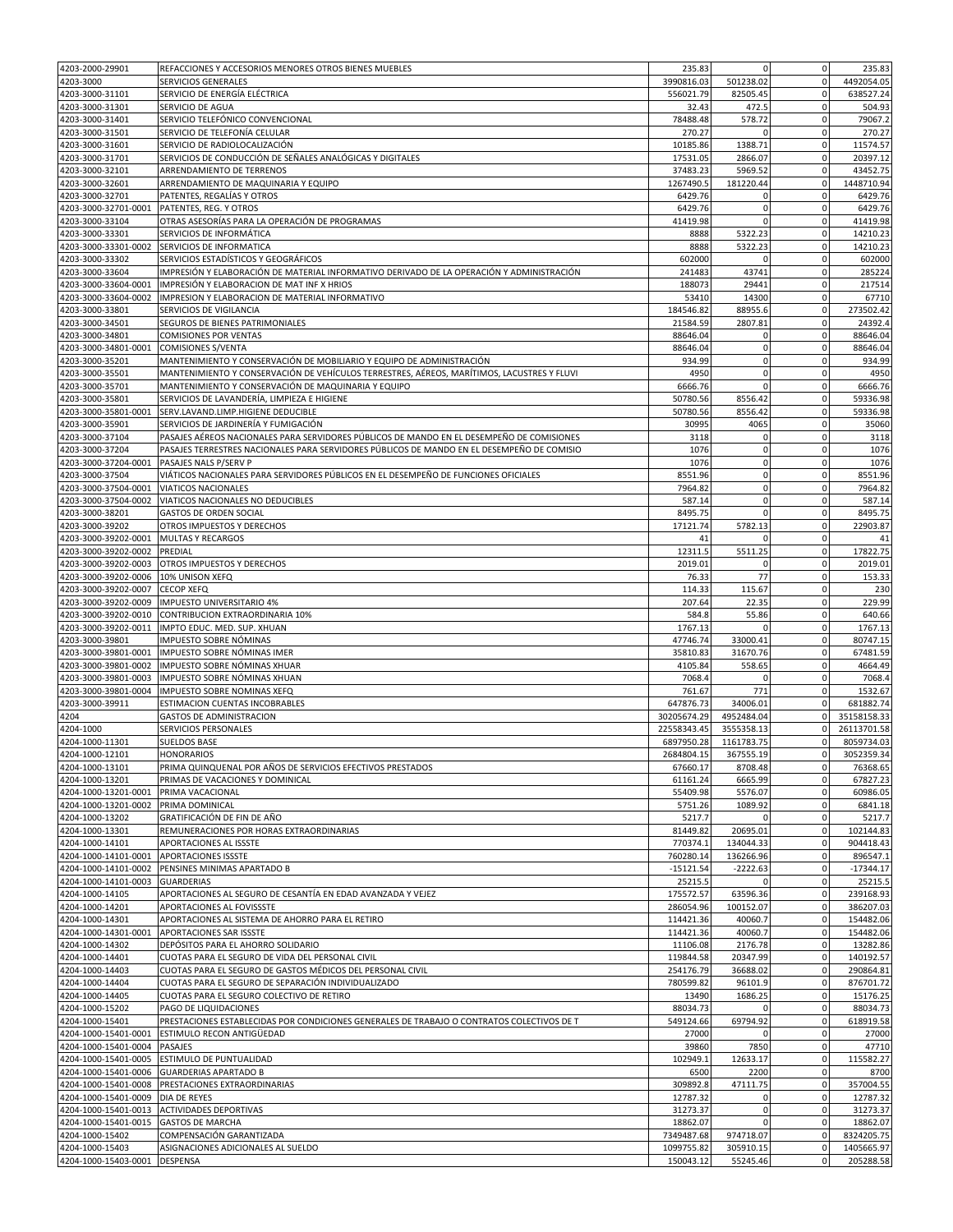|                                              | 4204-1000-15403-0002 PREVISION SOCIAL MULTIPLE                                             | 124416.5          | 52018.65             | $\mathbf 0$<br>176435.15                     |
|----------------------------------------------|--------------------------------------------------------------------------------------------|-------------------|----------------------|----------------------------------------------|
| 4204-1000-15403-0003                         | AYUDA POR SERVICIOS                                                                        | 161741.45         | 24705.45             | $\overline{0}$<br>186446.9                   |
| 4204-1000-15403-0004                         | COMPENSACION DE CAPACITACION                                                               | 663554.75         | 173940.59            | $\mathbf 0$<br>837495.34                     |
|                                              |                                                                                            |                   |                      |                                              |
| 4204-1000-17102                              | ESTIMULOS AL PERSONAL                                                                      | 1148056.94        | 144672.17            | $\mathbf 0$<br>1292729.11                    |
| 4204-1000-17102-0001                         | COMPENSACION EXTRAORDINARIA                                                                | 1148056.94        | 144672.17            | $\mathbf 0$<br>1292729.11                    |
| 4204-2000                                    | MATERIALES Y SUMINISTROS                                                                   | 347362.63         | 166886.5             | $\mathbf 0$<br>514249.13                     |
| 4204-2000-21101                              | MATERIALES Y ÚTILES DE OFICINA                                                             | 43652.48          | 7868.63              | $\mathbf 0$<br>51521.11                      |
| 4204-2000-21401                              | MATERIALES Y ÚTILES PARA EL PROCESAMIENTO EN EQUIPOS Y BIENES INFORMÁTICOS                 | 1515.32           | 70222.54             | $\mathbf 0$<br>71737.86                      |
| 4204-2000-21501                              | MATERIAL DE APOYO INFORMATIVO                                                              | 27420             |                      | $\mathbf 0$<br>27420                         |
| 4204-2000-21601                              | MATERIAL DE LIMPIEZA                                                                       | 19722.32          | 3171.08              | 22893.4<br>$\mathbf 0$                       |
| 4204-2000-22104                              | PRODUCTOS ALIMENTICIOS PARA EL PERSONAL EN LAS INSTALACIONES DE LAS DEPENDENCIAS Y ENTIDAD | 72454.61          | 3488.84              | $\mathbf 0$<br>75943.45                      |
|                                              |                                                                                            |                   |                      |                                              |
| 4204-2000-22106                              | PRODUCTOS ALIMENTICIOS PARA EL PERSONAL DERIVADO DE ACTIVIDADES EXTRAORDINARIAS            | 450               | 0                    | $\mathbf 0$<br>450                           |
| 4204-2000-22301                              | UTENSILIOS PARA EL SERVICIO DE ALIMENTACIÓN                                                | 55.72             | 0                    | 55.72<br>$\mathbf 0$                         |
| 4204-2000-24101                              | PRODUCTOS MINERALES NO METÁLICOS                                                           | 1088.21           | $\bf 0$              | $\mathbf 0$<br>1088.21                       |
| 4204-2000-24201                              | CEMENTO Y PRODUCTOS DE CONCRETO                                                            | 225.86            | $\mathbf 0$          | $\mathbf 0$<br>225.86                        |
| 4204-2000-24401                              | MADERA Y PRODUCTOS DE MADERA                                                               | 827.6             | $\mathbf 0$          | $\mathbf 0$<br>827.6                         |
| 4204-2000-24501                              | VIDRIO Y PRODUCTOS DE VIDRIO                                                               | 0                 | 520                  | $\mathbf 0$<br>520                           |
| 4204-2000-24601                              | MATERIAL ELÉCTRICO Y ELECTRÓNICO                                                           | 4872              | 15316.85             | $\mathbf 0$<br>20188.85                      |
|                                              |                                                                                            |                   |                      | $\mathbf 0$                                  |
| 4204-2000-24901                              | OTROS MATERIALES Y ARTÍCULOS DE CONSTRUCCIÓN Y REPARACIÓN                                  | 5637.57           | 789.66               | 6427.23                                      |
| 4204-2000-25301                              | MEDICINAS Y PRODUCTOS FARMACÉUTICOS                                                        | 29752.49          | $\Omega$             | $\mathbf 0$<br>29752.49                      |
| 4204-2000-26103                              | COMBUSTIBLES, LUBRICANTES Y ADITIVOS PARA VEHÍCULOS TERRESTRES, AÉREOS, MARÍTIMOS, LACUSTR | 55908.14          | 25448.22             | $\mathbf 0$<br>81356.36                      |
| 4204-2000-26105                              | COMBUSTIBLES, LUBRICANTES Y ADITIVOS PARA MAQUINARIA, EQUIPO DE PRODUCCIÓN Y SERVICIOS ADM | 24677.61          | $\Omega$             | 0<br>24677.61                                |
| 4204-2000-27201                              | PRENDAS DE PROTECCIÓN PERSONAL                                                             | 125               | $\Omega$             | $\mathbf 0$<br>125                           |
| 4204-2000-29101                              | HERRAMIENTAS MENORES                                                                       | 8211.31           | 345.32               | $\mathbf 0$<br>8556.63                       |
| 4204-2000-29201                              | REFACCIONES Y ACCESORIOS MENORES DE EDIFICIOS                                              | 1639.92           | $\Omega$             | 0<br>1639.92                                 |
| 4204-2000-29301                              | REFACCIONES Y ACCESORIOS MENORES DE MOBILIARIO Y EQUIPO DE ADMINISTRACIÓN, EDUCACIONAL Y R | 513.41            | 247.33               | $\mathbf 0$<br>760.74                        |
|                                              |                                                                                            |                   |                      |                                              |
| 4204-2000-29401                              | REFACCIONES Y ACCESORIOS PARA EQUIPO DE CÓMPUTO                                            | 2715.52           | 39468.03             | 42183.55<br>$\overline{0}$                   |
| 4204-2000-29601                              | REFACCIONES Y ACCESORIOS MENORES DE EQUIPO DE TRANSPORTE                                   | 38832.15          | 0                    | $\mathbf 0$<br>38832.15                      |
| 4204-2000-29801                              | REFACCIONES Y ACCESORIOS MENORES DE MAQUINARIA Y OTROS EQUIPOS                             | 6829.55           | $\mathbf 0$          | $\Omega$<br>6829.55                          |
| 4204-2000-29901                              | REFACCIONES Y ACCESORIOS MENORES OTROS BIENES MUEBLES                                      | 235.84            | $\Omega$             | $\mathbf 0$<br>235.84                        |
| 4204-3000                                    | SERVICIOS GENERALES                                                                        | 7299968.21        | 1230239.41           | $\mathbf 0$<br>8530207.62                    |
| 4204-3000-31101                              | SERVICIO DE ENERGÍA ELÉCTRICA                                                              | 1561704.66        | 277985.88            | $\mathbf 0$<br>1839690.54                    |
| 4204-3000-31301                              | SERVICIO DE AGUA                                                                           | 23713.98          | 6754.68              | $\mathbf 0$<br>30468.66                      |
|                                              |                                                                                            |                   |                      |                                              |
| 4204-3000-31401                              | SERVICIO TELEFÓNICO CONVENCIONAL                                                           | 484218.07         | 1511.98              | $\mathbf 0$<br>485730.05                     |
| 4204-3000-31501                              | SERVICIO DE TELEFONÍA CELULAR                                                              | 803.4             | $\Omega$             | $\mathbf 0$<br>803.4                         |
| 4204-3000-31601                              | SERVICIO DE RADIOLOCALIZACIÓN                                                              | 65466.85          | 9511.89              | 74978.74                                     |
| 4204-3000-31701                              | SERVICIOS DE CONDUCCIÓN DE SEÑALES ANALÓGICAS Y DIGITALES                                  | 170256.73         | 24544.23             | $\mathbf 0$<br>194800.96                     |
| 4204-3000-31801                              | SERVICIO POSTAL                                                                            | 26747.45          | 2979.85              | $\mathbf 0$<br>29727.3                       |
| 4204-3000-32101                              | ARRENDAMIENTO DE TERRENOS                                                                  | 337552.27         | 53725.68             | $\mathbf 0$<br>391277.95                     |
| 4204-3000-32201                              | ARRENDAMIENTO DE EDIFICIOS Y LOCALES                                                       | 180771.2          | 22347                | $\mathbf 0$<br>203118.2                      |
|                                              |                                                                                            |                   |                      |                                              |
| 4204-3000-32601                              | ARRENDAMIENTO DE MAQUINARIA Y EQUIPO                                                       | 40382.01          | 6102.46              | $\overline{0}$<br>46484.47                   |
| 4204-3000-32701                              | PATENTES, REGALÍAS Y OTROS                                                                 | 177694.59         | 32684                | $\mathbf 0$<br>210378.59                     |
| 4204-3000-32701-0001                         | PATENTES, REG. Y OTROS                                                                     | 177694.59         | 32684                | $\mathbf 0$<br>210378.59                     |
| 4204-3000-33104                              | OTRAS ASESORÍAS PARA LA OPERACIÓN DE PROGRAMAS                                             | 372779.82         |                      | $\mathbf 0$<br>372779.82                     |
| 4204-3000-33301                              | SERVICIOS DE INFORMÁTICA                                                                   | 154992            | 47899.26             | $\mathbf 0$<br>202891.26                     |
| 4204-3000-33301-0001                         | SERVICIOS DE INFORMÁTICA X HONORARIOS                                                      | 75000             |                      | $\mathbf 0$<br>75000                         |
| 4204-3000-33301-0002                         | SERVICIOS DE INFORMATICA                                                                   | 79992             | 47899.26             | $\mathbf 0$<br>127891.26                     |
|                                              |                                                                                            |                   |                      |                                              |
| 4204-3000-33604                              | IMPRESIÓN Y ELABORACIÓN DE MATERIAL INFORMATIVO DERIVADO DE LA OPERACIÓN Y ADMINISTRACIÓN  | 88533.03          | 41959.               | $\mathbf 0$<br>130492.53                     |
| 4204-3000-33604-0001                         | IMPRESIÓN Y ELABORACION DE MAT INF X HRIOS                                                 | 83919             | 41959.5              | 125878.5<br>$\mathbf 0$                      |
| 4204-3000-33604-0002                         | IMPRESION Y ELABORACION DE MATERIAL INFORMATIVO                                            | 4614.03           | n                    | $\mathbf 0$<br>4614.03                       |
| 4204-3000-33605                              | INFORMACIÓN EN MEDIOS MASIVOS DERIVADA DE LA OPERACIÓN Y ADMINISTRACIÓN DE LAS DEPENDENCIA | 32952             | 5492                 | $\mathbf 0$<br>38444                         |
| 4204-3000-33801                              | SERVICIOS DE VIGILANCIA                                                                    | 1016684.73        | 468720.89            | 1485405.62<br>$\mathbf 0$                    |
| 4204-3000-34501                              | SEGUROS DE BIENES PATRIMONIALES                                                            | 202188.42         | 21238.08             | 223426.5<br>$\mathbf 0$                      |
| 4204-3000-34701                              | <b>FLETES Y MANIOBRAS</b>                                                                  |                   | 19000                | 0<br>19000                                   |
| 4204-3000-34801                              | <b>COMISIONES POR VENTAS</b>                                                               | 11397.65          | $\mathbf 0$          | $\mathbf 0$<br>11397.65                      |
|                                              |                                                                                            |                   |                      |                                              |
| 4204-3000-34801-0001 COMISIONES S/VENTA      |                                                                                            | 11397.65          | 0                    | $\overline{0}$<br>11397.65                   |
| 4204-3000-35101                              | MANTENIMIENTO Y CONSERVACIÓN DE INMUEBLES                                                  | 35409             | 17242.03             | $\mathbf 0$<br>52651.03                      |
| 4204-3000-35201                              | MANTENIMIENTO Y CONSERVACIÓN DE MOBILIARIO Y EQUIPO DE ADMINISTRACIÓN                      | 11289.86          | 3400                 | $\mathbf 0$<br>14689.86                      |
| 4204-3000-35501                              | MANTENIMIENTO Y CONSERVACIÓN DE VEHÍCULOS TERRESTRES, AÉREOS, MARÍTIMOS, LACUSTRES Y FLUVI | 35109             | 27668.41             | $\overline{0}$<br>62777.41                   |
| 4204-3000-35701                              | MANTENIMIENTO Y CONSERVACIÓN DE MAQUINARIA Y EQUIPO                                        | 54916.01          | $-44.54$             | $\mathbf 0$<br>54871.47                      |
| 4204-3000-35801                              | SERVICIOS DE LAVANDERÍA, LIMPIEZA E HIGIENE                                                | 262423.56         | 43782.21             | $\mathbf 0$<br>306205.77                     |
| 4204-3000-35801-0001                         | SERV.LAVAND.LIMP.HIGIENE DEDUCIBLE                                                         | 254223.56         | 42782.21             | $\mathbf 0$<br>297005.77                     |
| 4204-3000-35801-0002                         | SERV.LAVAND.LIMP.HIGIENE NO DEDUCIBLE                                                      | 8200              | 1000                 | $\mathbf 0$<br>9200                          |
|                                              |                                                                                            |                   |                      | $\mathbf 0$                                  |
| 4204-3000-35901                              | SERVICIOS DE JARDINERÍA Y FUMIGACIÓN                                                       | 68197.6           | 14065                | 82262.6                                      |
| 4204-3000-35901-0002                         | SERVICIOS DE JARDINERÍA Y FUMIGACIÓN                                                       | 2202.6            | $\Omega$             | 0<br>2202.6                                  |
| 4204-3000-37104                              | PASAJES AÉREOS NACIONALES PARA SERVIDORES PÚBLICOS DE MANDO EN EL DESEMPEÑO DE COMISIONES  | 32019             | 2980                 | $\mathbf 0$<br>34999                         |
| 4204-3000-37201                              | PASAJES TERRESTRES NACIONALES PARA LABORES EN CAMPO Y DE SUPERVISIÓN                       | 5574              | 651                  | $\mathbf 0$<br>6225                          |
| 4204-3000-37201-0001                         | PAS.TERR.NAC.P/LAB.CAMP.SUPERV. DEDUCIBLE                                                  | 520               | $\mathbf 0$          | $\mathbf 0$<br>520                           |
| 4204-3000-37201-0002                         | PAS.TERR.NAC.P/LAB.CAMP.SUPERV. NO DEDUCIBLE                                               | 5054              | 651                  | $\mathbf 0$<br>5705                          |
| 4204-3000-37204                              | PASAJES TERRESTRES NACIONALES PARA SERVIDORES PÚBLICOS DE MANDO EN EL DESEMPEÑO DE COMISIO | 5469              | 175                  | $\overline{0}$<br>5644                       |
| 4204-3000-37204-0001                         | PASAJES NALS P/SERV P                                                                      | 4191              | $\Omega$             | $\mathbf 0$<br>4191                          |
|                                              |                                                                                            |                   |                      | $\mathbf 0$                                  |
| 4204-3000-37204-0002                         | PASAJES NALS P/S P NO DED                                                                  | 1278              | 175                  | 1453                                         |
| 4204-3000-37504                              | VIÁTICOS NACIONALES PARA SERVIDORES PÚBLICOS EN EL DESEMPEÑO DE FUNCIONES OFICIALES        | 19656.93          | 2854.45              | $\mathbf 0$<br>22511.38                      |
| 4204-3000-37504-0001                         | VIATICOS NACIONALES                                                                        | 15948.98          | 1797.45              | 17746.43<br>$\mathbf 0$                      |
| 4204-3000-37504-0002                         | VIATICOS NACIONALES NO DEDUCIBLES                                                          | 3707.95           | 1057                 | 0<br>4764.95                                 |
| 4204-3000-38201                              | <b>GASTOS DE ORDEN SOCIAL</b>                                                              | 56657.87          | $\mathbf 0$          | $\pmb{0}$<br>56657.87                        |
| 4204-3000-39202                              | OTROS IMPUESTOS Y DERECHOS                                                                 | 223178.98         | 9666.13              | $\mathbf 0$<br>232845.11                     |
| 4204-3000-39202-0001 MULTAS Y RECARGOS       |                                                                                            | 56.17             | $\Omega$             | $\mathbf 0$<br>56.17                         |
| 4204-3000-39202-0002                         | PREDIAL                                                                                    | 172050.69         | 5511.25              | $\mathbf 0$<br>177561.94                     |
|                                              |                                                                                            |                   |                      |                                              |
| 4204-3000-39202-0003                         | OTROS IMPUESTOS Y DERECHOS                                                                 | 19555.89          | 3884                 | $\mathbf 0$<br>23439.89                      |
|                                              |                                                                                            | 26804.01          | 0                    | $\mathbf 0$<br>26804.01                      |
|                                              | 4204-3000-39202-0005 OTROS IMPTOS. Y DER.HRIOS                                             |                   |                      |                                              |
| 4204-3000-39202-0006 10% UNISON XEFQ         |                                                                                            | 76.34             | 77                   | $\mathbf 0$<br>153.34                        |
| 4204-3000-39202-0007                         | <b>CECOP XEFQ</b>                                                                          | 114.34            | 115.67               | $\pmb{0}$<br>230.01                          |
| 4204-3000-39202-0008                         | ACTUALIZACION                                                                              | 2310.4            | $\Omega$             | $\mathbf 0$<br>2310.4                        |
|                                              |                                                                                            |                   |                      |                                              |
|                                              | 4204-3000-39202-0009  IMPUESTO UNIVERSITARIO 4%                                            | 207.63            | 22.34                | 229.97<br>$\mathbf 0$                        |
| 4204-3000-39202-0010<br>4204-3000-39202-0011 | CONTRIBUCION EXTRAORDINARIA 10%<br>IMPTO. EDUC. MED. SUP. XHUAN                            | 236.37<br>1767.14 | 55.87<br>$\mathbf 0$ | $\mathbf 0$<br>292.24<br>$\Omega$<br>1767.14 |